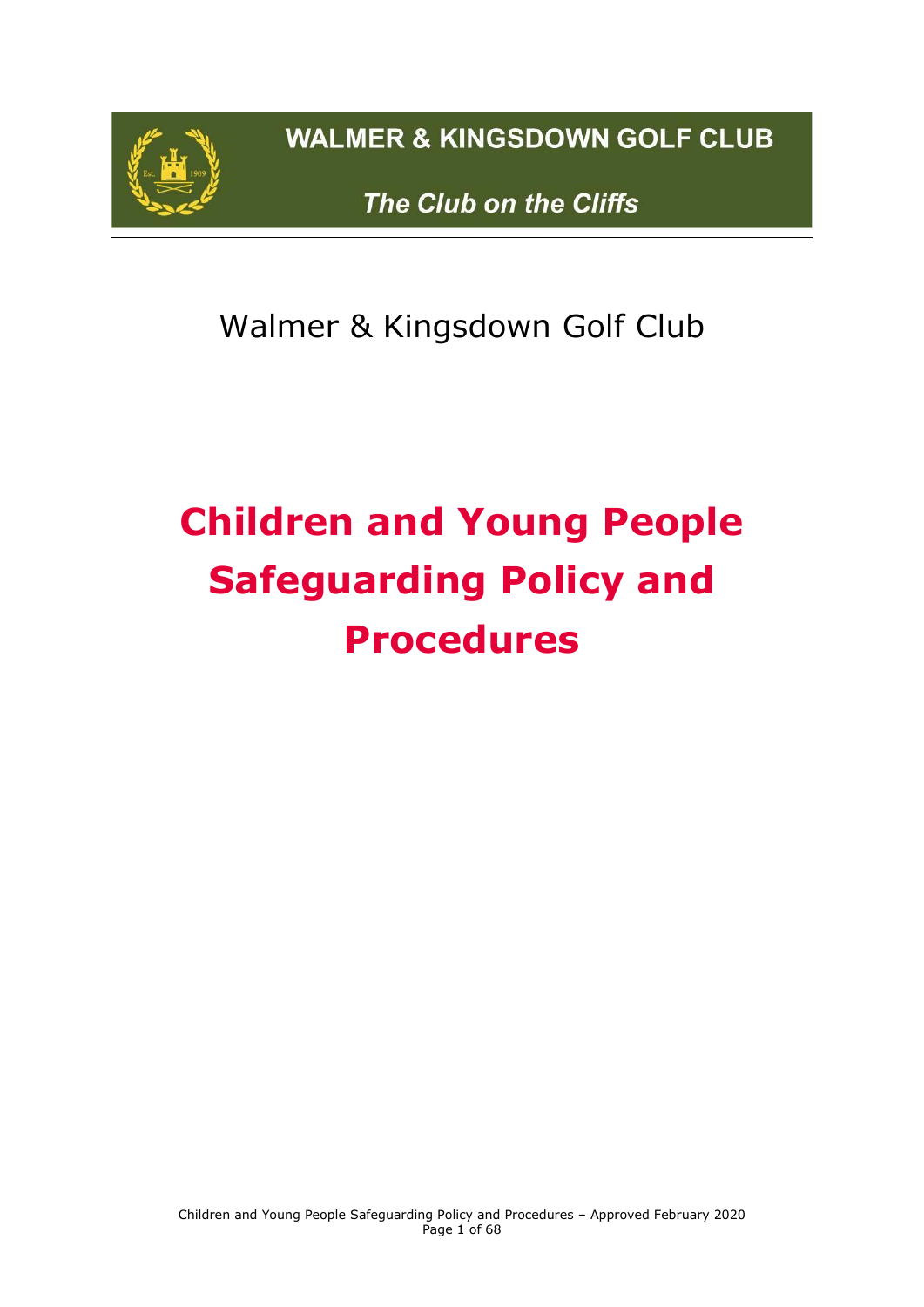# **Contents**

| Safeguarding Policy Statement                                  |                |  |  |
|----------------------------------------------------------------|----------------|--|--|
| Procedures:                                                    |                |  |  |
| 1. Recruitment and training                                    | $\overline{5}$ |  |  |
| 2. Complaints, concerns and allegations                        | 6              |  |  |
| 3. Flow Charts                                                 | $\overline{9}$ |  |  |
| 4. Emergencies and incidents                                   | 11             |  |  |
| 5. Supervision                                                 | 12             |  |  |
| 6. Good Practice Guidelines                                    | 12             |  |  |
| 7. Useful Contacts                                             | 16             |  |  |
| <b>Supporting Documents</b>                                    |                |  |  |
| 1. Volunteer/Staff Job Application form                        | <b>View</b>    |  |  |
| 2. Self-disclosure                                             | <b>View</b>    |  |  |
| 3. References                                                  | <b>View</b>    |  |  |
| 4. Code of Conduct for coaches and volunteers                  | <b>View</b>    |  |  |
| 5. Code of Conduct for Young Golfers                           | <b>View</b>    |  |  |
| 6. Code of Conduct for Parents/Carers                          | <b>View</b>    |  |  |
| 7. Managing Challenging Behaviour                              | <b>View</b>    |  |  |
| 8. Incident Report Form                                        | <b>View</b>    |  |  |
| 9. Accident Report Form                                        | <b>View</b>    |  |  |
| 10. Junior Profile and Parental Consent Forms                  | <b>View</b>    |  |  |
| 11. Photography Consent                                        | <b>View</b>    |  |  |
| 12. Parental Guidance                                          | <b>View</b>    |  |  |
| 13. Managing Young People on Away Trips<br><b>View</b>         |                |  |  |
| 14. Social Media Guidance                                      | <b>View</b>    |  |  |
| 15. Whistleblowing Policy<br><b>View</b>                       |                |  |  |
| 16. England Golf DBS Flowchart<br><b>View</b>                  |                |  |  |
| 17. Categories of Child Abuse<br><b>View</b>                   |                |  |  |
| 18. Club Welfare Officer Poster                                | <u>View</u>    |  |  |
| 19. Safeguarding Children and Young People - a short guide for | <b>View</b>    |  |  |
| club members                                                   |                |  |  |
| 20. Photography Policy<br><b>View</b>                          |                |  |  |
| 21.Anti-Bullying Policy                                        | <b>View</b>    |  |  |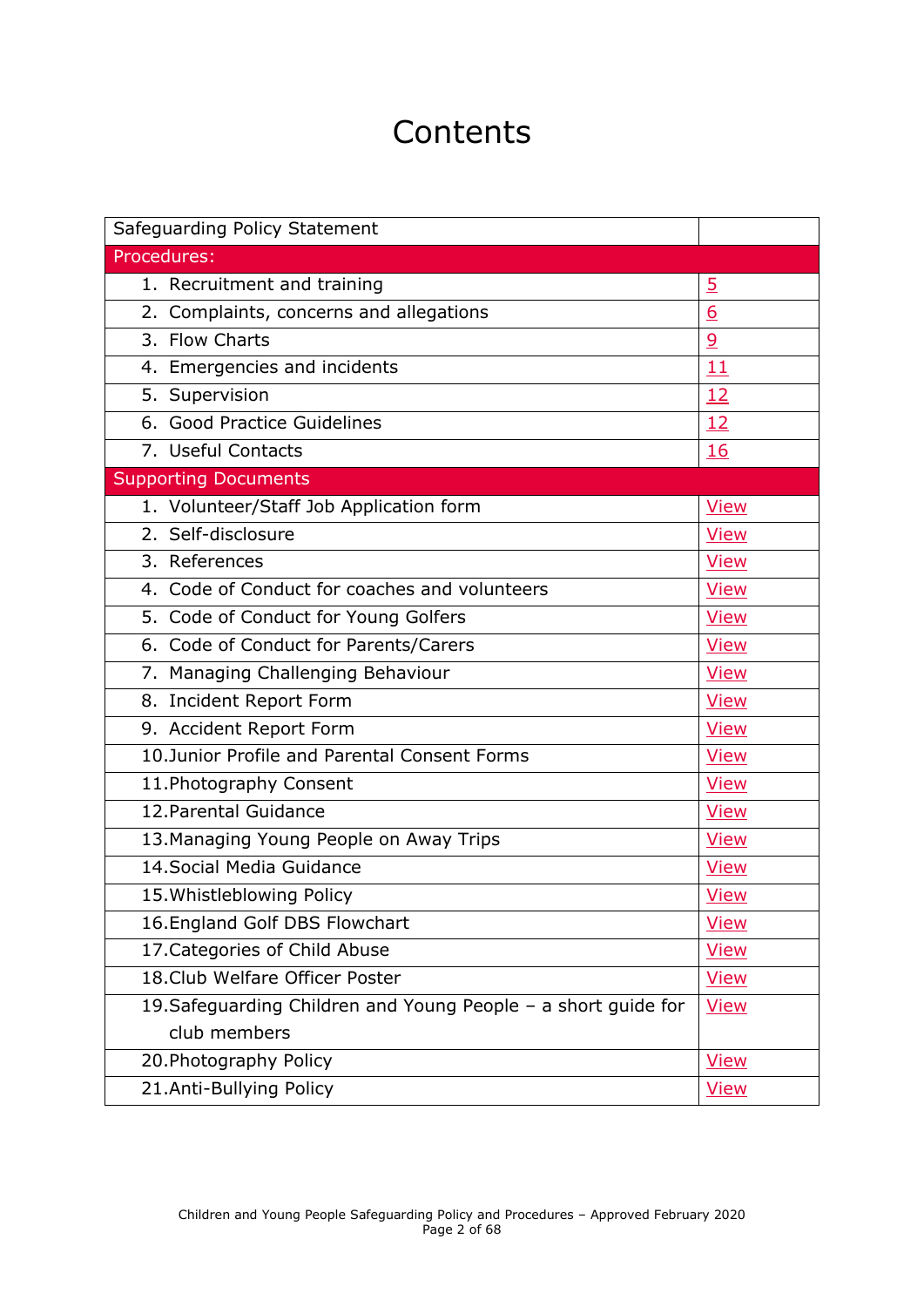# Children and Young People Safeguarding Policy

### Introduction

Everyone working with children and young people has a responsibility for keeping them safe, irrespective of their role, whether they are paid members of staff or volunteers.

England Golf is committed to ensure that the sport of golf is one within which all participants can thrive in a safe environment and that all children and young people have an enjoyable and positive experience when playing golf.

### Key principles

- The welfare of children is paramount.
- A child is defined by law in England and Wales as a person under the age of 18 years.
- All children, regardless of their Age, Race, Religion or Belief, Disability, Gender identity or Sexual Orientation, have the right to protection from abuse.
- All concerns and allegations of abuse and poor practice will be taken seriously and responded to swiftly and appropriately.
- All children have the right to be safe.
- All children have the right to be treated with dignity and respect.
- The Walmer & Kingsdown Golf Club will work with children, their parents/carers and external organisations to safeguard the welfare of children participating in golf.
- We recognise the authority of the statutory agencies and are committed to complying with Local Safeguarding Children Board Guidelines (LSCB), Working Together under the Children Act 2004, and any legislation and statutory guidance that supersedes these.
- The Walmer & Kingsdown Golf Club is committed to working in partnership with other key UK Golf Bodies to continually improve and to promote safeguarding initiatives across the sport.
- The Walmer & Kingsdown Golf Club owes a legal duty of care to children on their premises or engaged in their activities. That duty is to take reasonable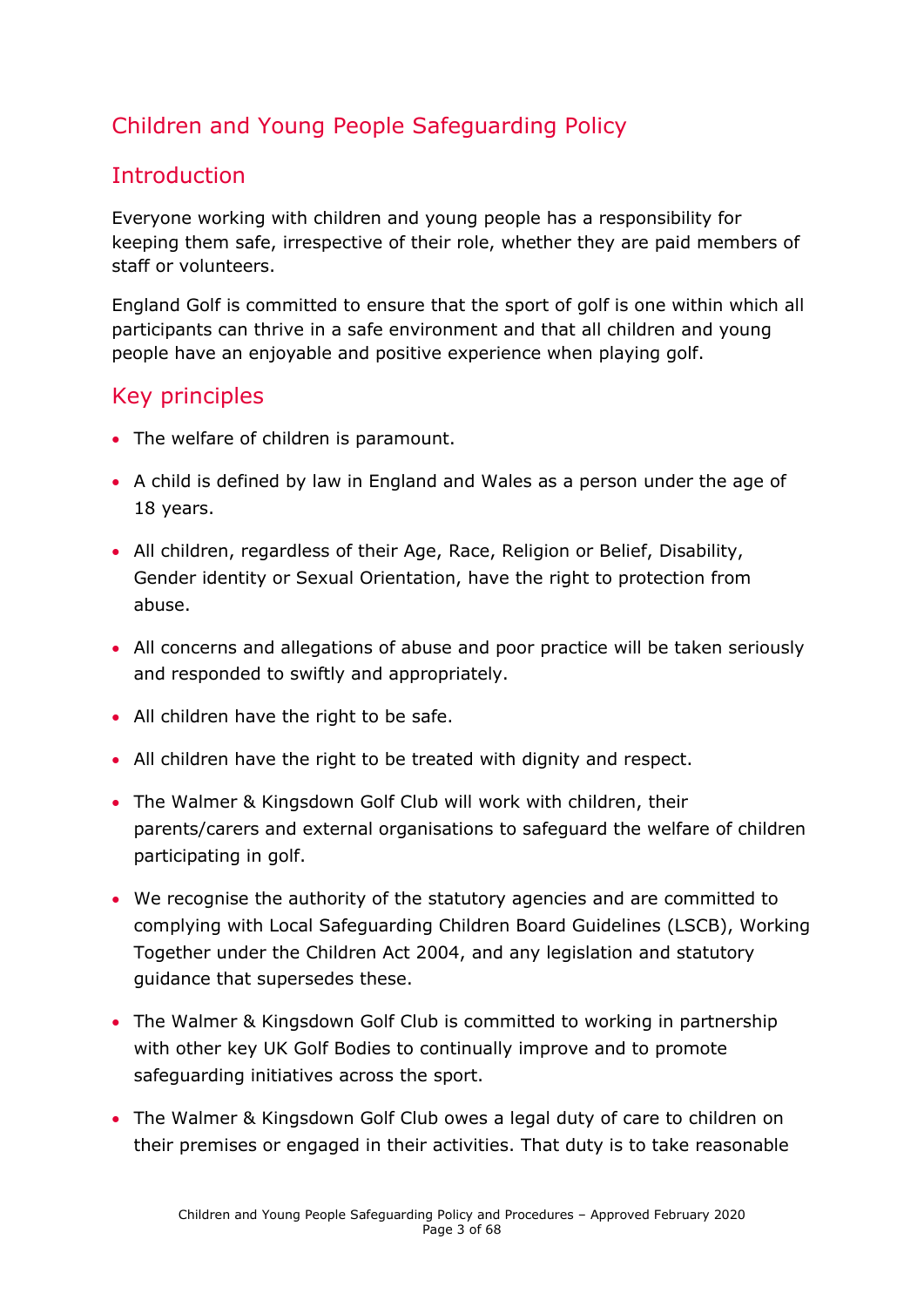care to ensure their reasonable safety and the duty is higher than it would be for adults.

### **Objectives**

The Walmer & Kingsdown Golf Club aims to:

- Provide a safe environment for children and young people participating in golfing activities and try to ensure that they enjoy the experience.
- Ensure robust systems are in place to manage any concerns or allegations.
- Support adults (staff, volunteers, PGA Professionals, coaches, members and visitors) to understand their roles and responsibilities with regard to their duty of care and protection of children.
- Provide appropriate level training, support and resources for staff, volunteers & coaches to make informed and confident responses to specific safeguarding issues and fulfill their role effectively.
- Ensure that children and their parents/carers are informed and consulted and, where appropriate, fully involved in decisions that affect them.
- Reassure parents and carers that all children and young people will receive the best care possible whilst participating in club activities and communicate Policy and Procedure to them through website/letter/consents.

### Responsibilities and implementation

The Walmer & Kingsdown Golf Club will seek to promote the principles of safeguarding children by:

- Reviewing their policy and procedures every three years or whenever there is a major change in legislation. Guidance from England Golf will be sought as part of the review process.
- Conducting a risk assessment of club activities with regard to safeguarding and take appropriate action to address the identified issues within suitable timescales.
- Using appropriate recruitment procedures to assess the suitability of volunteers and staff working with children and young people in line with guidance from England Golf.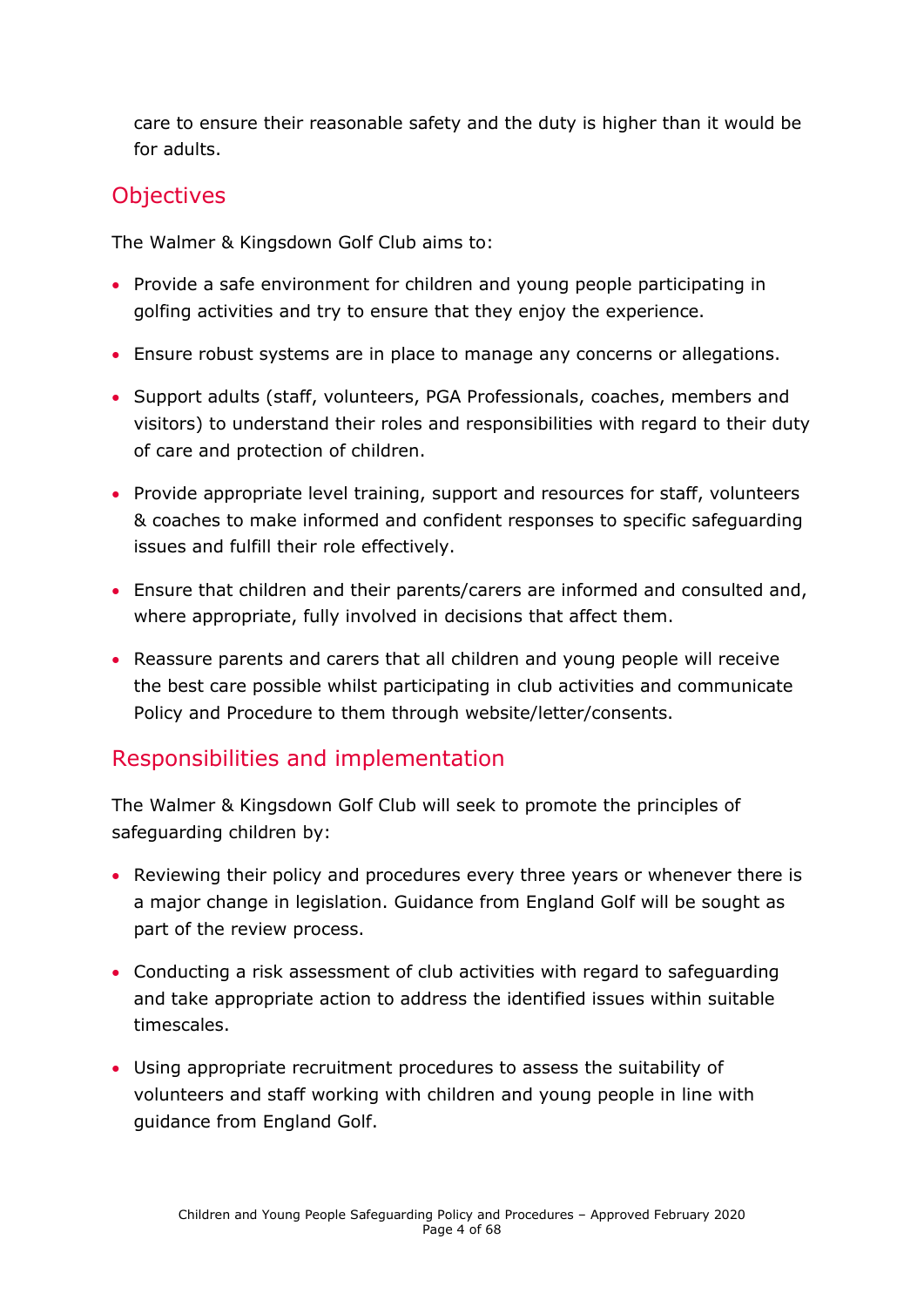- Following National Governing Body (NGB) procedures to report concerns and allegations about the behaviour of adults and ensuring that all staff, volunteers, parents and children are aware of these procedures.
- Directing staff, volunteers & coaches to appropriate safeguarding training and learning opportunities, where this is appropriate to their role.

### <span id="page-4-0"></span>1. Recruitment and training

The Walmer & Kingsdown Golf Club will endeavour to ensure that all volunteers and staff working with children and young people are appropriate and suitable to do so, and that they have all the information they require to undertake their job effectively and appropriately.

Each role which involves an element of responsibility with regard to children, particularly those involving the regular supervision of children, whether voluntary or paid, should be assessed by the recruiting body to establish which qualifications, checks and other requirements are necessary. These will include the following:

- An application form **(Appendix 1)**
- A self-disclosure form **(Appendix 2)**
- References from 2 people **(Appendix 3)**
- A signed Code of Conduct **(Appendix 4)**
- A Disclosure & Barring Service (DBS) check on people involved in 'regulated activity' with children **(Guidance on Regulated Activity & DBS- Appendix 16)**

Details of the requirements and the qualifications and checks of individuals will be recorded by the Club Welfare Officer/Secretary/Manager who will also hold copies of the necessary Safeguarding and Protecting Children (SPC) certificates. The nominated person will possess all relevant and appropriate contact details of all staff / volunteers and other relevant bodies.

All staff, volunteers & coaches will be offered access to appropriate child protection training. The Walmer & Kingsdown Golf Club recommends attendance at the UK Coaching Safeguarding and Protecting Children (SPC) workshop and will ensure that all volunteers and staff who have significant contact with children attend. An online UK Coaching refresher course should be completed and repeated every three years for those involved in "Regulated Activity."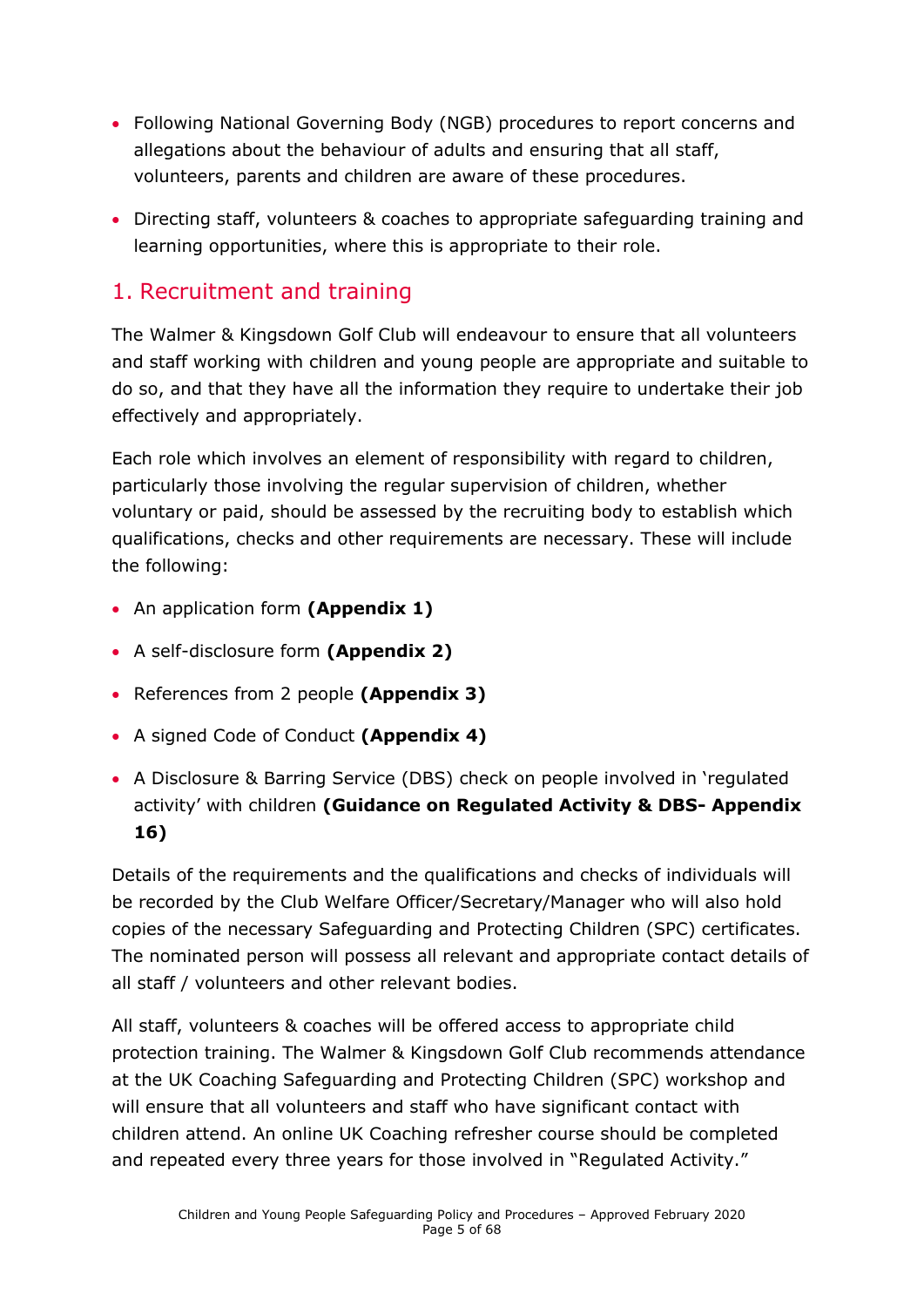All staff, volunteers & coaches working with children and young people will be asked to read and become familiar with the Walmer & Kingsdown Golf Club Safeguarding Policy and Procedures.

All staff, volunteers & coaches involved with children and young people will be asked to read the Walmer & Kingsdown Golf Club Code of Conduct relevant to their role, and sign to indicate their understanding and agreement to act in accordance with the code. The code is linked to the Walmer & Kingsdown Golf Club's Disciplinary Procedures. **(Codes of Conduct-Appendix 4,5,6)**

The Walmer & Kingsdown Golf Club are committed to the fact that every child and participant in golf should be afforded the right to thrive through being involved in sporting activity for life, in an enjoyable, safe environment, and be protected from harm. The Walmer & Kingsdown Golf Club acknowledge the additional vulnerability of some groups of children (e.g. disabled, looked after children, those with communication differences). The Walmer & Kingsdown Golf Club will ensure that the environment is appropriate for the child, and tailored to their needs so that they have a positive experience of their sport without risk of harm.

### <span id="page-5-0"></span>2. Complaints, concerns and allegations

- **2.1** If a player, parent/carer, member of staff or volunteer has a concern about the welfare of a child, or the conduct of another child/young person or an adult (whether they are a parent, coach, member, or otherwise), these concerns should be brought to the attention of the Club Welfare Officer without delay. The person reporting the concern is not required to decide whether abuse has occurred, but simply has a duty to pass their concerns and any relevant information to the Welfare Officer. Please refer to Flowcharts 1 & 2 for further details (see below).
- **2.2** All concerns will be treated in confidence. Details should only be shared on a "need to know" basis with those who can help with the management of the concern.
- **2.3** Concerns will be recorded on an Incident Report Form and sent to the England Golf Lead Safeguarding Officer and retained confidentially within the club. The England Golf Lead Safeguarding Officer can assist with completion of this form if required, tel: 01526 351824. **(Incident Report Form-Appendix 8)**
- **2.4** The Walmer & Kingsdown Golf Club will work with England Golf and other external agencies to take appropriate action where concerns relate to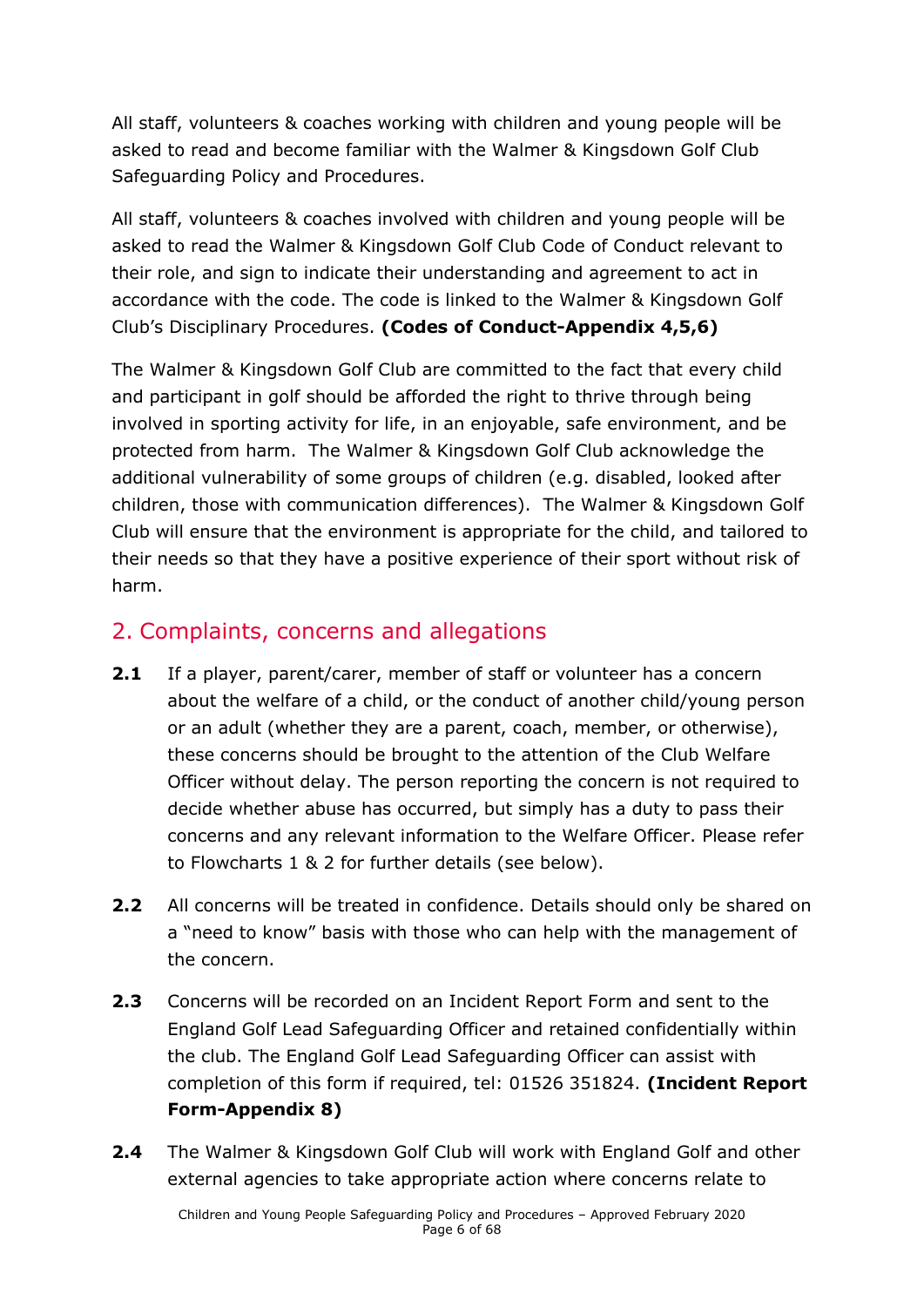potential abuse or serious poor practice. The Walmer & Kingsdown Golf Club disciplinary procedures will be applied and followed where possible.

- **2.5** In the event of a child making a disclosure of any type of abuse, the following guidance is given:
	- Reassure them that they have done the right thing to share the information
	- Listen carefully
	- Do not make promises that cannot be kept, such as promising not to tell anyone else
	- Do not seek to actively question the child or lead them in any way to disclose more information than they are comfortably able to: this may compromise any future action. Only ask questions to clarify your understanding where needed e.g. can you tell me what you mean by the word ……?
	- Record what the child has said as soon as possible on an incident report form.
	- You should explain to children, young people and families at the outset, openly and honestly, what and how information will, or could be shared and why, and seek their agreement.
	- Parents or Carers should be informed if the allegation does not involve them.
- **2.6** The NSPCC Helpline is available to discuss concerns regarding poor practice and abuse in confidence with members of the public who need support. Those with concerns are encouraged to use this service. The Helpline number is 0808 800 5000.
- **2.7** Safeguarding children and young people requires everyone to be committed to the highest possible standards of openness, integrity and accountability. The Walmer & Kingsdown Golf Club supports an environment where staff, volunteers, parents/carers and the public are encouraged to raise safeguarding and child protection concerns. Anyone who reported a legitimate concern to the organisation (even if their concerns subsequently appear to be unfounded) will be supported. All concerns will be taken seriously. **(Whistleblowing Policy-Appendix 15)**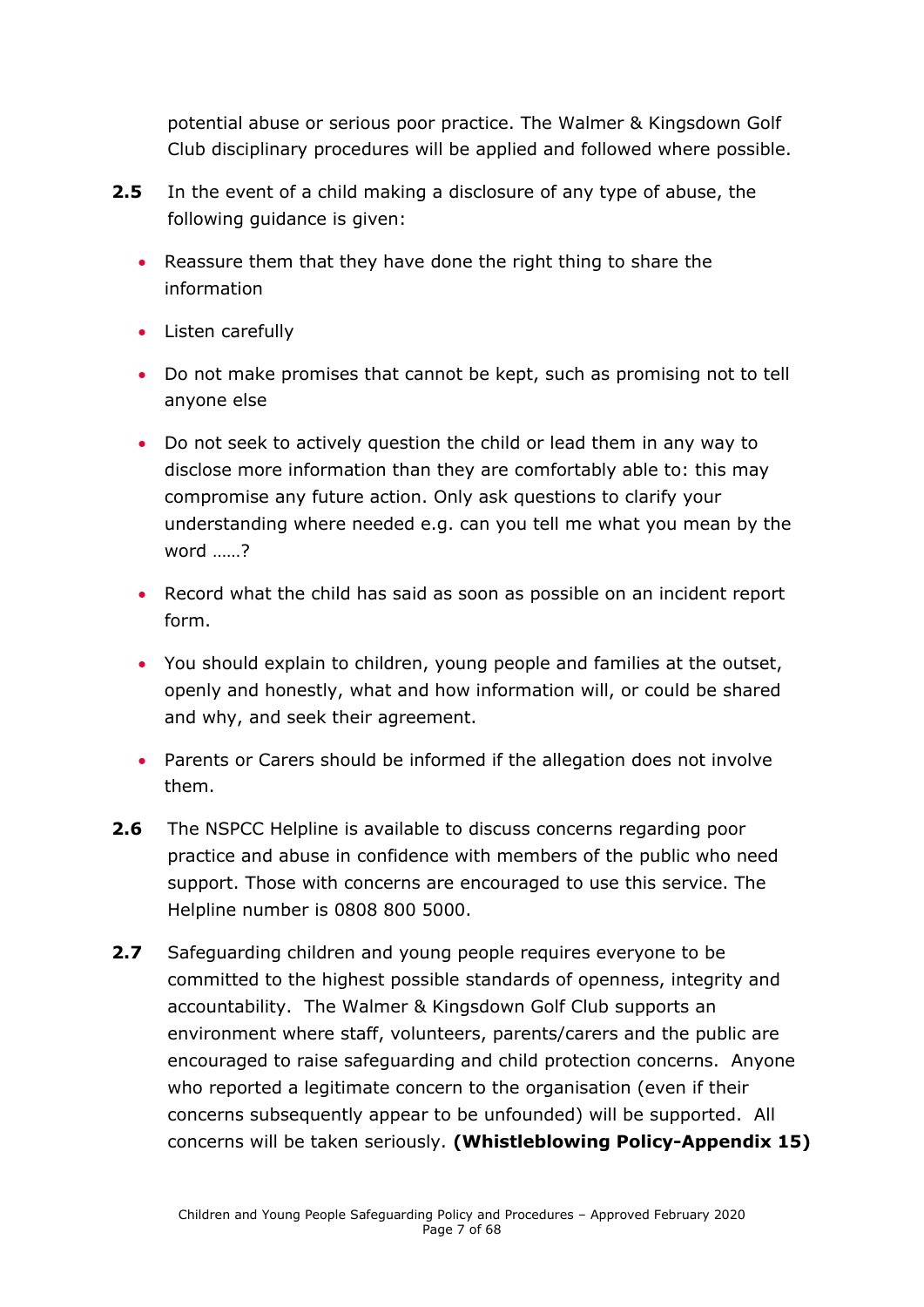# <span id="page-7-0"></span>3. FLOWCHART 1

### **What to do if you are worried about what is happening to a child outside of the Club (but the concern is identified through the child's involvement in golf)**



\* If for any reason a Club Welfare Officer is not in post or is unavailable a principle of least delay is important. Please contact the England Golf Lead Safeguarding Officer 01526 351824 [safeguarding@englandgolf.org](mailto:safeguarding@englandgolf.org)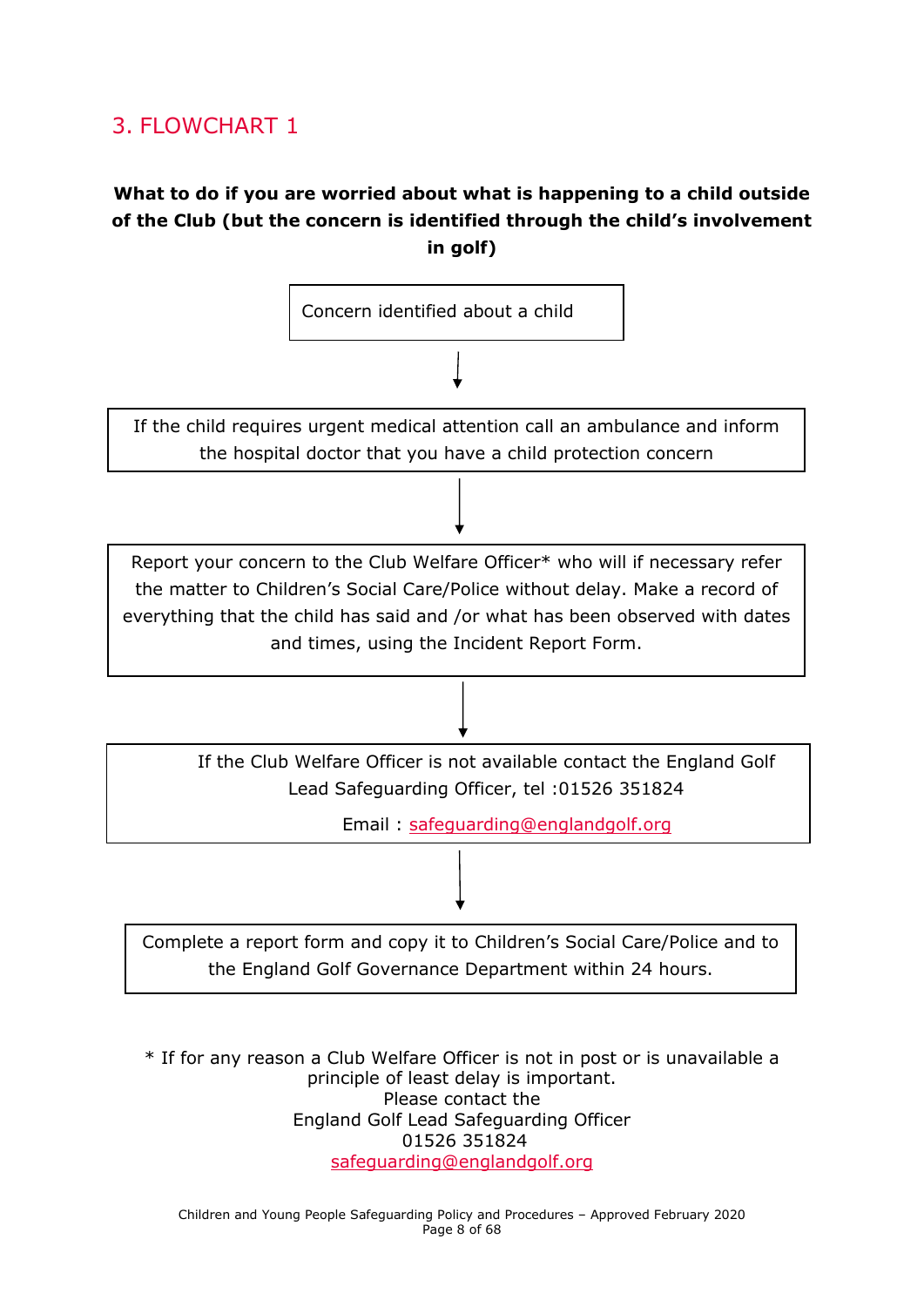### FLOW CHART 2

### **What to do if you are worried about the behaviour of any member, parent/carer, volunteer, staff, Professional, coach or official in golf or affiliated organisations**

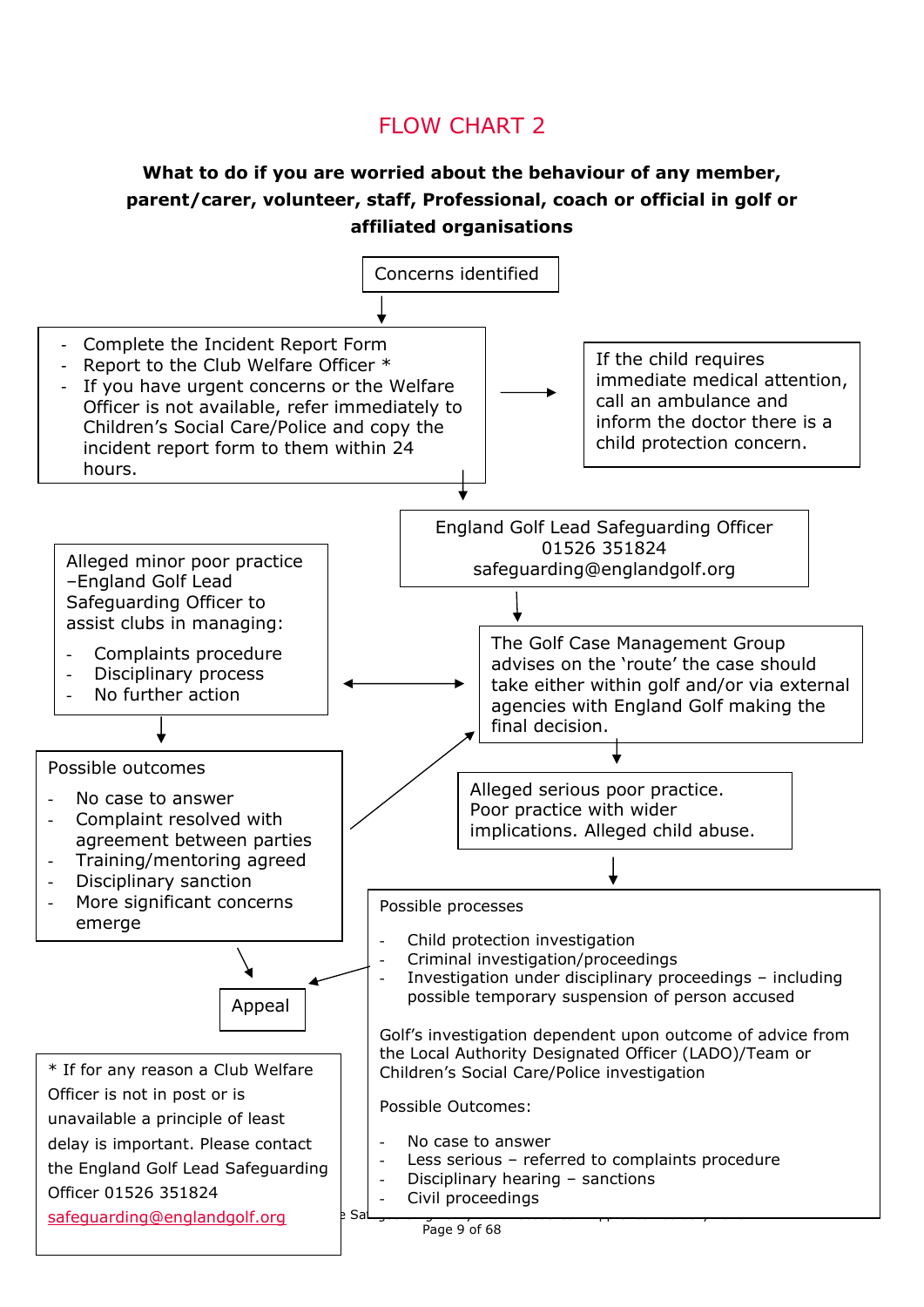### <span id="page-9-0"></span>4. Emergencies and incidents

- **4.1** Parental Consent Forms will be obtained and retained by the Walmer & Kingsdown Golf Club for all children who are participating in events or activities, or attending coaching organised by the club. These forms will be treated in confidence and only shared with those who require the information they contain to perform their role effectively. **(Junior Profile and Parental Consent Forms-Appendix 10)**
- **4.2** In the event of a child requiring medical attention:
	- The parents will be contacted immediately.
	- In the event of failure to contact parents, the alternative emergency contacts will be used.
	- The consent form will be consulted to establish whether parents have given their consent for a club representative to act in loco parentis.
	- An adult club representative will accompany the child to seek medical attention, if appropriate, ensuring that they take the consent form with them.
	- A record of the action taken will be made and retained by a club representative.
- **4.3** Where a parent is late in collecting their child the following procedure will apply:
	- Attempt to contact the parent/carer using the contact details on the Parental Consent Form
	- Attempt to contact the first, then the second emergency contact nominated on the Consent Form
	- Wait with the young person(s) at the venue with, wherever possible, other staff/volunteers or parents.
	- If no one is reachable, contact the Club's Welfare Officer for advice.
	- If all attempts to make contact fail, consideration should be given to contacting the police for their advice.
	- Staff, volunteers and coaches should try to avoid:
	- Taking the child home or to another location without consent.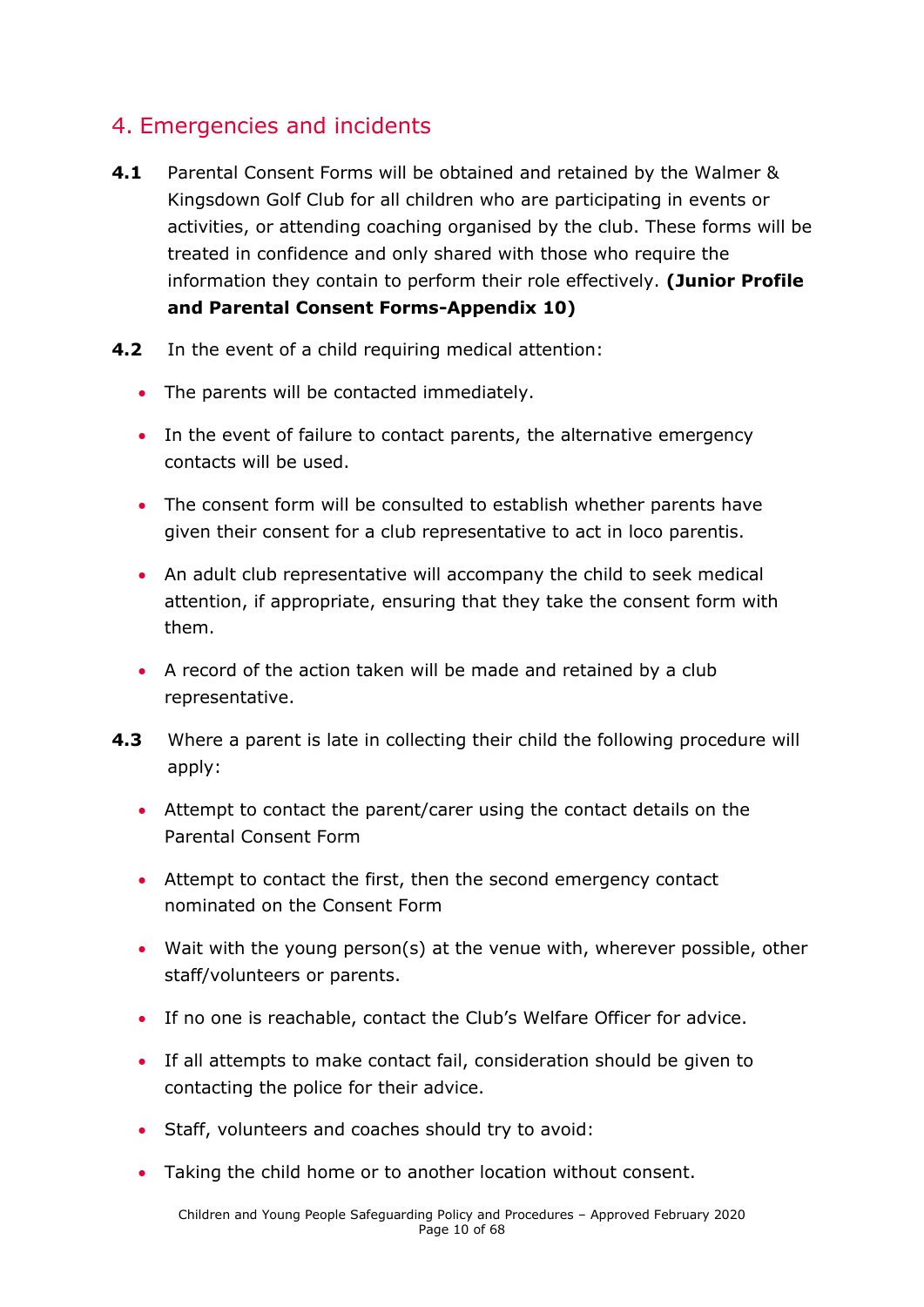- Asking the child to wait in a vehicle or the club with them alone.
- Sending the child home with another person without permission.

### <span id="page-10-0"></span>5. Supervision

- **5.1** During coaching sessions, coaches should conduct a risk assessment to inform decision making about appropriate supervision levels. Regardless of the recommended ratio of adults to participants, it is recommended that a minimum of two adults should be present. This ensures at least basic cover in the event of something impacting on the availability of one of the adults during the activity.
- **5.2** Parents may be encouraged to stay for coaching/competitions & other events where their children are of an age where greater levels of parental supervision are required.
- **5.3** Wherever possible adults will avoid changing or showering at the same time as children but parents will be made aware that with limited changing room space there will be occasions when adults and children may need to share the facilities.
- **5.4** Parents should be aware that if children are left at a venue unsupervised, other than to attend specific coaching sessions, competitions, or other organised events, the club cannot accept supervisory responsibility.
- **5.5** Special arrangements will be made for away trips. Parents will receive full information about arrangements for any such trip and will be required to provide their consent for their child's participation. **(Managing Young People on Away Trips-Appendix 13)**

### <span id="page-10-1"></span>6. Good practice Guidelines

#### **6.1 Behaviour of adults and children**

- **6.1.1** Adults who work with children are placed in a position of trust in relation to children, and therefore it is important they behave appropriately and provide a strong positive role model for children, both to protect children and those working with children from false allegations of poor practice. Codes of conduct will be issued to junior members & adults working with them to promote good practice.
- **6.1.2** The Walmer & Kingsdown Golf Club requires that all staff and volunteers working with children and young people adhere to the standards set out in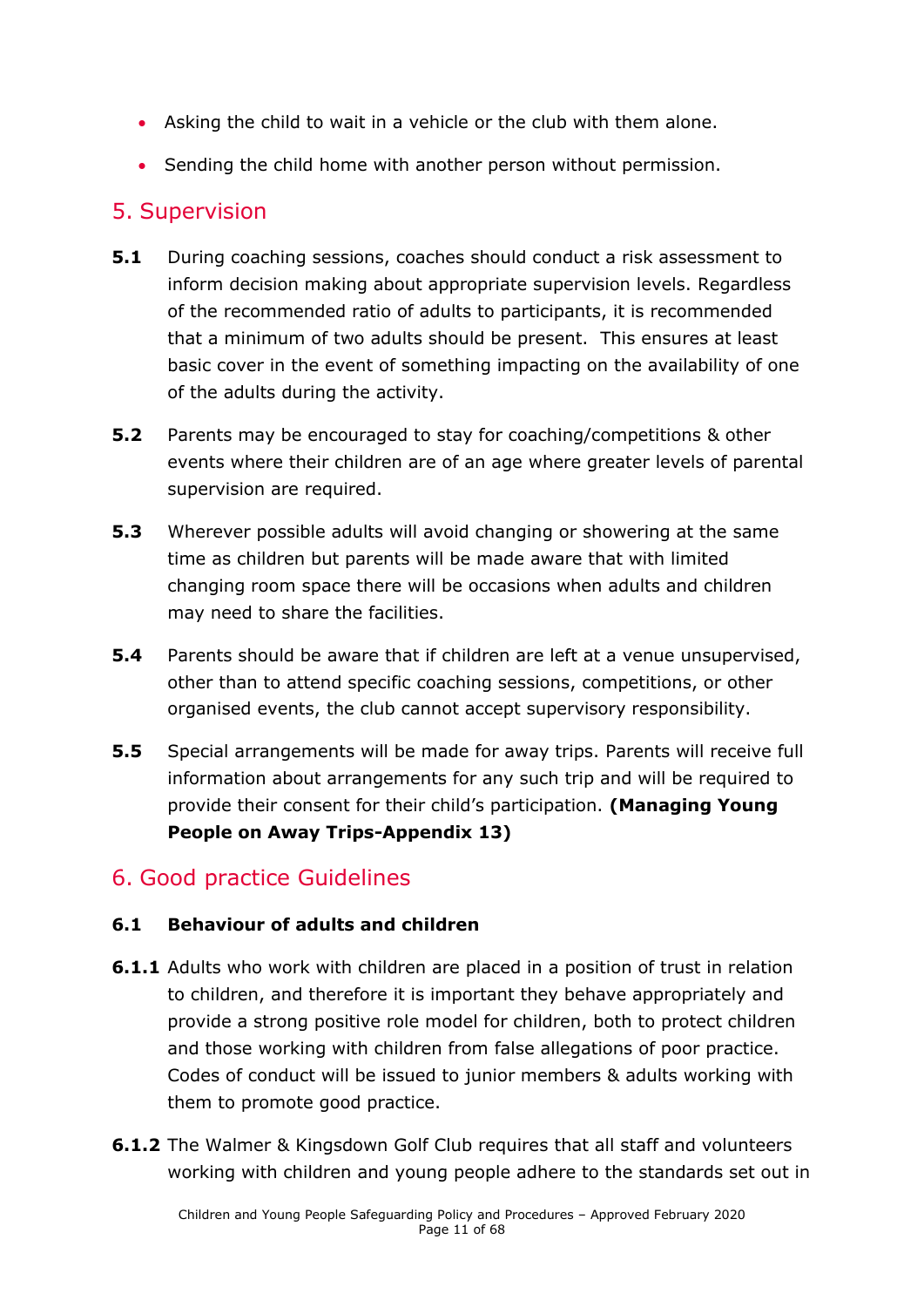the Code of Conduct relevant to their role. Similarly, children are expected to follow their own Code of Conduct to ensure the enjoyment of all participants and assist the club in ensuring their welfare is safeguarded.

- **6.1.3** The Walmer & Kingsdown Golf Club requires that all staff and volunteers working with children adhere to the guidelines on Managing Challenging Behaviour. **(Managing Challenging Behaviour-Appendix 7).**
- **6.1.4** Parents and carers should also work together with the club to ensure that the welfare of all children is safeguarded. A sheet on "Parental Guidance" is provided to assist them in understanding how they can best assist the club **(Parental Guidance-Appendix 12)**

#### **6.2 Adults and Children playing golf together**

One of the reasons for the popularity of golf is that the game is not restricted by ability, age or gender. Responsible interaction between adults and children helps bring mutual respect and understanding and will be encouraged as part of club activities. Adults should always be aware however that age related differences do exist and conduct themselves in a manner that both recognises this and prioritises the welfare of any children involved.

#### **6.3 Physical Contact**

Physical contact with children by coaches or volunteers should always be intended to meet the needs of the child and the sport, not the adult. That is, to develop golf technique, to protect the child from injury, to provide first aid or treat an injury. It should always take place in an open environment, and should not, as a general principle, be made gratuitously or unnecessarily.

### **6.4 Transport**

- **6.4.1** The club believes it is primarily the responsibility of parents/carers to transport their child/children to and from events. It is not the responsibility of club volunteers or coaches to transport children and young people to and from events, activities, tournaments or matches.
- **6.4.2** The club may make arrangements for transport in exceptional circumstances, such as team events. Where this is the case, the written permission of the parents of the relevant children will be sought. The drivers used will be checked for their suitability to transport and supervise children (see Section 1 Recruitment and Training) and their insurance arrangements verified.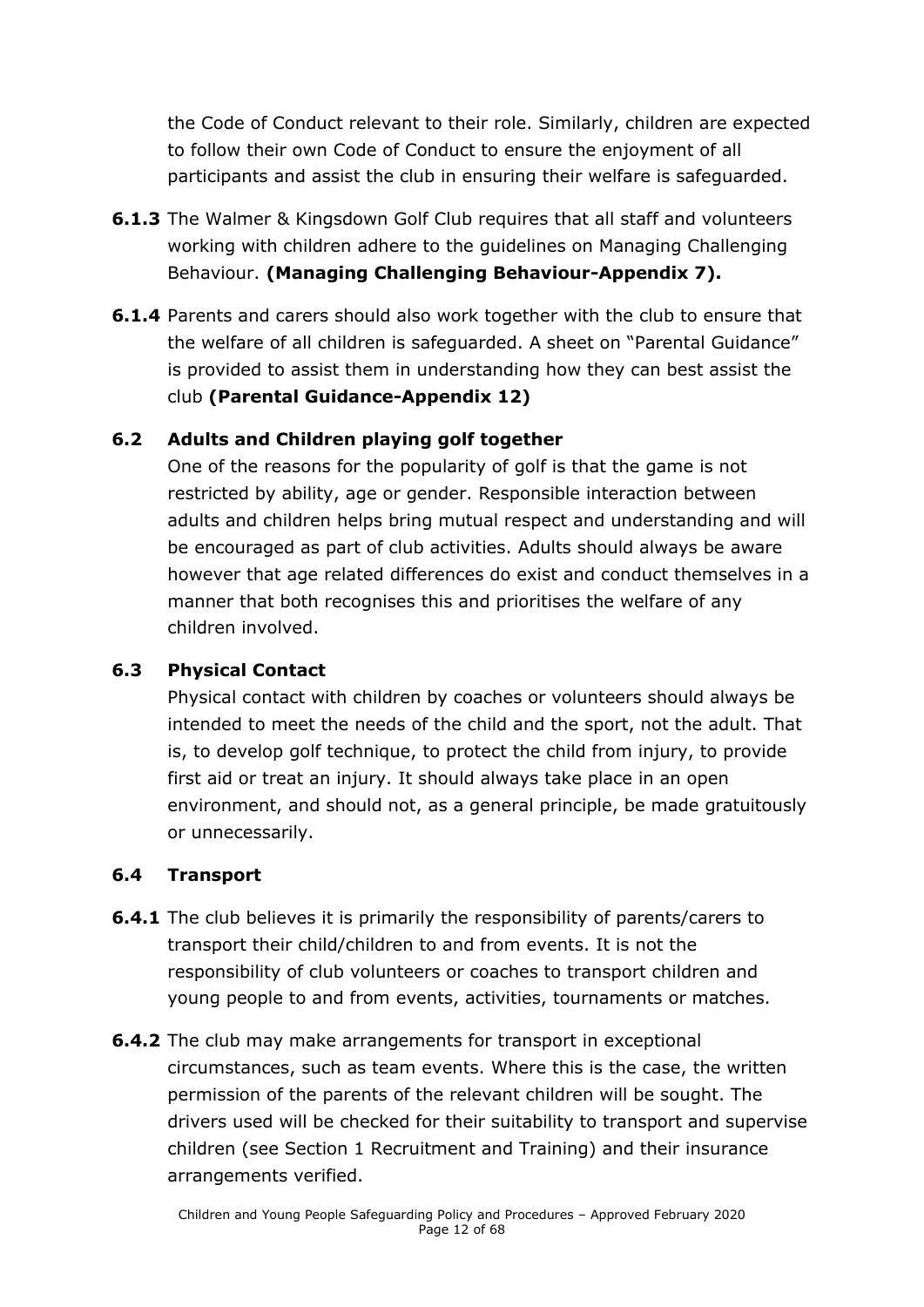**6.4.3** Children and young people are often involved in competition. When taking young people away from their home club, consideration and planning needs to be paramount to ensure the duty of care for the young people within the team is fulfilled.

### **6.5 Photography/ Videoing**

- **6.5.1** Permission will be sought from parents prior to the publication or use of any video or photographic images of their child, for instance in newspapers, websites or for coaching purposes. The personal details of the child will not be used in any promotional material. **(Photography Consent-Appendix 11)**
- **6.5.2** Any press/official photographers attending events will be required to seek permission from the club before taking photographs and also permission of parents to use the images. **(Photography Policy – Appendix 20)**

#### **6.6 Social Media**

Social media provides unique opportunities for the club to engage and develop relationships with people in a creative and dynamic forum where users are active participants. It is important that all staff, volunteers, coaches, officials/referees, board members, or anyone working on behalf of the club are aware of the club Social Media policy **(Social Media Guidance–Appendix 14)**

#### **6.7 Anti-Bullying Procedures**

- **6.7.1** We believe that every effort must be made to eradicate bullying in all its forms. Bullying can be difficult to define and can take many forms which can be categorised as;
	- Physical hitting, kicking, theft
	- Verbal homophobic or racist remarks, threats, name calling
	- Emotional isolating an individual from activities or a group

All forms of bullying include;

- Deliberate hostility & aggression towards an individual(s)
- A victim who is weaker and less powerful than the bully or bullies
- An outcome which is always painful & distressing for the victim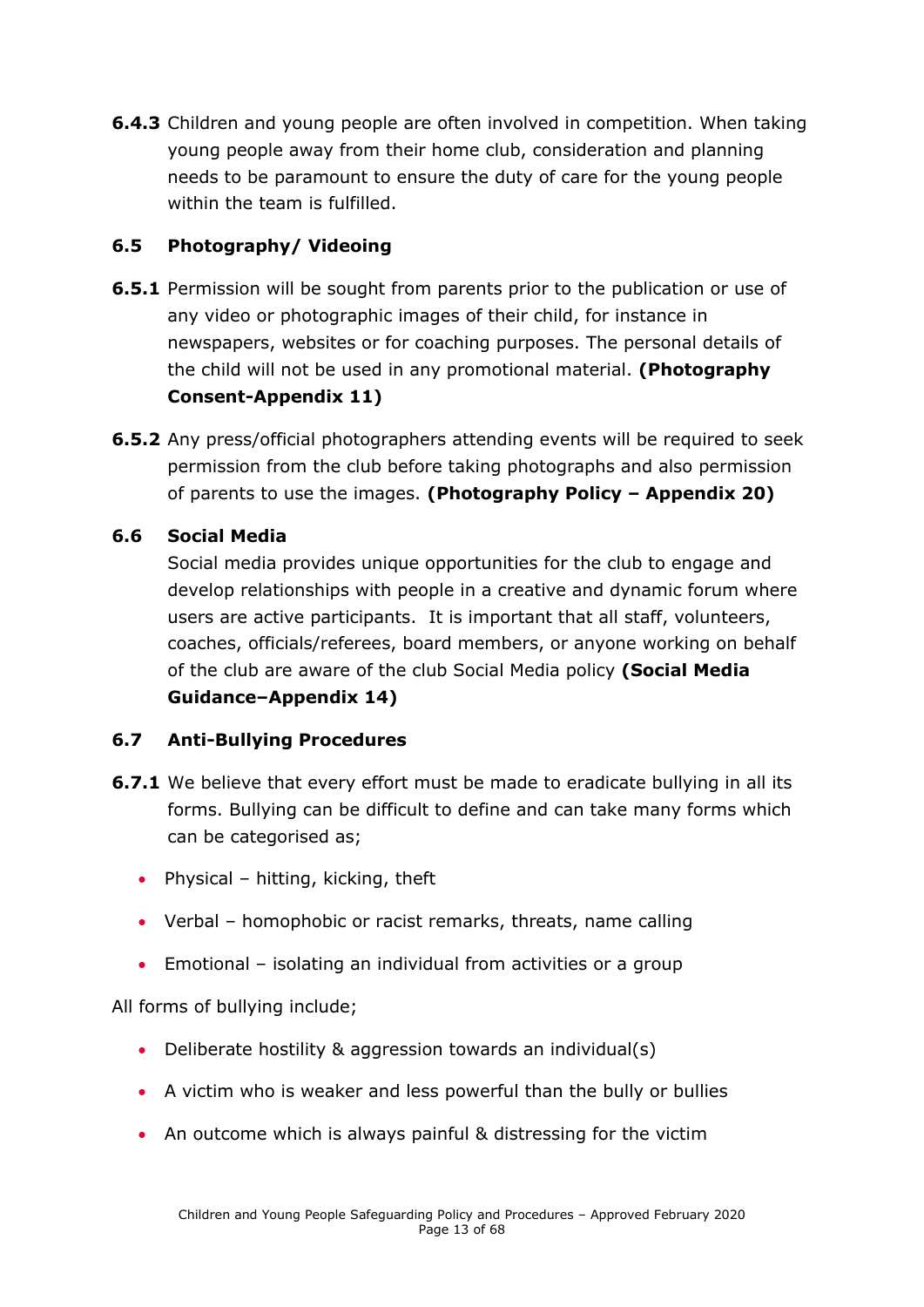Bullying behaviour may also include;

- Other forms of violence
- Sarcasm, spreading rumours, persistent teasing
- Tormenting, ridiculing, humiliation
- Racial taunts, graffiti, gestures
- Unwanted physical contact or abusive or offensive comments of a sexual nature.

The Club and its Staff, Volunteers & Coaches will not tolerate bullying in any of its forms during club matches, competitions, coaching or at any other time while at the club. **(Anti-Bullying Policy -Appendix 21)**

#### **6.7.2** We will:

- Provide a point of contact where those being bullied can report their concerns in confidence – The Club Welfare Officer.
- Take the problem seriously.
- Investigate any and all incidents and accusations of bullying.
- Talk to bullies and their victims separately along with their parents/carers.
- Impose sanctions where appropriate
- Keep a written record of all incidents referred to England Golf and the action taken.
- Have discussions about bullying and why it matters.

#### **6.8 Confidentiality**

- **6.8.1** Details of all juniors will be kept on file in the office and will not be shared with a third party without parent/carer consent.
- **6.8.2** All concerns/allegations will be dealt with confidentially by the club and information will only be shared on a need to know basis, either internally or externally depending on the nature/seriousness of the concern/allegation.

#### **6.9 Changing rooms**

The changing rooms are used by all members & visitors. Juniors will only be supervised if needed at club organised events. Parents will be made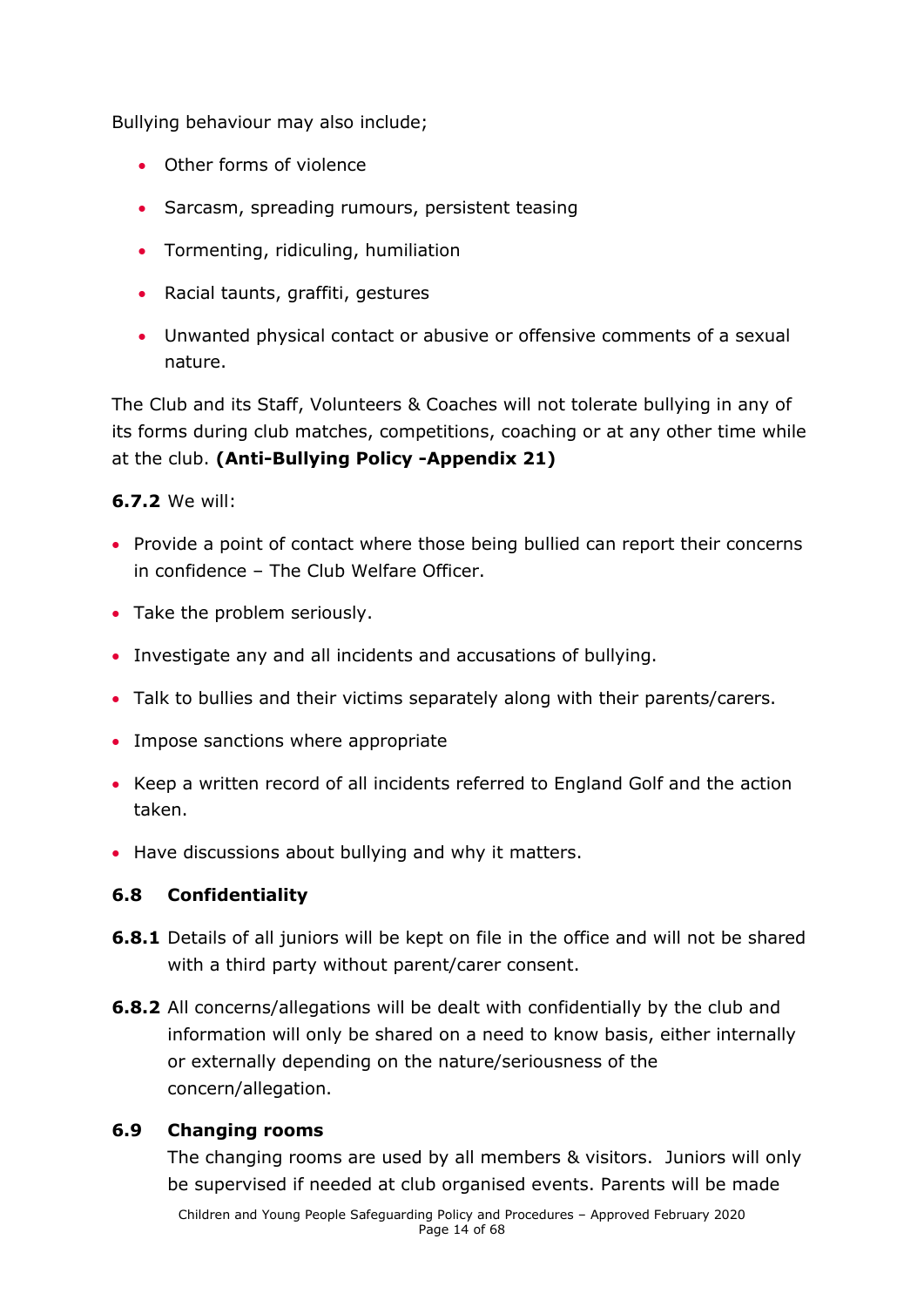aware that adults use the changing rooms throughout the day for changing & showering. Where a parent/carer does not consent to their child accessing the changing rooms, it is their responsibility to either supervise the child while in the changing rooms or ensure that they do not use them.

# <span id="page-14-0"></span>7. Useful Contacts

| <b>Golf Contacts</b>                      |                                                                                                                       |                                                          |
|-------------------------------------------|-----------------------------------------------------------------------------------------------------------------------|----------------------------------------------------------|
| Name                                      | <b>Address</b>                                                                                                        | Number                                                   |
| Club Welfare Officer -<br>Kevin Arman     | Walmer & Kingsdown Golf<br>Club, The Leas,<br>Kingsdown CT14 8EP                                                      | Mob: 07717 097352<br>Email:<br>kevin@kingsdowngolf.co.uk |
| England Golf Lead<br>Safeguarding Officer | <b>England Golf</b><br><b>National Golf Centre</b><br>The Broadway<br>Woodhall Spa<br>Lincolnshire<br><b>LN10 6PU</b> | 01526 351824<br>safeguarding@englandgolf.org             |
| Club Manager -<br>Kevin Arman             | Walmer & Kingsdown Golf<br>Club, The Leas,<br>Kingsdown CT14 8EP                                                      | Mob: 07717 097352<br>Email:<br>kevin@kingsdowngolf.co.uk |

| <b>Local Contacts</b>           |                |                         |
|---------------------------------|----------------|-------------------------|
|                                 |                |                         |
| Local Children's Social Care    | 03000 41 11 11 | <b>OUT OF HOURS</b>     |
| (including out of office hours) |                | 03000 41 91 91          |
| contact)                        |                | After 5pm or at the     |
| NB. In an emergency, the        |                | weekends please contact |
| Samaritans will hold the Duty   |                | The Emergency Social    |
| Officer's contact number        |                | <b>Work Duty Team</b>   |
|                                 |                |                         |
| Local Authority Designated      | 03000 41 08 88 | 03000 41 91 91          |
| Officer (LADO)                  |                |                         |
|                                 |                |                         |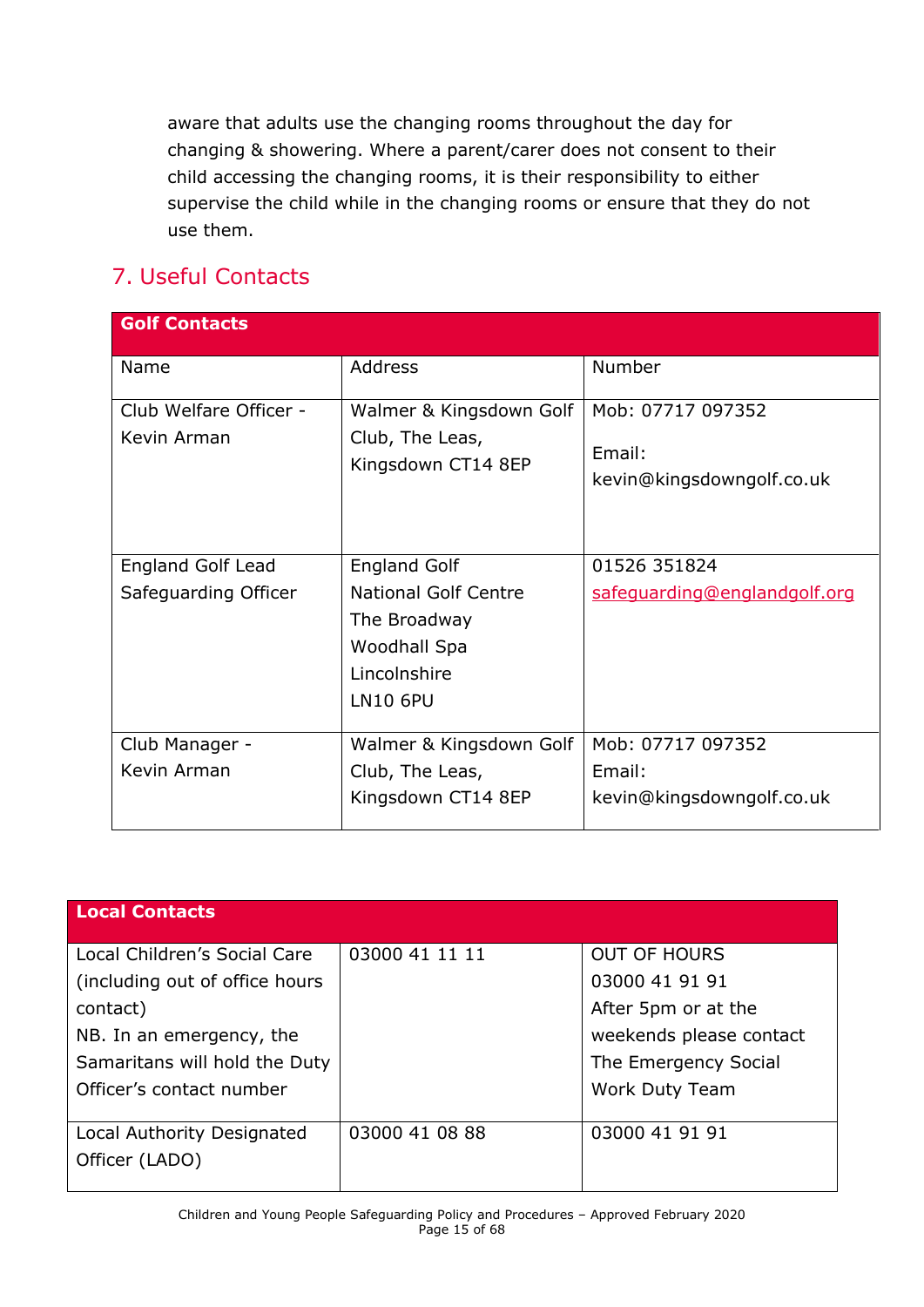| Samaritans                             |              | 08457 90 90 90 |
|----------------------------------------|--------------|----------------|
| Local Police child protection<br>teams | 01622 690690 | 999            |
| In an emergency contact 999            |              |                |
| <b>NSPCC Freephone</b>                 |              | 0808 800 5000  |
| 24 hour Helpline                       |              |                |
| <b>NSPCC Whistleblowing</b>            |              | 0808 028 0285  |
| Helpline for Professionals             |              |                |

<span id="page-15-0"></span>

| <b>National Contacts</b>         |                        |                    |
|----------------------------------|------------------------|--------------------|
|                                  |                        |                    |
| The NSPCC                        | <b>National Centre</b> | Tel: 0808 800 5000 |
|                                  | 42 Curtain Road        | help@nspcc.org.uk  |
|                                  | London                 |                    |
|                                  | EC2A 3NH               |                    |
|                                  |                        |                    |
| Childline UK                     | Freepost 1111          | Tel: 0800 1111     |
|                                  | London N1 0BR          |                    |
|                                  |                        |                    |
| NI Childline                     | 74 Duke Street         | Tel: 028 90 327773 |
|                                  | Londonderry            |                    |
|                                  |                        |                    |
| <b>NSPCC Child Protection in</b> | 3 Gilmour Close        | Tel: 0116 234 7278 |
| Sport Unit                       | <b>Beaumont Leys</b>   | cpsu@nspcc.org.uk  |
|                                  | Leicester              |                    |
|                                  | LE4 1EZ                |                    |
|                                  |                        |                    |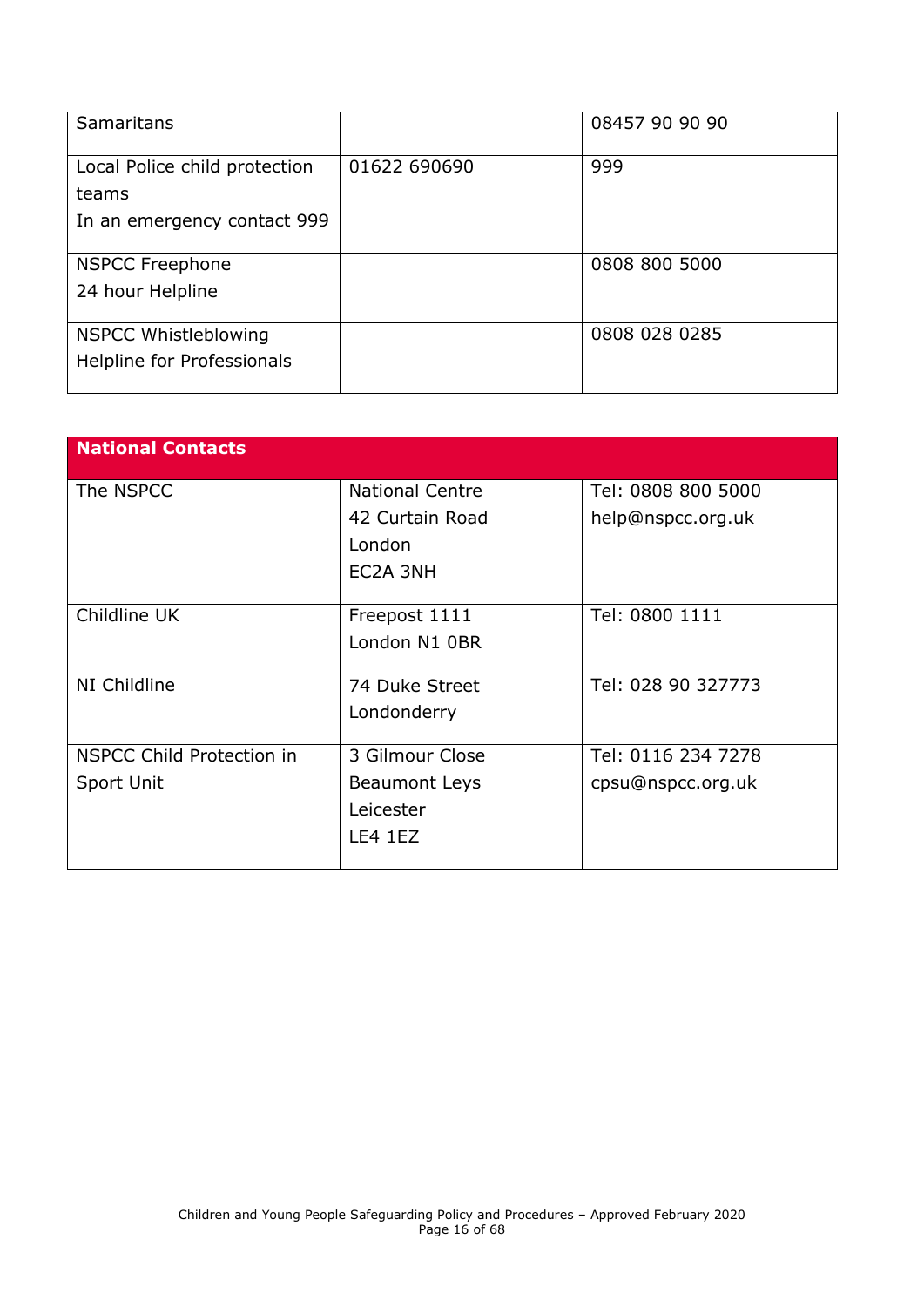Volunteer / Staff Job Application Form – Walmer & Kingsdown Golf Club

| <b>Position Applied for:</b>                                                                        |
|-----------------------------------------------------------------------------------------------------|
| <b>Personal Details</b>                                                                             |
| Title: Mr/Mrs/Miss/Dr/Other (please specify) ___________________________________                    |
|                                                                                                     |
|                                                                                                     |
|                                                                                                     |
|                                                                                                     |
|                                                                                                     |
|                                                                                                     |
|                                                                                                     |
|                                                                                                     |
|                                                                                                     |
|                                                                                                     |
|                                                                                                     |
|                                                                                                     |
| Role:                                                                                               |
|                                                                                                     |
| Relevant Experience including any previous experience of working with<br>children and young people: |
|                                                                                                     |
|                                                                                                     |
|                                                                                                     |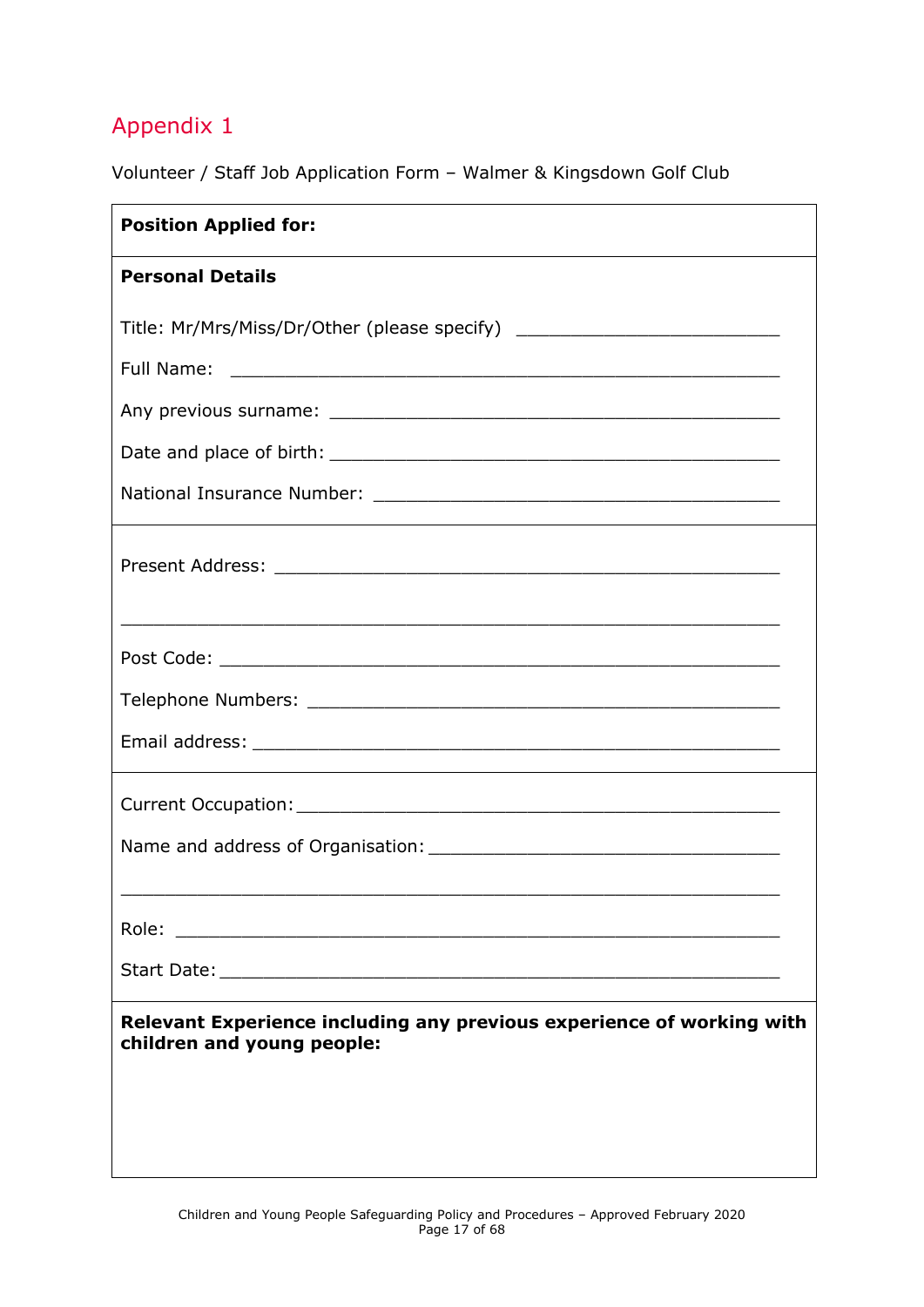#### **Reasons for applying:**

#### **References:**

Please provide the names and addresses of two people who know you well (one personal, one professional – current or previous employer, who are not related to you) whom we can contact to obtain a reference:

| Name:                    | Name:                    |
|--------------------------|--------------------------|
| <b>Address:</b>          | <b>Address:</b>          |
| <b>Telephone Number:</b> | <b>Telephone Number:</b> |

#### **Data Protection Notification:**

Information you have provided in completing this form will be used to process your application. Walmer & Kingsdown Golf Club will keep the information you have supplied confidential and will not divulge it to third parties, except where required by law, or where we have retained the services of a third party representative to act on yout/our behalf.

#### **Authorisation:**

I have read the Data Protection notification and understand and agree to the use of my personal data in accordance with the Data Protection Act 2018, GDPR and all relevant data protection legislation.

| Signed:             | <b>Date:</b>                                                                                                                                             |  |
|---------------------|----------------------------------------------------------------------------------------------------------------------------------------------------------|--|
| <b>Declaration:</b> | I confirm that the information I have provided is correct and that any false or<br>misleading information may lead to the termination of my appointment. |  |
| Signed:             | <b>Date:</b>                                                                                                                                             |  |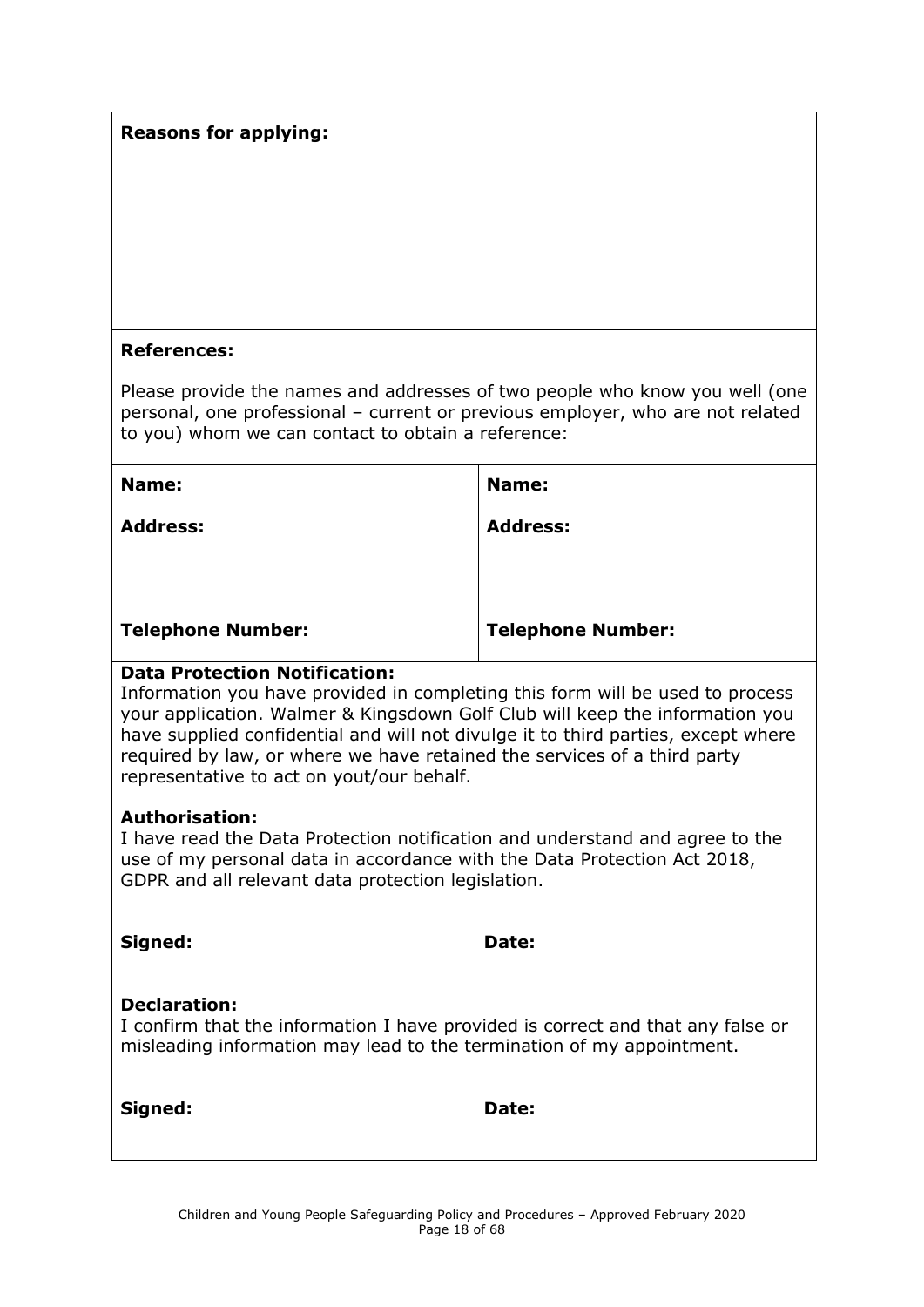<span id="page-18-0"></span>**Self-Disclosure Form –** Walmer & Kingsdown Golf Club

To be completed at the same time as the application form:

Private and Confidential

For roles involving contact with children (under 18 year olds).

All information will be treated as confidential and managed in accordance with relevant data protection legislation and guidance. You have a right of access to information held on you under the Data Protection Act 2018.

#### **Part One**

| For completion by the organisation: |             |          |        |  |
|-------------------------------------|-------------|----------|--------|--|
| Name:                               |             |          |        |  |
|                                     |             |          |        |  |
| <b>Address and</b>                  |             |          |        |  |
| <b>Postcode:</b>                    |             |          |        |  |
|                                     |             |          |        |  |
|                                     |             |          |        |  |
|                                     |             |          |        |  |
| <b>Telephone/Mobile No:</b>         |             |          |        |  |
| <b>Date of Birth:</b>               |             |          |        |  |
|                                     |             |          |        |  |
| Gender:                             | <b>Male</b> | $\prime$ | Female |  |
|                                     |             |          |        |  |
|                                     |             |          |        |  |
| Identification (tick box below):    |             |          |        |  |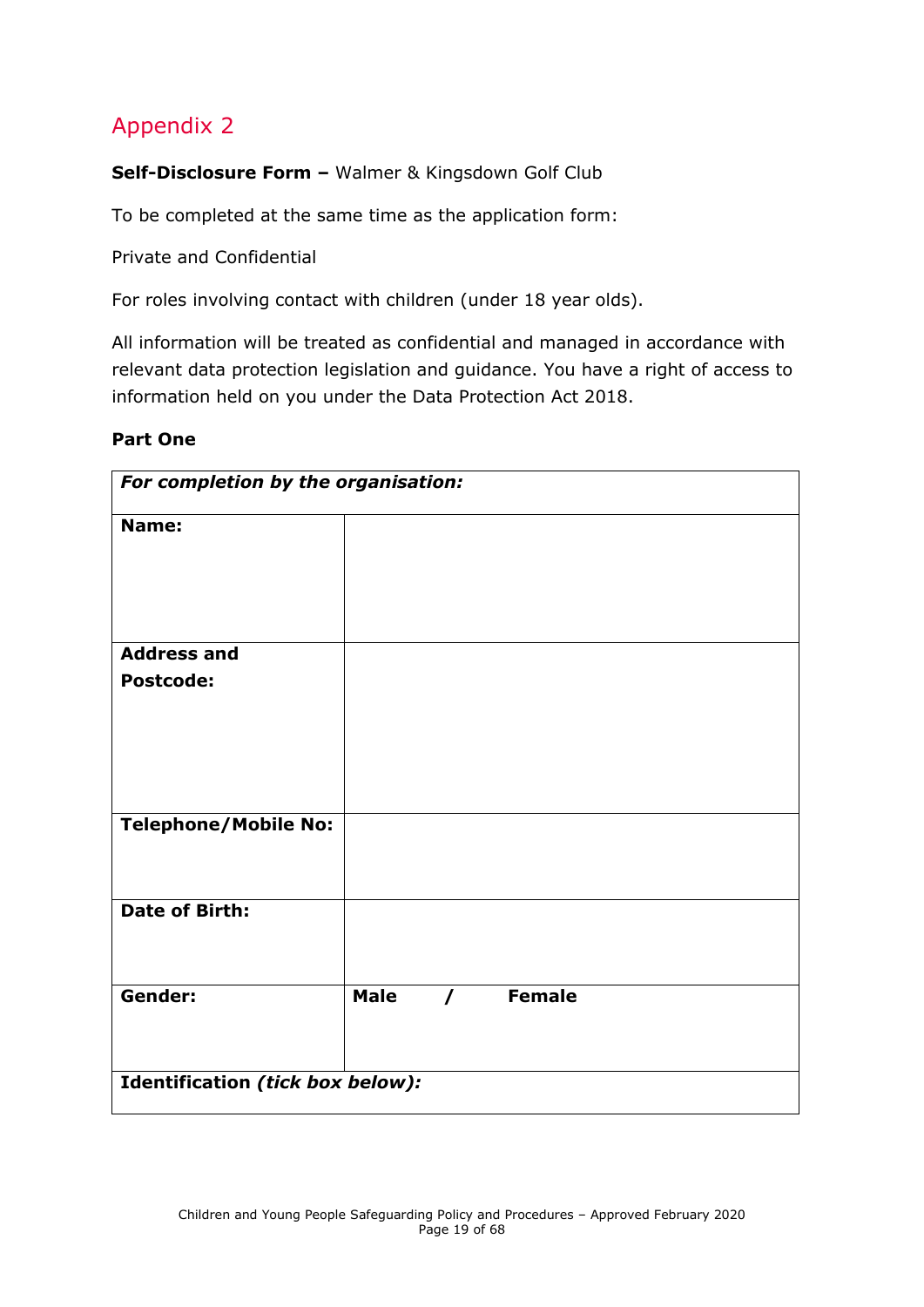|                                        | I confirm that I have seen identification documents relating to |  |
|----------------------------------------|-----------------------------------------------------------------|--|
|                                        | this person, and I confirm to the best of my ability that these |  |
| are accurate.                          |                                                                 |  |
|                                        |                                                                 |  |
|                                        |                                                                 |  |
|                                        |                                                                 |  |
| <b>Either</b>                          |                                                                 |  |
| <b>UK Passport Number and Issuing</b>  |                                                                 |  |
| <b>Office</b>                          |                                                                 |  |
|                                        |                                                                 |  |
| <b>UK Driving Licence Number (with</b> |                                                                 |  |
|                                        |                                                                 |  |
| picture)                               |                                                                 |  |
|                                        |                                                                 |  |
| <b>Plus</b>                            |                                                                 |  |
|                                        |                                                                 |  |
| <b>National Insurance Card or</b>      |                                                                 |  |
| current Work Permit Number             |                                                                 |  |
| <b>Signature of authorised</b>         |                                                                 |  |
| <b>Employing Officer:</b>              |                                                                 |  |
|                                        |                                                                 |  |
|                                        |                                                                 |  |
|                                        |                                                                 |  |
| <b>Print name:</b>                     |                                                                 |  |
|                                        |                                                                 |  |
|                                        |                                                                 |  |
|                                        |                                                                 |  |
|                                        |                                                                 |  |
| Date:                                  |                                                                 |  |
|                                        |                                                                 |  |
|                                        |                                                                 |  |
|                                        |                                                                 |  |

#### **Part Two**

**NOTE:** If the role you have applied for involves frequent or regular contact with or responsibility for children you will also be required to provide a valid DBS (Disclosure and Barring Service) certificate which will provide details of criminal convictions; this may also include a Barring List check depending on the nature of the role (see organisational guidance about eligibility for DBS checks).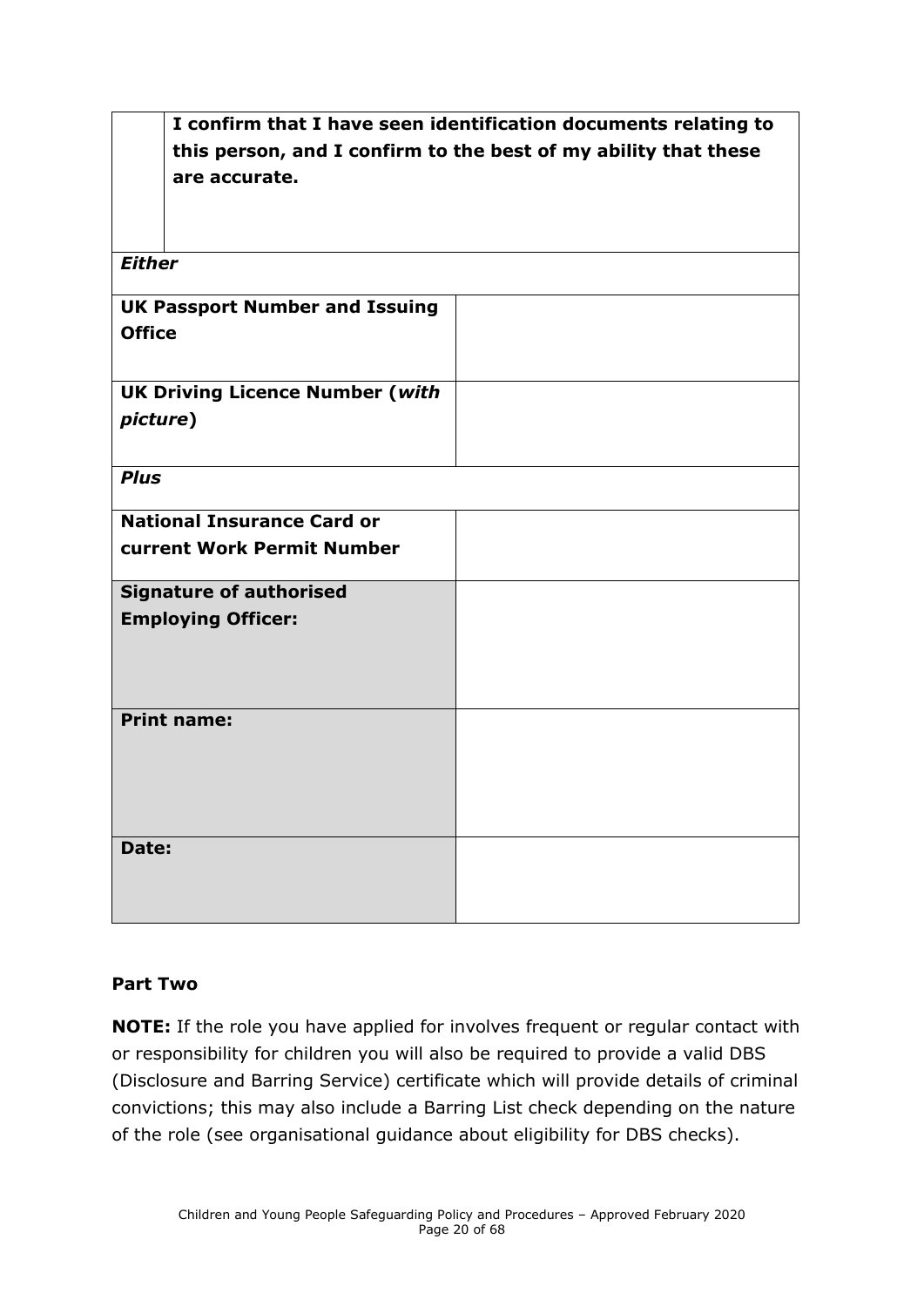| For completion by the individual (named in Part one):                                                                                                                                                                                                                                           |                                                                                      |  |  |
|-------------------------------------------------------------------------------------------------------------------------------------------------------------------------------------------------------------------------------------------------------------------------------------------------|--------------------------------------------------------------------------------------|--|--|
| Have you ever been known to any Children's Services<br>department as being a risk or potential risk to children?                                                                                                                                                                                | <b>YES</b><br><b>NO</b><br>(if Yes, please provide<br>further information<br>below): |  |  |
| Have you been the subject of any disciplinary investigation<br>and/or sanction by any organisation due to concerns about                                                                                                                                                                        | <b>YES</b><br><b>NO</b><br>(if Yes, please provide                                   |  |  |
| your behaviour towards children?                                                                                                                                                                                                                                                                | further information)                                                                 |  |  |
|                                                                                                                                                                                                                                                                                                 |                                                                                      |  |  |
| Confirmation of Declaration (tick box below)                                                                                                                                                                                                                                                    |                                                                                      |  |  |
| I agree that the information provided here may be processed in connection with<br>recruitment purposes and I understand that an offer of employment may be<br>withdrawn or dismissal may result if information is not disclosed by me and<br>subsequently come to the organisation's attention. |                                                                                      |  |  |
| In accordance with the organisation's procedures if required I agree to provide a<br>valid DBS certificate and consent to the organisation clarifying any information<br>provided on the disclosure with the agencies providing it.                                                             |                                                                                      |  |  |
| I agree to inform the organisation within 24 hours if I am subsequently<br>investigated by any agency or organisation in relation to concerns about my<br>behaviour towards children or young people.                                                                                           |                                                                                      |  |  |
| I understand that the information contained on this form, the results of the DBS<br>check and information supplied by third parties may be supplied by the                                                                                                                                      |                                                                                      |  |  |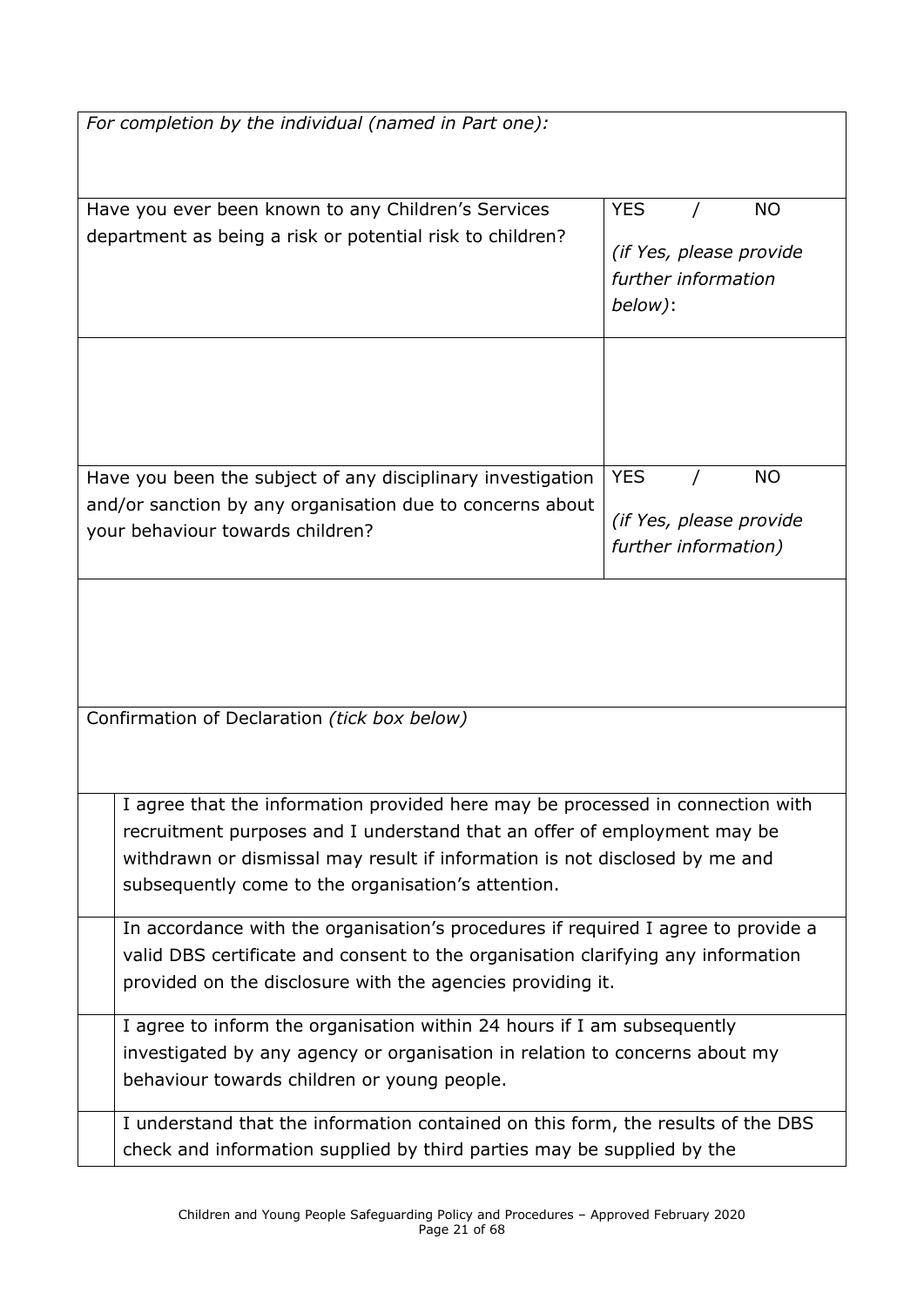| organisation to other persons or organisations in circumstances where this is |  |  |
|-------------------------------------------------------------------------------|--|--|
| considered necessary to safeguard other children.                             |  |  |
|                                                                               |  |  |
| Signature:                                                                    |  |  |
|                                                                               |  |  |
|                                                                               |  |  |
|                                                                               |  |  |
| Print name:                                                                   |  |  |
|                                                                               |  |  |
|                                                                               |  |  |
|                                                                               |  |  |
| Date:                                                                         |  |  |
|                                                                               |  |  |

|--|--|

**I have seen and checked the above responses, if any of the boxes above are ticked YES, I have referred this form to England Golf Governance Department for a risk assessment and advice.**

**Signed: date:**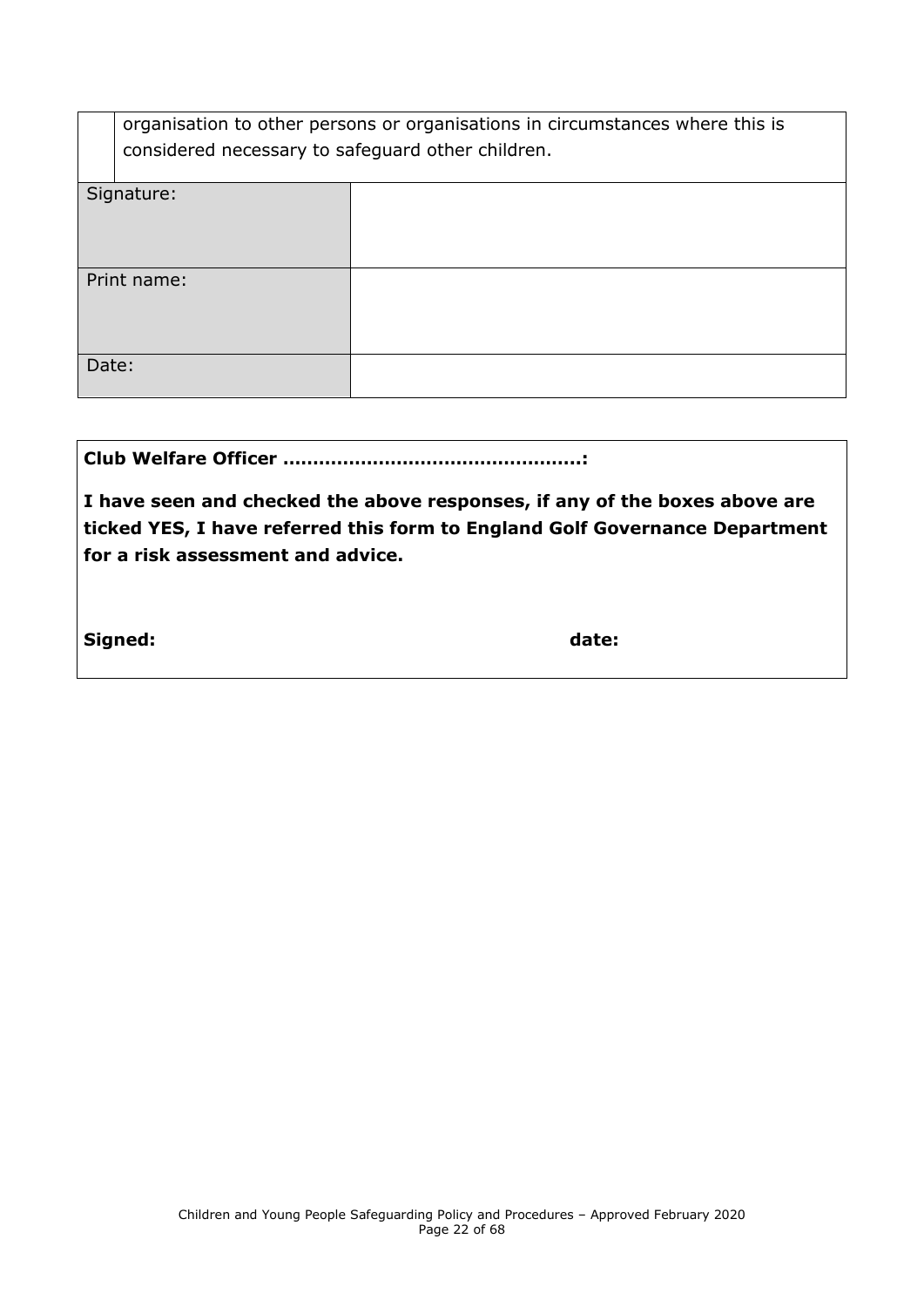<span id="page-22-0"></span>Reference form - Walmer & Kingsdown Golf Club

#### (Name)

has expressed an interest in becoming a club member of staff, volunteer / coach\* (\*delete as appropriate) and has given your name as a referee.

As this post involves substantial access to children and as an organisation committed to safeguarding children, it is important that if you have any reason to be concerned about this applicant that you do not complete the following form, but please contact me on:

Telephone:

Name:

Organisation:

Any information disclosed in this reference will be treated in confidence and in accordance with relevant legislation and guidance, and will only be shared with the person conducting the assessment of a candidate's suitability for a post, if he or she is offered the position in question.

- How long have you known the person?
- In what capacity?
- What attributes does this person have which would make him/her suited to a role working with children?
- How would you describe his/her personality?

Signed:

Date: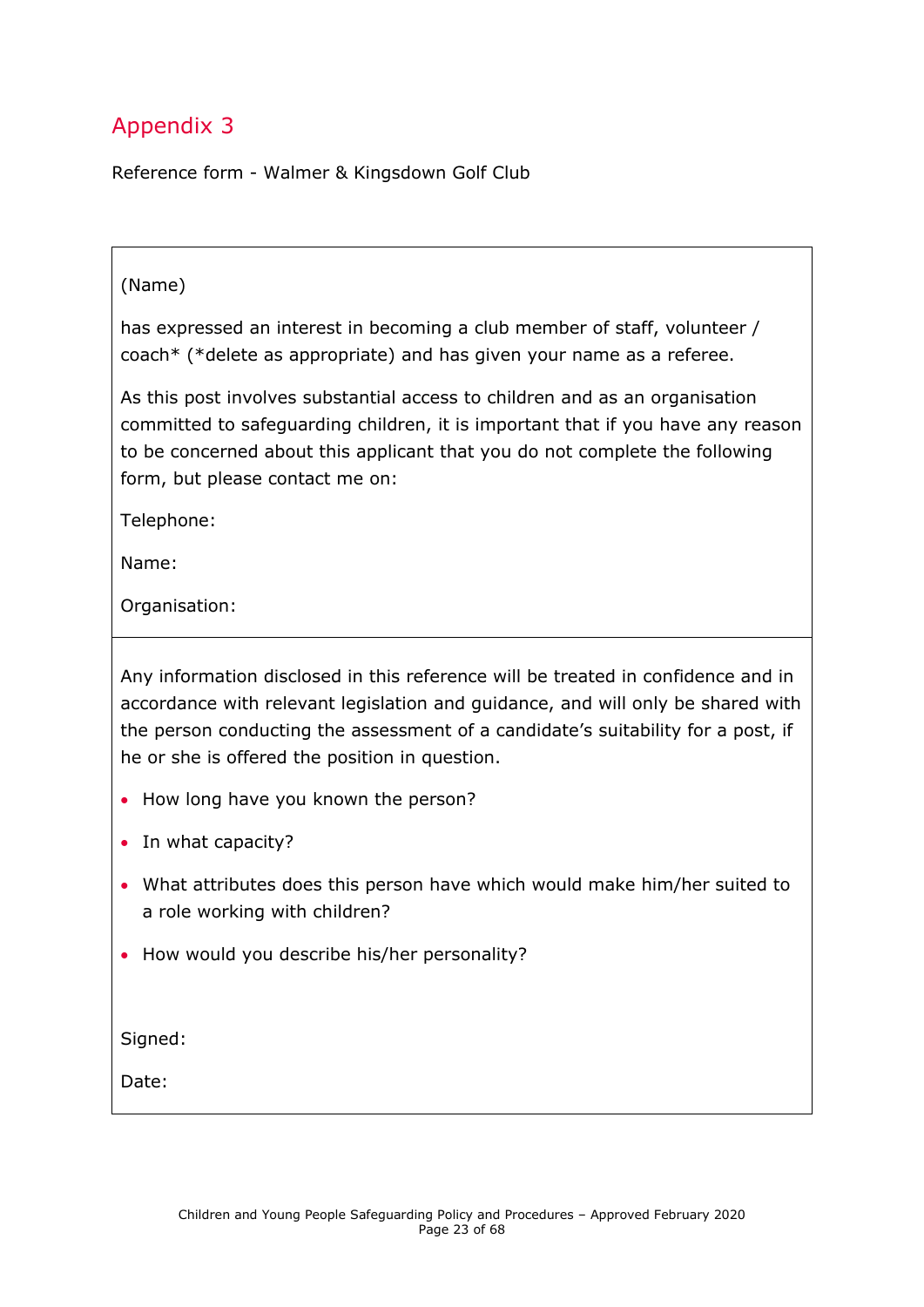#### **Walmer & Kingsdown Golf Club**

#### <span id="page-23-0"></span>**Code of Conduct for staff, coaches & volunteers**

- Respect the rights, dignity and worth of every person within the context of golf
- Treat everyone equally and do not discriminate on the grounds of age, gender, race, religion or belief, sexual orientation or disability
- If you see any form of discrimination, do not condone it or allow it to go unchallenged
- Place the well-being and safety of the young person above the development of performance
- Develop an appropriate working relationship with young people, based on mutual trust and respect
- Ensure that physical contact is appropriate and necessary and is carried out within recommended guidelines with the young person's full consent and approval
- Always work in an open environment (e.g. avoid private or unobserved situations and encourage an open environment)
- Do not engage in any form of sexually related contact with a young player. This is strictly forbidden as is sexual innuendo, flirting or inappropriate gestures and terms
- You should not have regular contact outside your club role with the juniors and should not engage in regular communication through text, email or social network sites
- Know and understand the Walmer & Kingsdown Golf Club Child Safeguarding Policies and Procedures
- Respect young people's opinions when making decisions about their participation in golf
- Inform players and parents of the requirements of golf
- Be aware of and report any conflict of interest as soon as it becomes apparent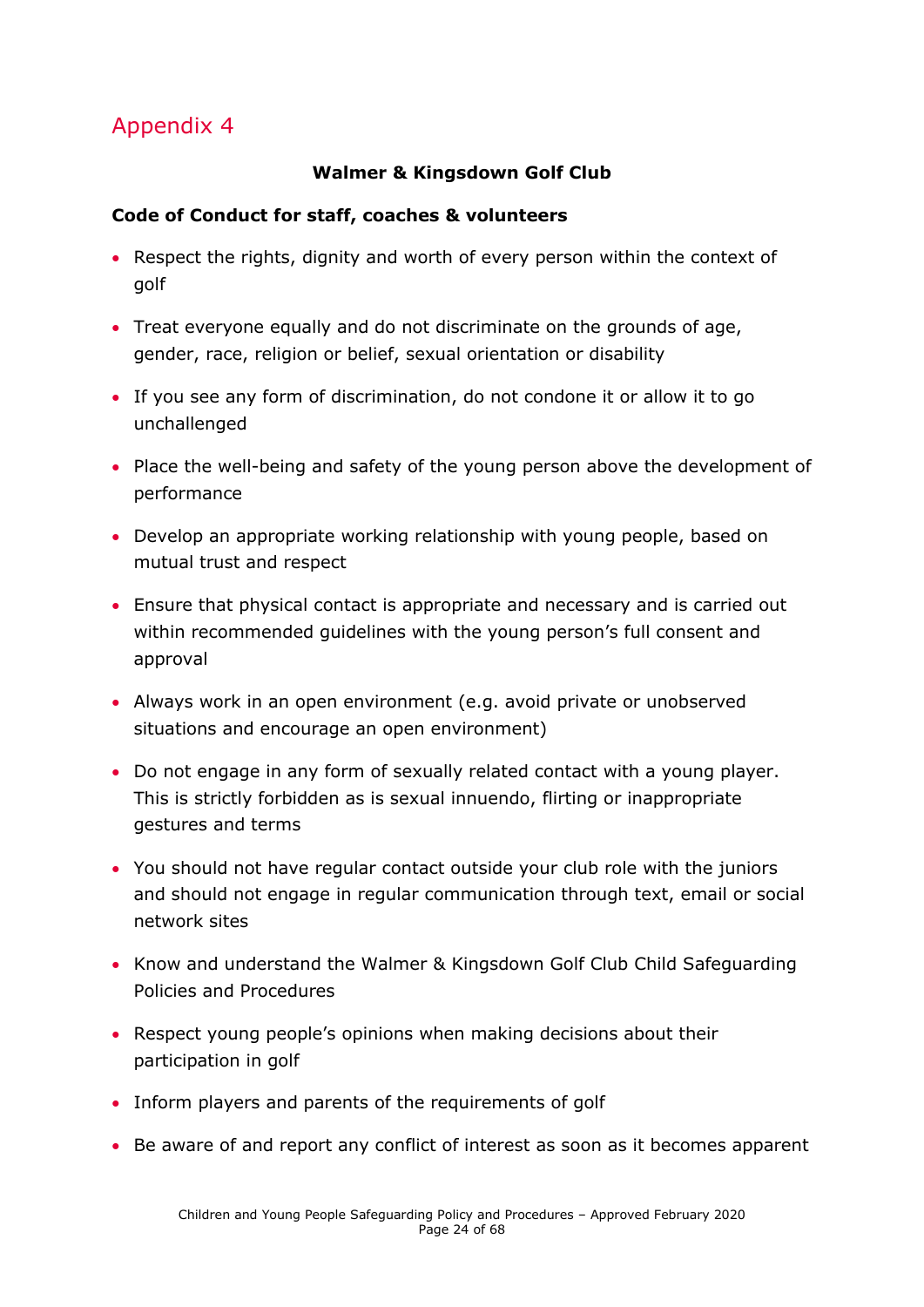- Display high standards of language, manner, punctuality, preparation and presentation
- Do not smoke, drink or use recreational drugs while actively working with young people in the club. This reflects a negative image and could compromise the safety of the young people
- Do not give young people alcohol when they are under the care of the club
- Hold relevant qualifications and insurance cover. All Staff, Volunteers & Coaches who work regularly with children must have current DBS clearance, approved by England Golf Governance Department
- Ensure the activities are appropriate for the age, maturity, experience and ability of the individual
- Promote the positive aspects of golf e.g. fair play
- Display high standards of behaviour and appearance
- Follow Club Procedures & good practice guidelines
- Ensure that you attend appropriate training to keep up to date with your role and the welfare of young people
- Report any concerns you may have in relation to a child or the behaviour of an adult, following reporting procedures laid down by the Walmer & Kingsdown Golf Club

| <b>Signed:</b>     | Date: |
|--------------------|-------|
| <b>PRINT NAME:</b> |       |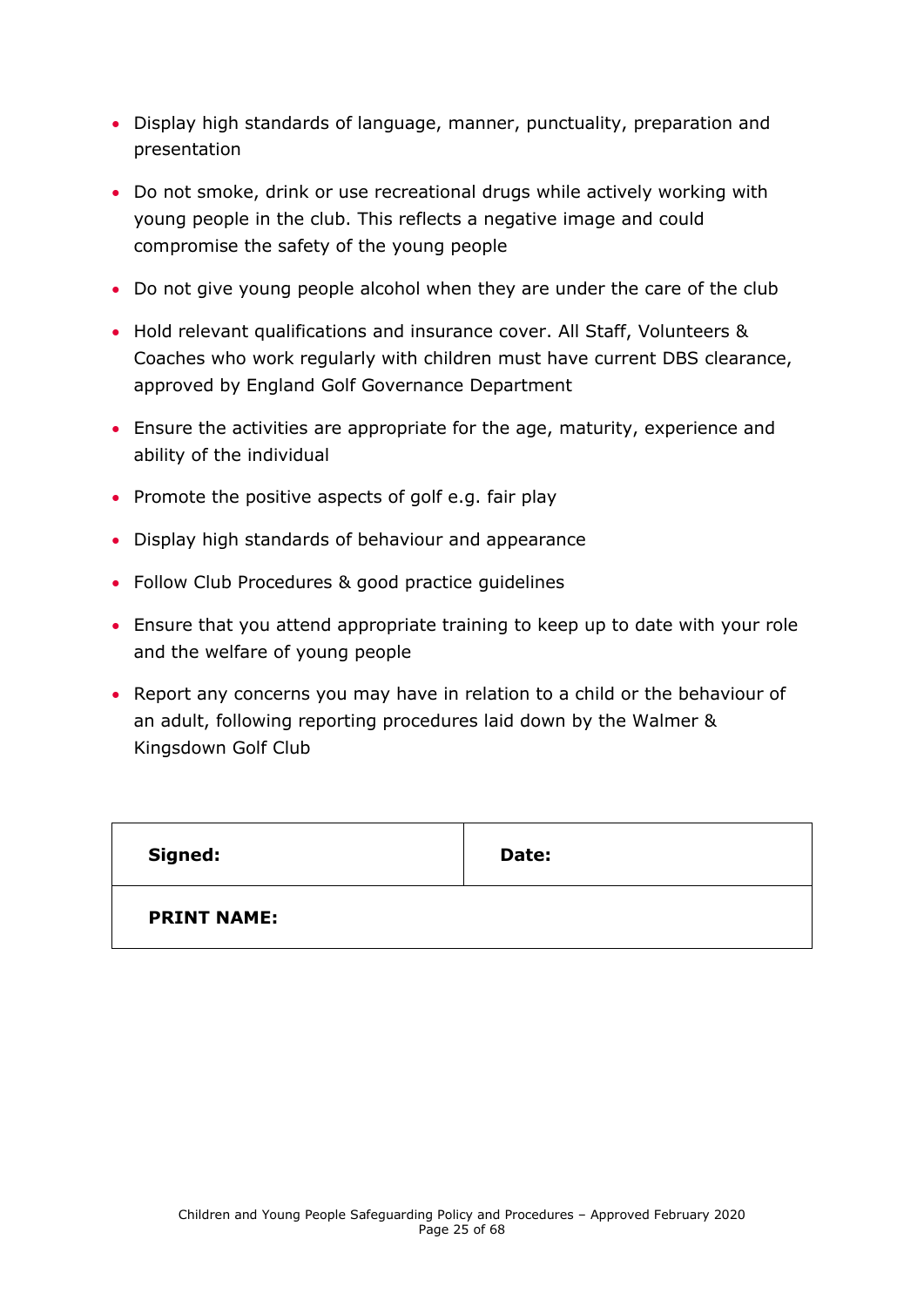#### **Walmer & Kingsdown Golf Club**

#### <span id="page-25-0"></span>**Code of Conduct for Young Golfers**

As a young golfer taking part in a Walmer & Kingsdown Golf Club activity, you should:

- Help create and maintain an environment free of fear and harassment
- Demonstrate fair play and apply golf's standards both on and off the course
- Understand that you have the right to be treated as an individual
- Respect the advice that you receive
- Treat others as you would wish to be treated yourself
- Respect other people and their differences
- Look out for yourself and for the welfare of others
- Speak out (to your parents or a club representative) if you consider that you or others have been poorly treated
- Be organised and on time
- Tell someone in authority if you are leaving the venue
- Accept that these guidelines are in place for the well-being of all concerned
- Treat organisers and coaches with respect
- Observe instructions or restrictions requested by the adults looking after you

You should not take part in any irresponsible, abusive, inappropriate or illegal behaviour which includes:

- Smoking
- Using foul language
- Publicly using critical or disrespectful descriptions of others either in person or through text, email or social network sites
- Consuming alcohol, illegal performance-enhancing drugs or stimulants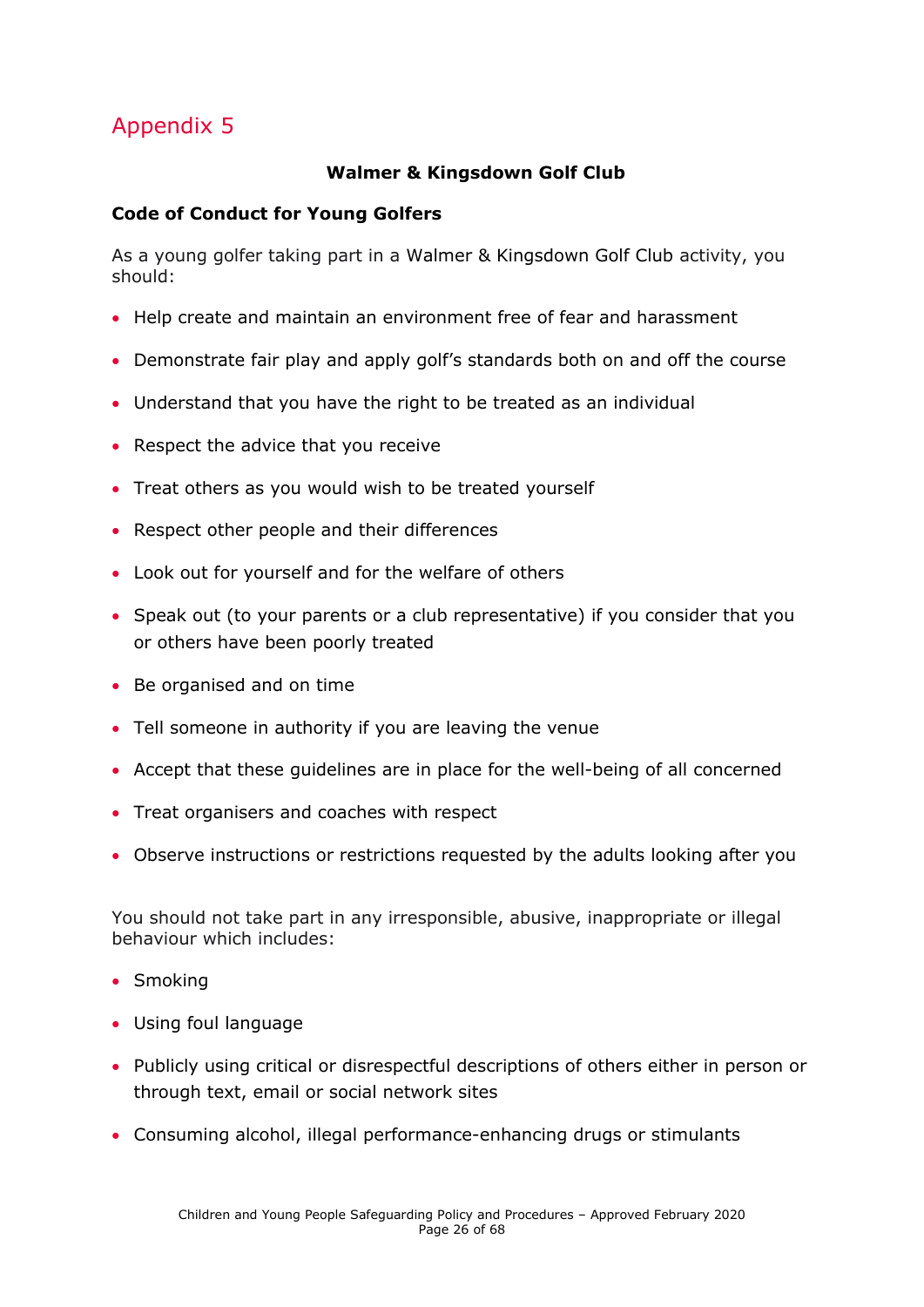| Child Signature        | <b>Print Name</b> |  |
|------------------------|-------------------|--|
|                        |                   |  |
| Parent/Carer Signature | <b>Print Name</b> |  |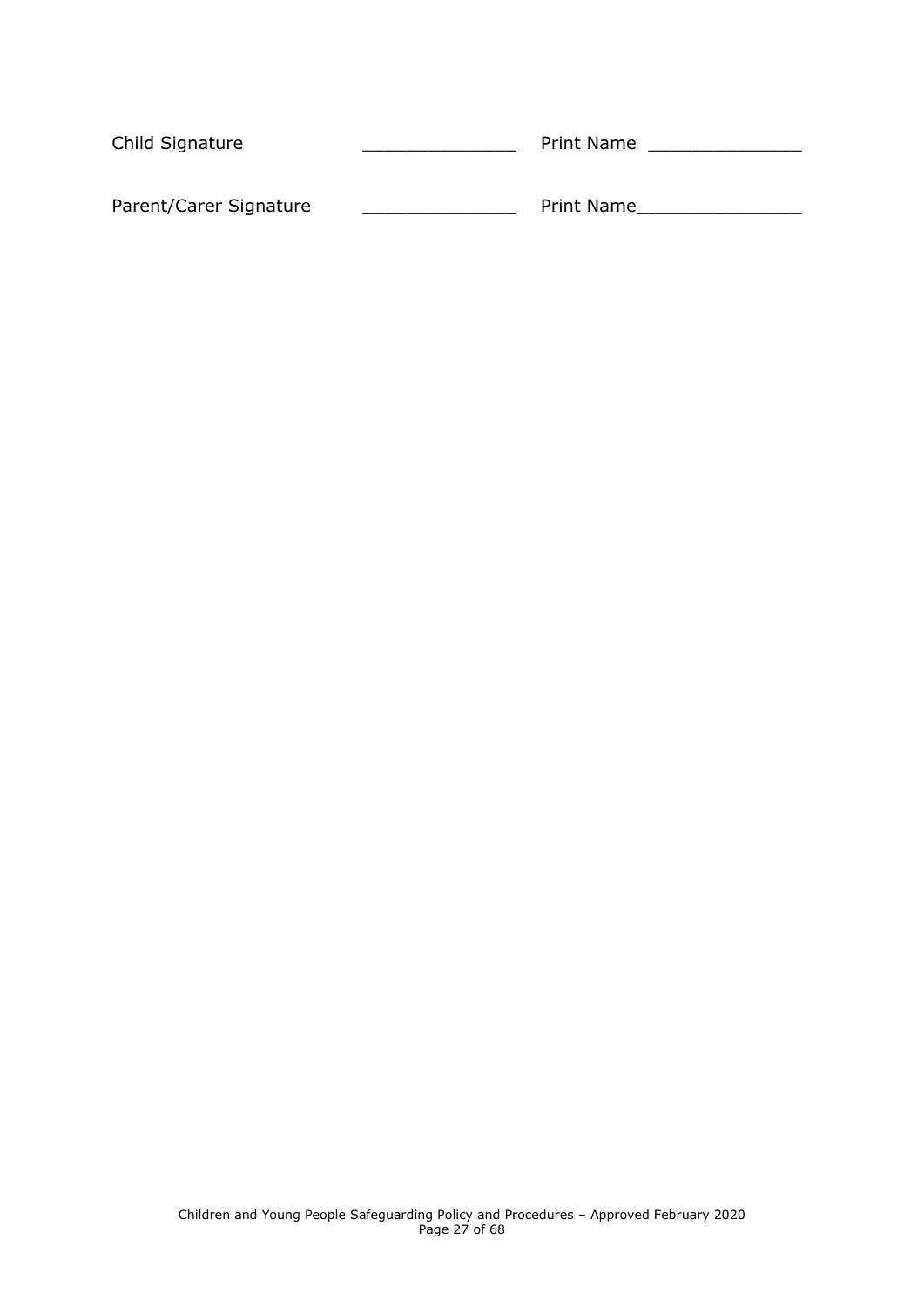<span id="page-27-0"></span>Walmer & Kingsdown Golf Club

Code of Conduct for Parents/Carers of Young Golfers

As parents you are expected to:

- Positively reinforce your child and show an interest in their chosen activity
- Do not place your child under pressure or push them in to activities they do not want to do
- Be realistic and supportive
- Promote your child's participation in playing sport for fun
- Complete and return the Player Profile Form and Consents pertaining to your child's participation in activities at Walmer & Kingsdown Golf Club
- Report and update Walmer & Kingsdown Golf Club with any changes relevant to your child's health and wellbeing
- Deliver and collect your child punctually before and after coaching sessions/competitions
- Ensure your child has clothing and kit appropriate to the weather conditions
- Ensure you child has appropriate equipment, plus adequate food and drink
- Ensure that you child understands the rules of Golf
- Teach your child that they can only do their best
- Ensure that your child understands their Code of Conduct
- Behave responsibly at Walmer & Kingsdown Golf Club and on the golf course; do not embarrass your child
- Show appreciation and support the coaches, volunteers and staff at Walmer & Kingsdown Golf Club
- Accept the decision and judgement of the officials during events and competition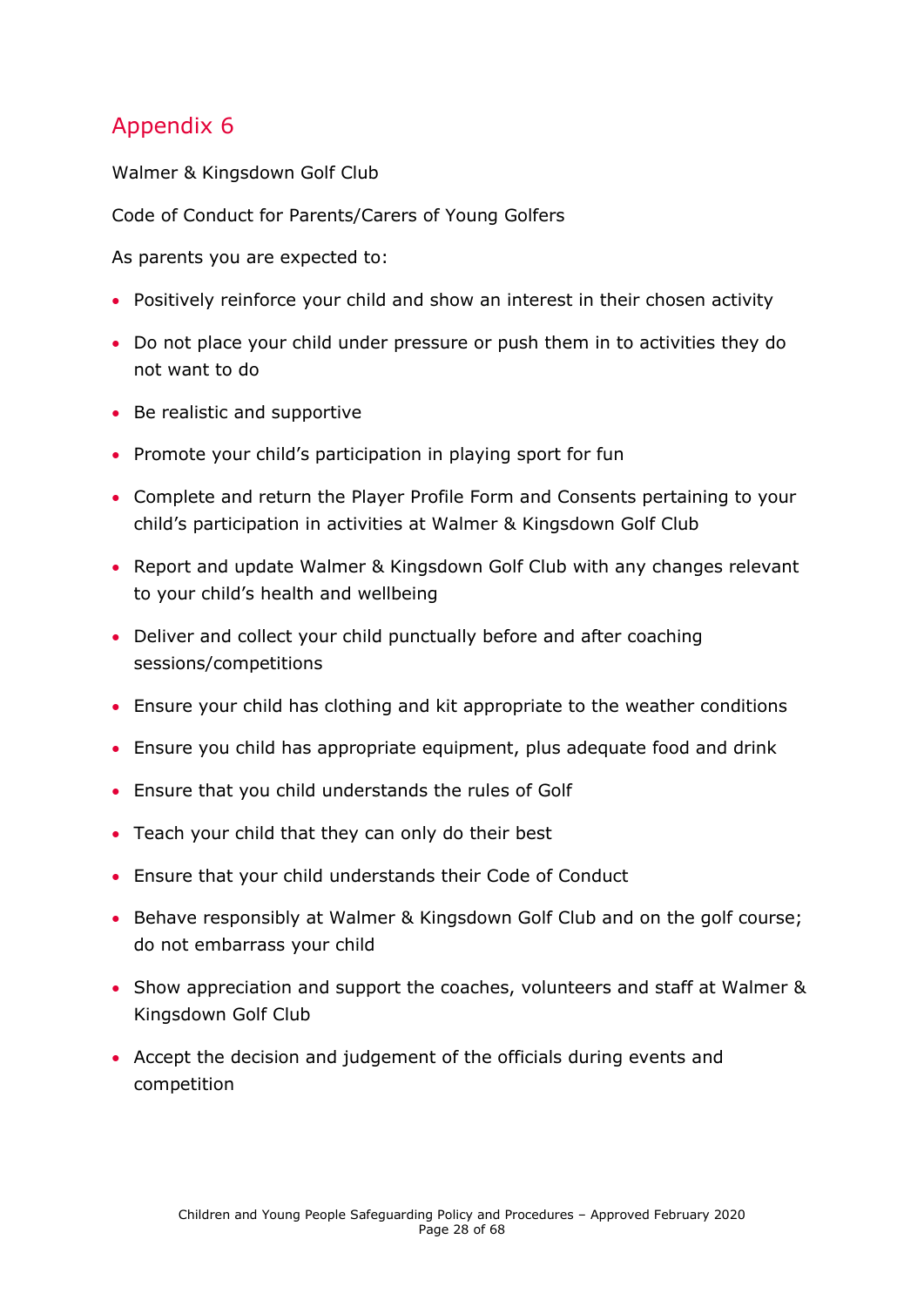As a parents/carer you have the right to:

- Be assured that your child is safeguarded during their participation in the sport
- Be informed of problems or concerns relating to your child
- Be informed if your child is injured
- Have consent sought for issues such as trips and photography
- Contribute to the decisions of the club
- Have any concerns about any aspect of your child's welfare listened to and responded to

Any breaches of this code of conduct will be dealt with immediately by ……………………………. at Walmer & Kingsdown Golf Club. Persistent concerns or breaches may result in you being asked not to attend games if your attendance is considered detrimental to the welfare of young participants.

The ultimate action should a parent/carer continue to breach the code of conduct may be the Walmer & Kingsdown Golf Club regrettably asking your child to leave the session, event or club.

| Signed:            | Date: |
|--------------------|-------|
| <b>PRINT NAME:</b> |       |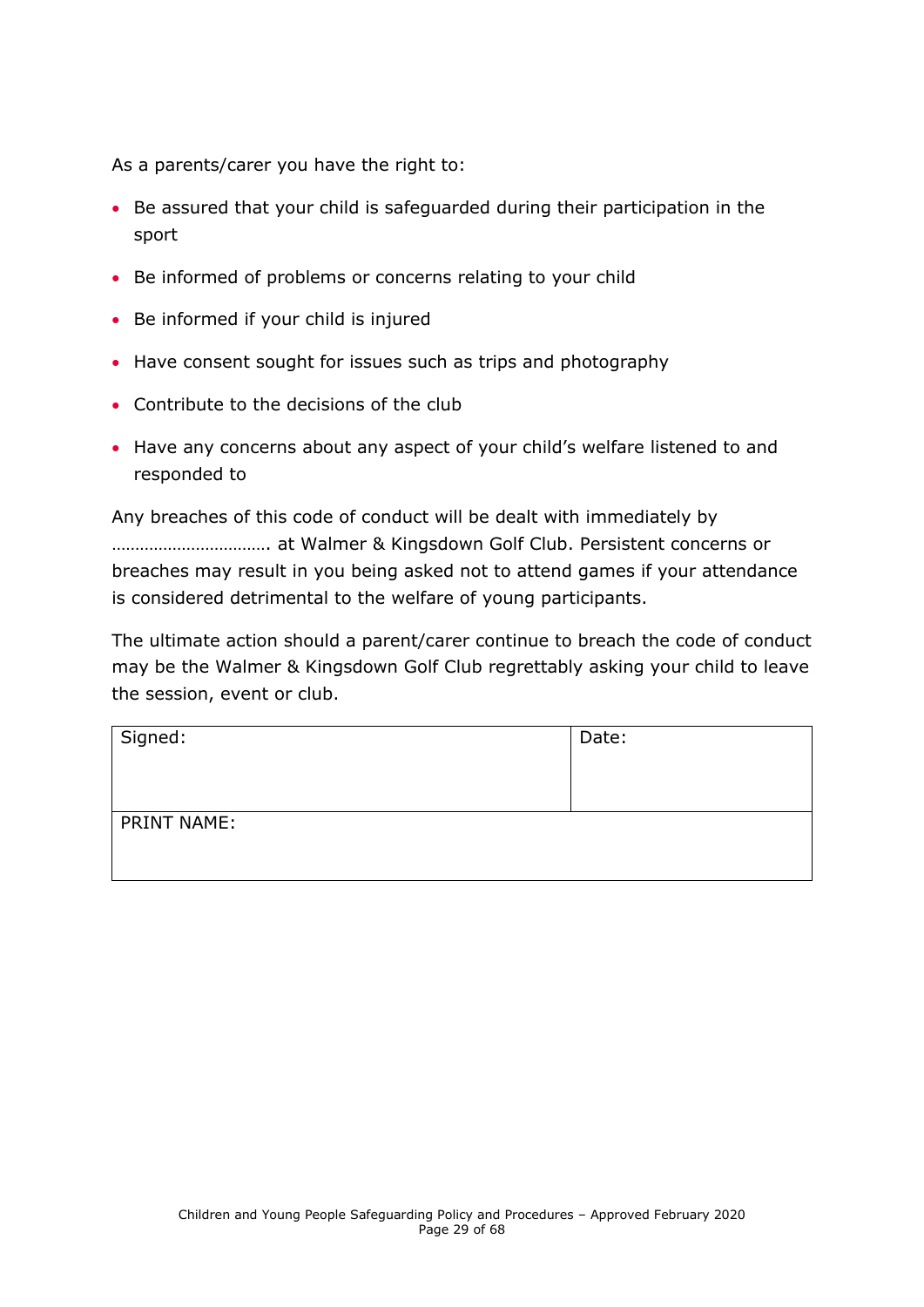#### **Walmer & Kingsdown Golf Club**

#### **Managing Challenging Behaviour**

Staff/volunteers who deliver sports activities to children may, on occasions, be required to deal with a child's challenging behaviour.

These guidelines aim to promote good practice and are based on the following principles:

- The welfare of the child is the paramount consideration.
- Children must never be subject to any form of treatment that is harmful, abusive, humiliating or degrading.
- The specific needs a child may have (e.g. communication, behaviour management, comprehension and so on) should be discussed with their parent/carer and where appropriate the child, before activities start. Where appropriate it may be helpful to record the details of any agreed plan or approach and provide copies to all parties.
- Every child should be supported to participate. Consideration to exclude a child from activities should apply only as a last resort and after all efforts to address any challenge have been exhausted, in exceptional circumstances where the safety of that child or of other children cannot be maintained.

### **Planning Activities**

Planning for activities should include consideration of whether any child involved may need additional support or supervision to participate safely. This should address:

- Assessment of additional risk associated with the child's behaviour
- Appropriate supervision ratios and whether numbers of adults should be increased
- Information sharing for all/volunteers on managing any challenging behaviour to ensure a consistent approach
- Specialist expertise or support that may be needed from carers or outside agencies. This is particularly relevant where it is identified that a child may need a level of physical intervention to participate safely (see below).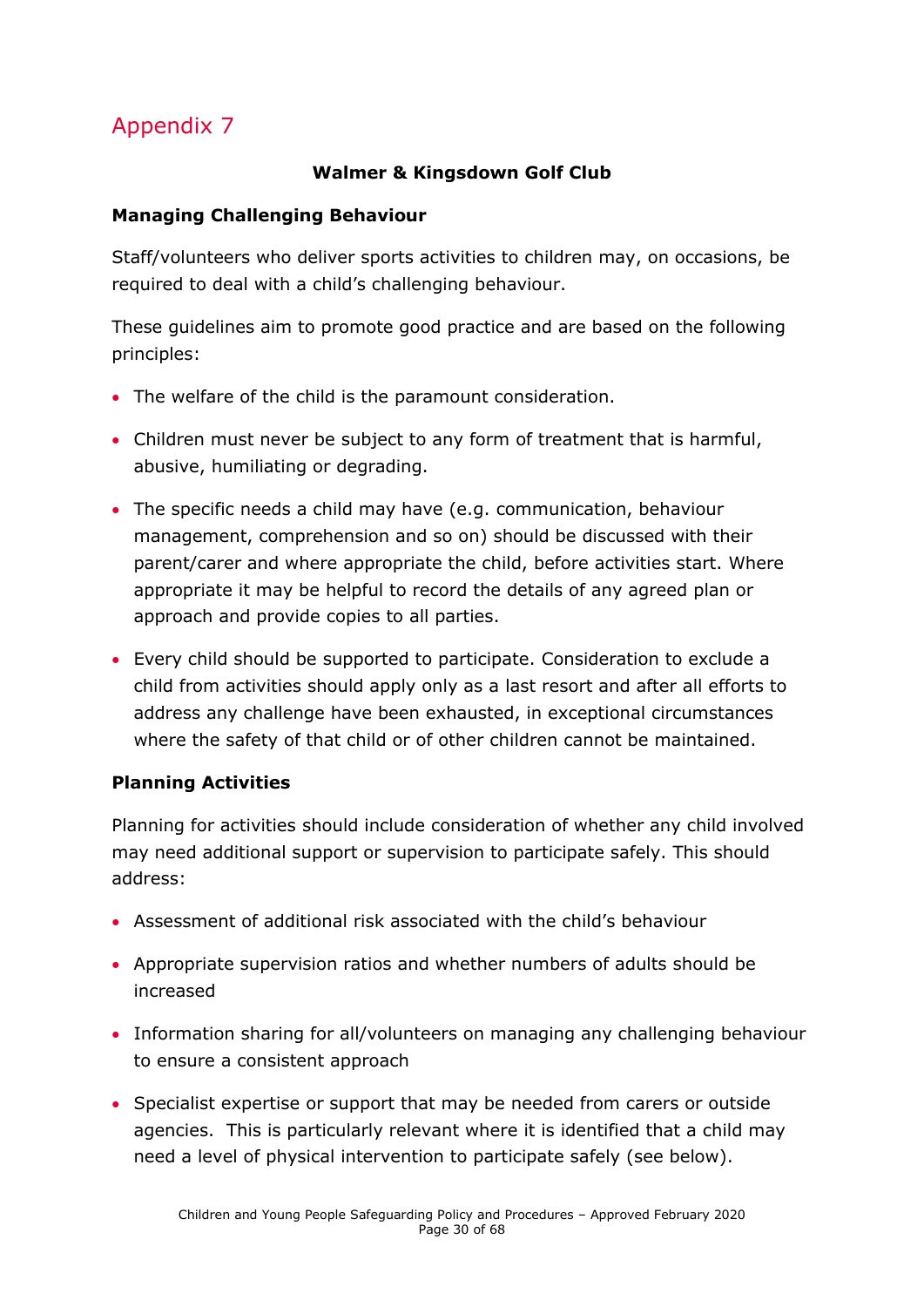#### **Agreeing Acceptable and Unacceptable Behaviours**

Staff, volunteers, children, young people and parents/carers should be involved in developing an agreement about:

- what constitutes acceptable and unacceptable behaviour (code of conduct)
- the range of sanctions which may be applied in response to unacceptable behaviour.

This can be done at the start of the season, in advance of a trip away from home or as part of a welcome session at a residential camp. It should involve the views of children and young people to encourage better buy in and understanding.

Where challenges are anticipated in light, for example of a child's impairment or other medical condition, a clear plan/agreement should be established and written down.

Ensure that parents/carers understand the expectations on their children and ask them to reinforce this ahead of any trip or activity.

#### **Managing Challenging Behaviour**

In responding to challenging behaviour the response should always be:

- Proportionate to the actions you are managing.
- Imposed as soon as is practicable.
- Fully explained to the child and their parents/carers.

In dealing with children who display negative or challenging behaviours, staff and volunteers might consider the following options:

- Time out from the activity, group or individual work.
- Reparation the act or process of making amends.
- Restitution the act of giving something back.
- Behavioural reinforcement rewards for good behaviour, consequences for negative behaviour.
- De-escalation of the situation talking with the child and distracting them from challenging behaviour.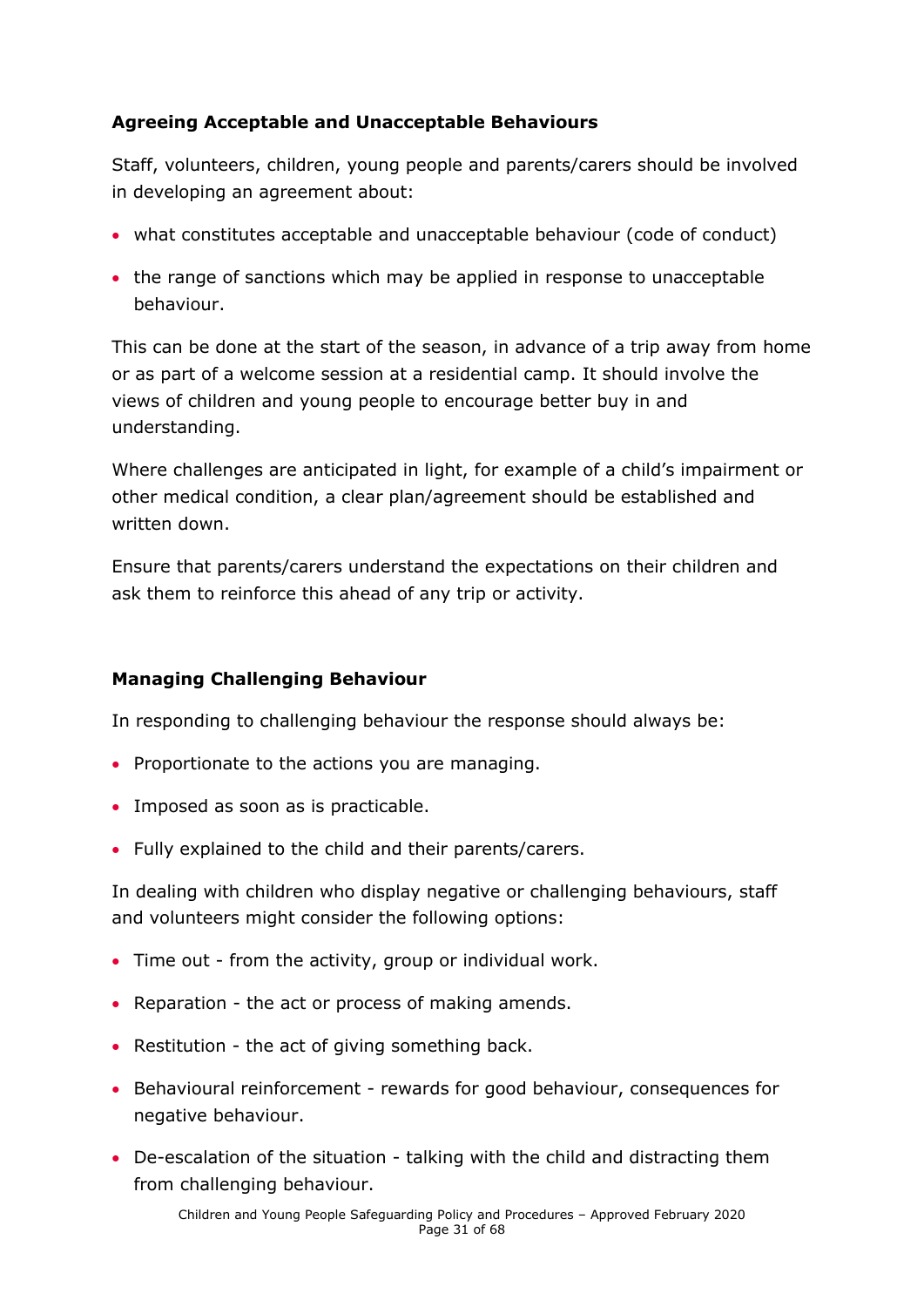- Increased supervision by staff/volunteers.
- Use of individual 'contracts' or agreements for the child's future or continued participation.
- Sanctions or consequences e.g. missing an outing or match
- Seeking additional/specialist support through working in partnership with other agencies.
- Temporary or permanent exclusion.

The following should never be permitted as a means of managing a child's behaviour:

- Physical punishment or the threat of such.
- Refusal to speak to or interact with the child.
- Being deprived of food, water, access to changing facilities or toilets or other essential facilities.
- Verbal intimidation, ridicule or humiliation.

Staff/volunteers should consider the risks associated with employing physical intervention compared with the risks of not employing physical intervention.

The use of physical intervention should always:

- Be avoided unless it is absolutely necessary to prevent a child injuring themselves or others, or causing serious damage to property.
- Aim to achieve an outcome that is in the best interests of the child whose behaviour is of immediate concern.
- Form part of a broader approach to the management of challenging behaviour.
- Be the result of conscious decision-making and not a reaction to an adult's frustration.
- Employ the minimum force needed to avert injury to a person or serious damage to property - applied for the shortest period of time.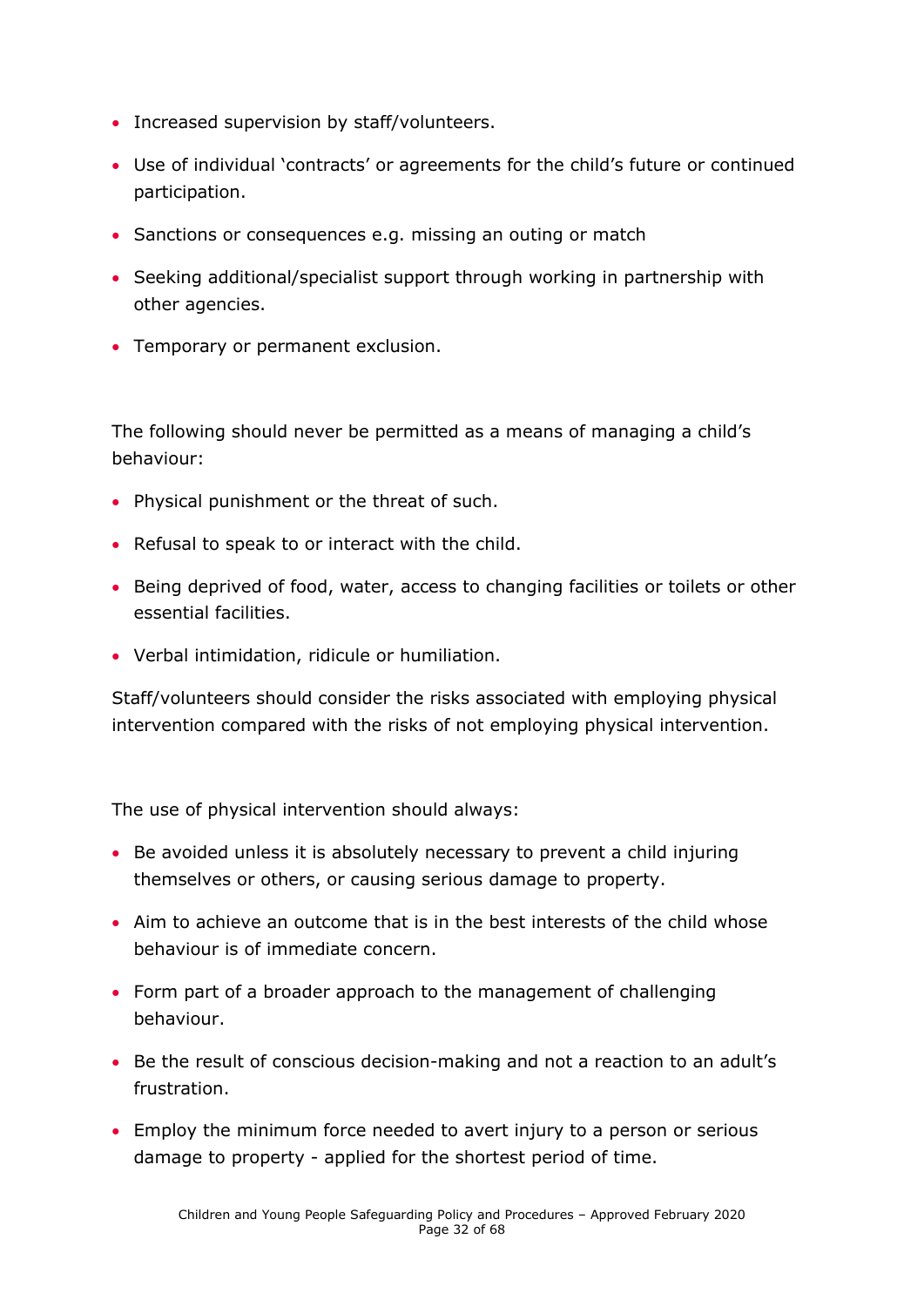- Used only after all other strategies have been exhausted.
- Be recorded as soon as possible using the appropriate organisational reporting form and procedure.

Parents should always be informed following an incident where a coach/volunteer has had to physically intervene with their particular child.

Physical intervention must not:

- Involve contact with buttocks, genitals and breasts.
- Be used as a form of punishment.
- Involve inflicting pain.

#### **Views of the child**

A timely de-brief for staff/volunteers, the child and parents should always take place in a calm environment following an incident where physical intervention has been used. Even children who haven't directly been involved in the situation may need to talk about what they have witnessed.

There should also be a discussion with the child and parents about the child's needs and continued safe participation in the group or activity.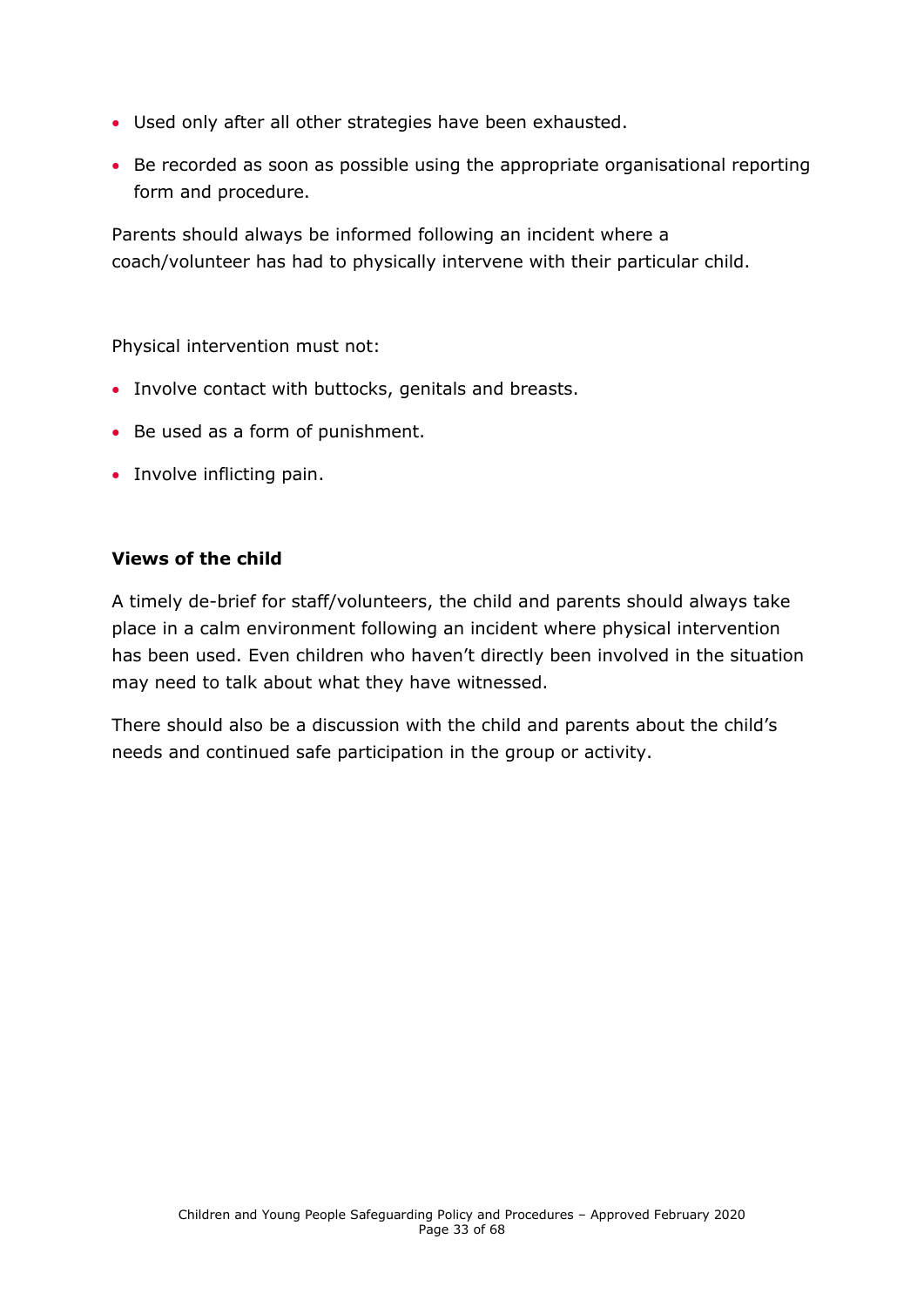<span id="page-33-0"></span>**Incident Report Form -** Walmer & Kingsdown Golf Club

| Recorder's Name: |               |
|------------------|---------------|
| Address:         |               |
| Post Code:       | Telephone No: |

| Child's Name: |               |
|---------------|---------------|
| Address:      |               |
| Post Code:    | Telephone No: |

| Complainant's Name: |               |
|---------------------|---------------|
| Address:            |               |
| Post Code:          | Telephone No: |

| Details of the allegations: [include: date; time; location; and nature of the incident] |  |
|-----------------------------------------------------------------------------------------|--|
|                                                                                         |  |
|                                                                                         |  |
|                                                                                         |  |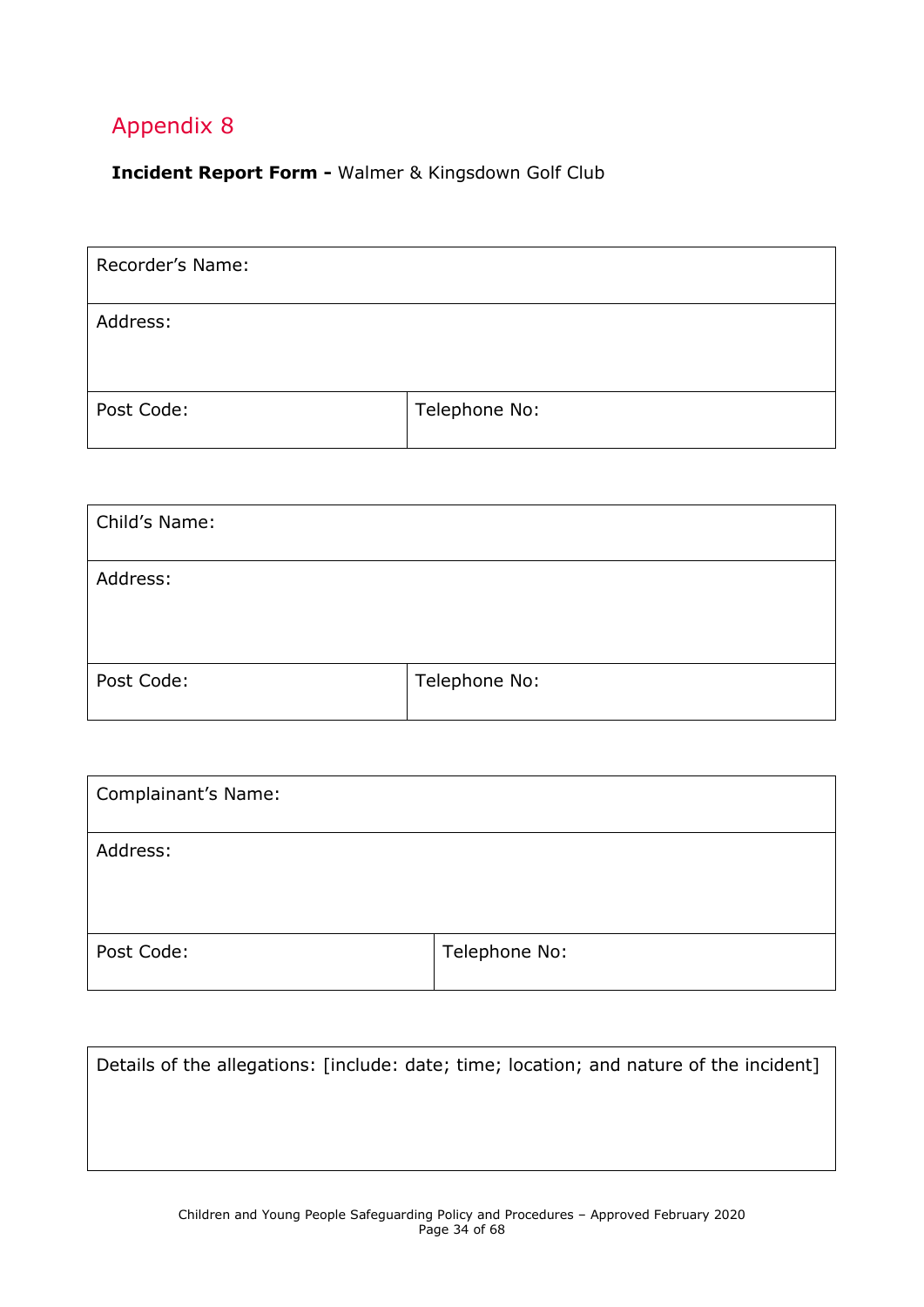| Additional information: [include: witnesses; corroborative statements; etc.] |       |
|------------------------------------------------------------------------------|-------|
| England Golf Governance department notified (01526 351824)                   |       |
|                                                                              |       |
| Case Number (if allocated):                                                  |       |
|                                                                              |       |
| Name of person spoken to:                                                    |       |
| Date:                                                                        | Time: |
|                                                                              |       |
|                                                                              |       |
| Action taken:                                                                |       |
|                                                                              |       |
| Date:                                                                        | Time: |
|                                                                              |       |
|                                                                              |       |
| Signature of Recorder:                                                       |       |
|                                                                              |       |
|                                                                              |       |
| Signature of Complainant:                                                    |       |
|                                                                              |       |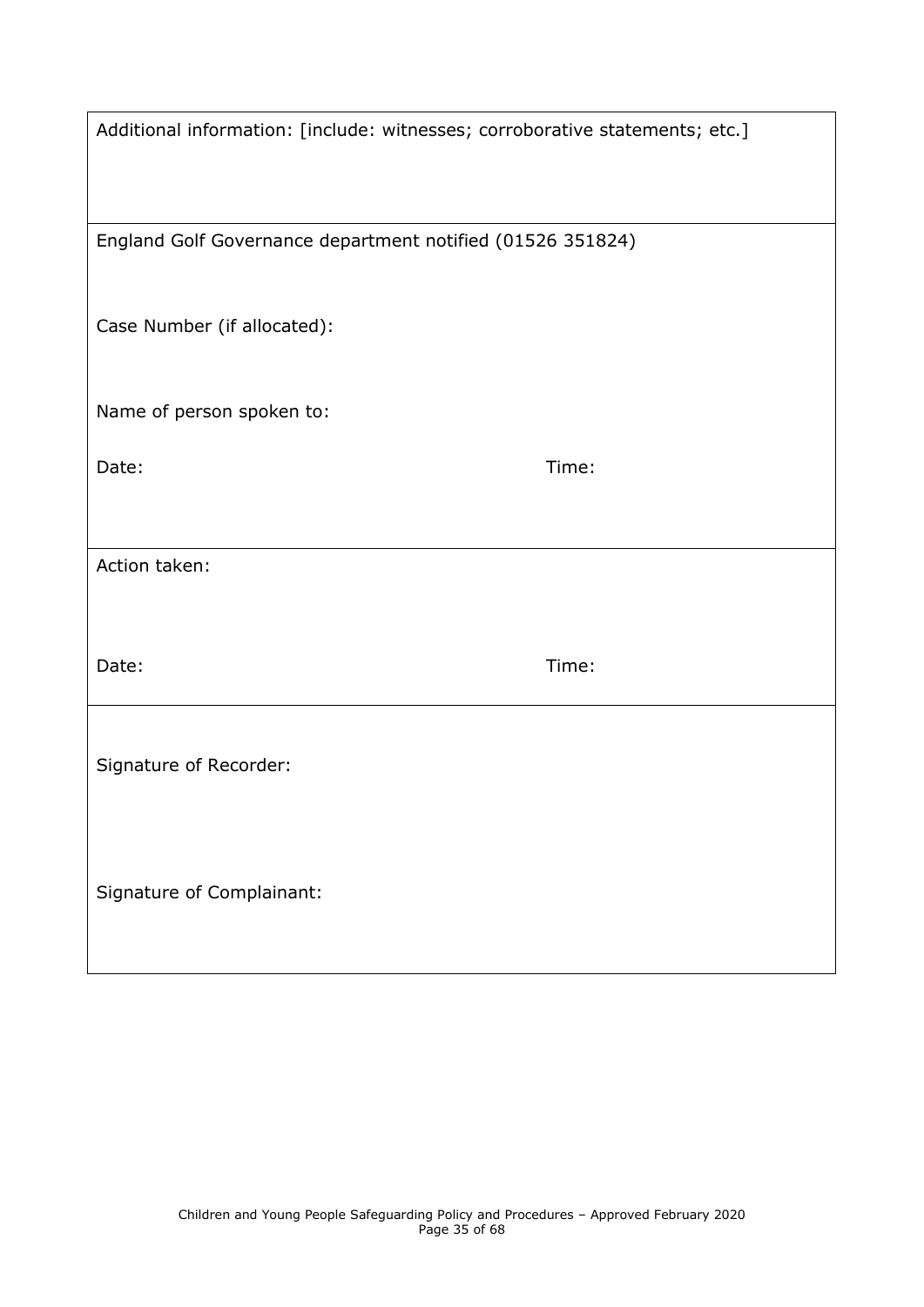#### **Data protection:**

Walmer & Kingsdown Golf Club and England Golf Governance Department may use the information in this form (together with other information they obtain as a result of any investigation) to investigate the alleged incident and to take whatever action is deemed appropriate, in accordance with their Children and Young People Safeguarding Policy and Procedures.

<span id="page-35-0"></span>Strict confidentiality will be maintained and information will only be shared on a "need to know" basis in the interests of safeguarding and in accordance with the company's data protection policy. This may involve disclosing certain information to a number of organisations and individuals including relevant clubs and County bodies, individuals that are the subject of an investigation and/or Statutory agencies such as the Police and Children's Social Care.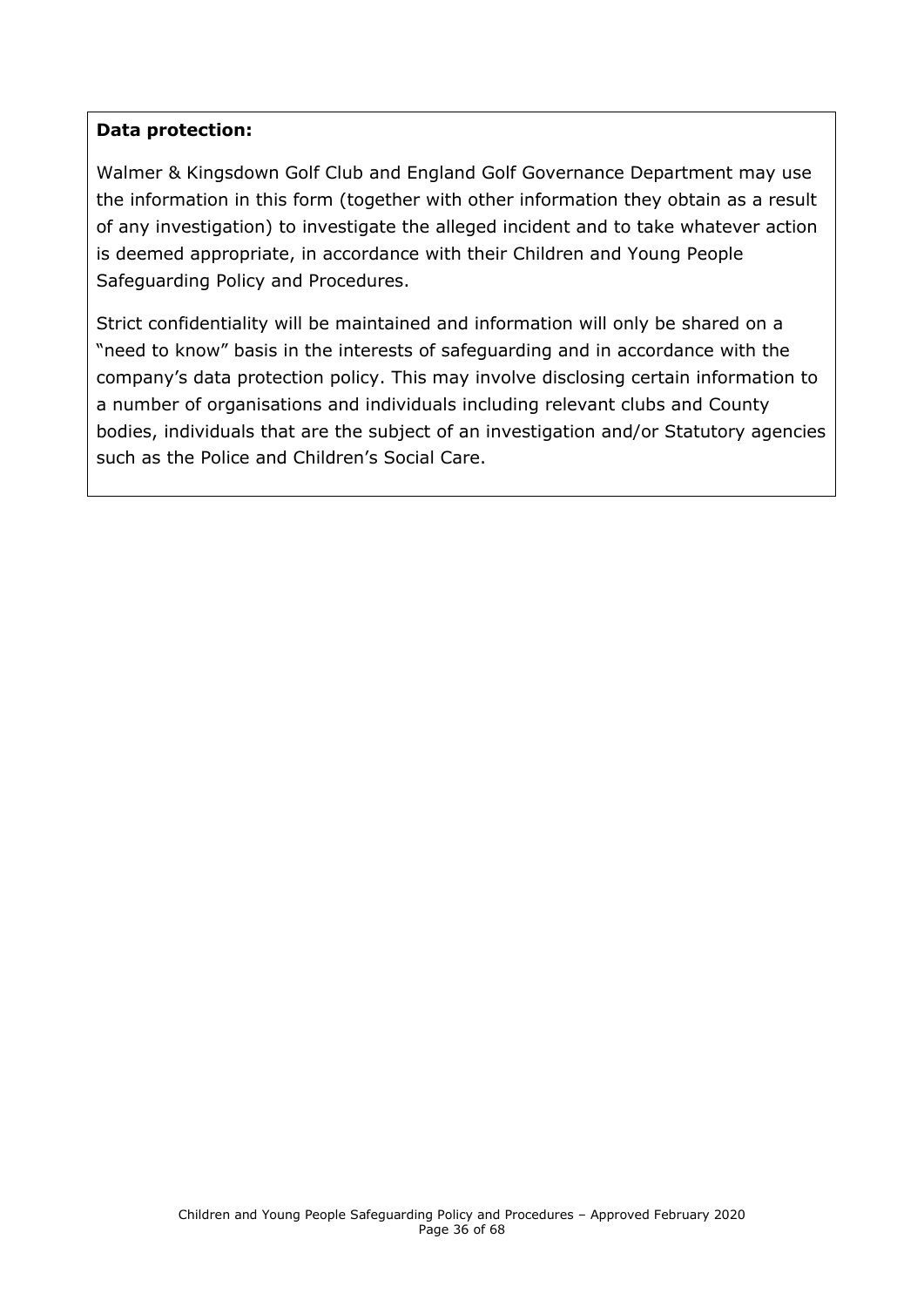#### **Accident Report Form –** Walmer & Kingsdown Golf Club

| Recorder's Name:                                                                             |               |  |
|----------------------------------------------------------------------------------------------|---------------|--|
| Address:                                                                                     |               |  |
| Post Code:                                                                                   | Telephone No: |  |
| Name of Injured Person [s]:                                                                  |               |  |
| Address:                                                                                     |               |  |
| Post Code:                                                                                   | Telephone No: |  |
| Nature of Injury Sustained:                                                                  |               |  |
| Where did the Accident occur: [include: date; time; location; and nature of the<br>accident] |               |  |
| How did the Accident occur: [include: names; telephone numbers; etc.]                        |               |  |
| Were there any witnesses to the Accident: [include: names; statements, etc.]                 |               |  |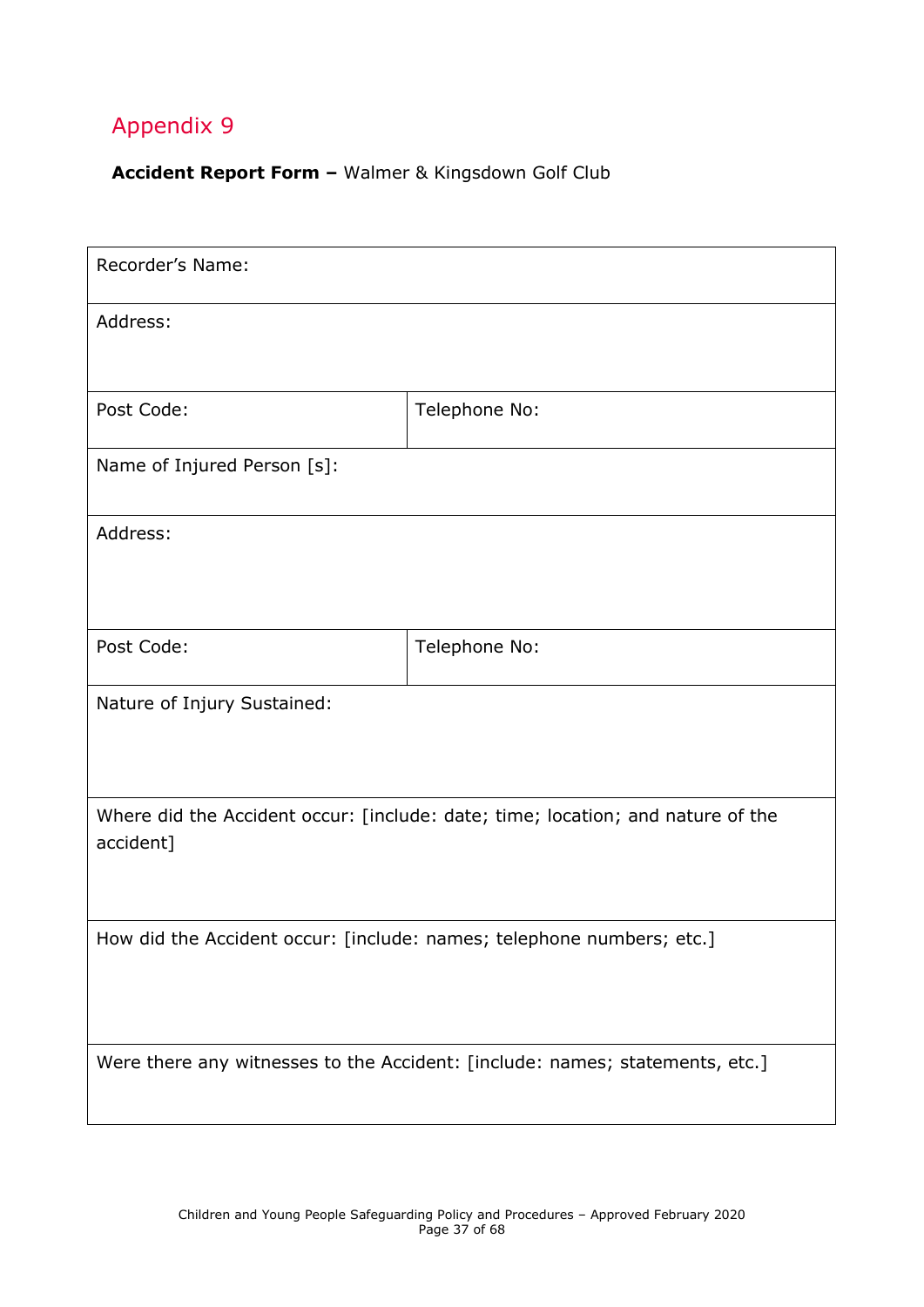What action was taken: [include: treatment administered, by whom, etc.]

Were any other Agencies involved?: [e.g. Ambulance service]

Have the Parents / Carers been contacted? YES NO [Please circle.]

Does the accident need to be referred to England Golf Governance Dept? YES NO

Date: Time:

Signature of Recorder:

#### **Data protection:**

Walmer & Kingsdown Golf Club and England Golf Governance Department may use the information in this form (together with other information they obtain as a result of any investigation) to investigate the alleged incident and to take whatever action is deemed appropriate, in accordance with their Children and Young People Safeguarding Policy and Procedures.

Strict confidentiality will be maintained and information will only be shared on a "need to know" basis in the interests of safeguarding and in accordance with the company's data protection policy. This may involve disclosing certain information to a number of organisations and individuals including relevant clubs and County bodies, individuals that are the subject of an investigation and/or Statutory agencies such as the Police and Children's Social Care.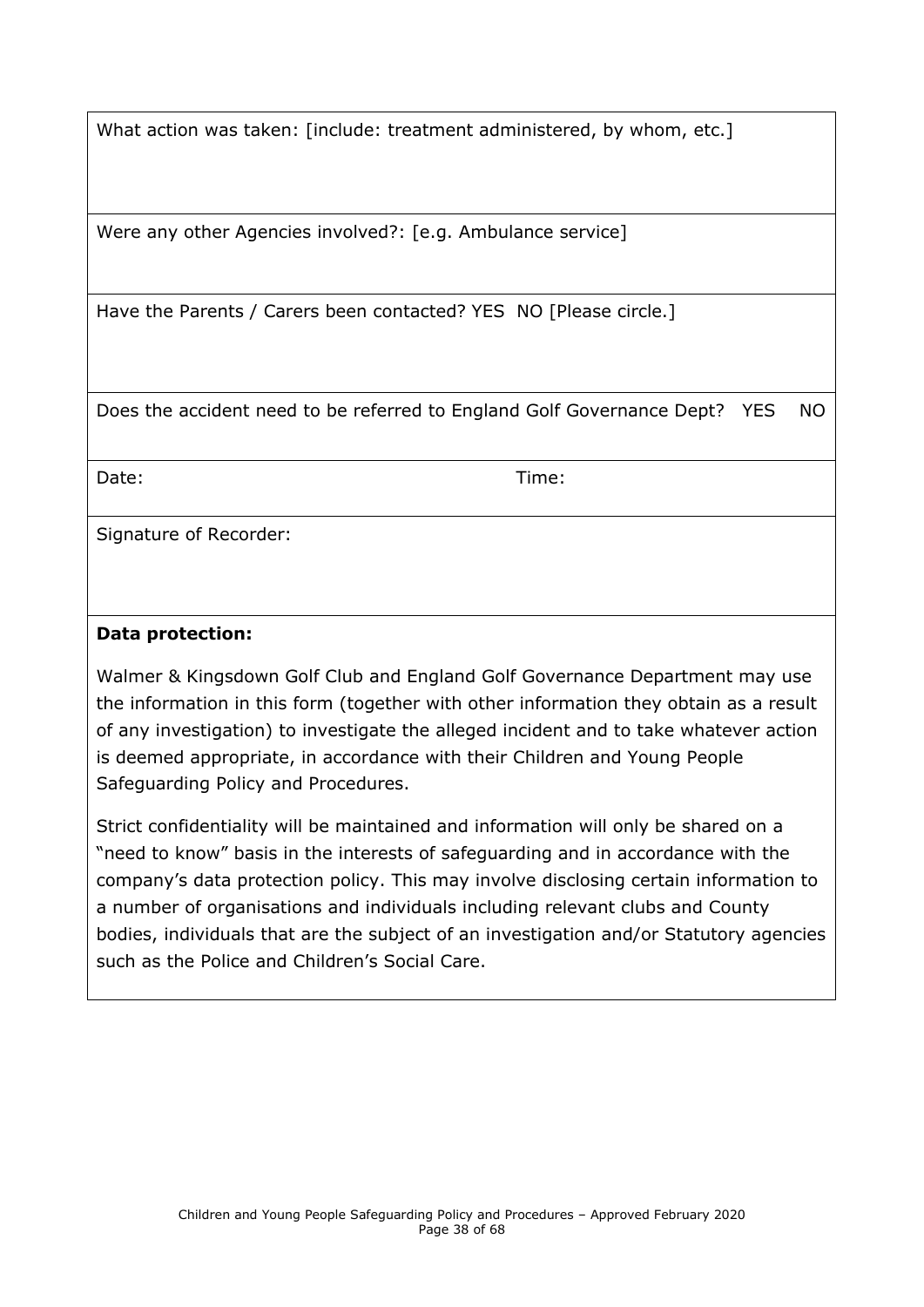#### <span id="page-38-0"></span>**Junior Profile and Parental Consent Forms - Walmer & Kingsdown Golf Club**

(For Players Under the age of 18)

The safety and welfare of juniors in our care is paramount, and it is therefore important that we are aware of any illness, medical condition and other relevant health details so that their best interests are addressed.

In compliance with the Data Protection Act 2018, GDPR and all relevant data protection legislation, all efforts will be made to ensure that information is accurate, kept up to date and secure and that it is used only in connection with the purpose and activities of the organisation. Information will not be kept once a person is no longer a member of the organisation. The information will be disclosed only to those members of the organisation for whom it is appropriate and relevant officers of England Golf where necessary.

It is the responsibility of the junior and their parent to notify the Club Welfare Officer (CWO) or Secretary if any of the details change at any time.

| Junior Name               |                |
|---------------------------|----------------|
| Date of Birth             |                |
| Address                   |                |
|                           |                |
| Telephone Number          |                |
| <b>Parents' Names</b>     |                |
| Address                   | (If different) |
|                           |                |
| Home Telephone No         |                |
| Mobile Telephone No       |                |
| Work Telephone No         |                |
| <b>Emergency Contacts</b> |                |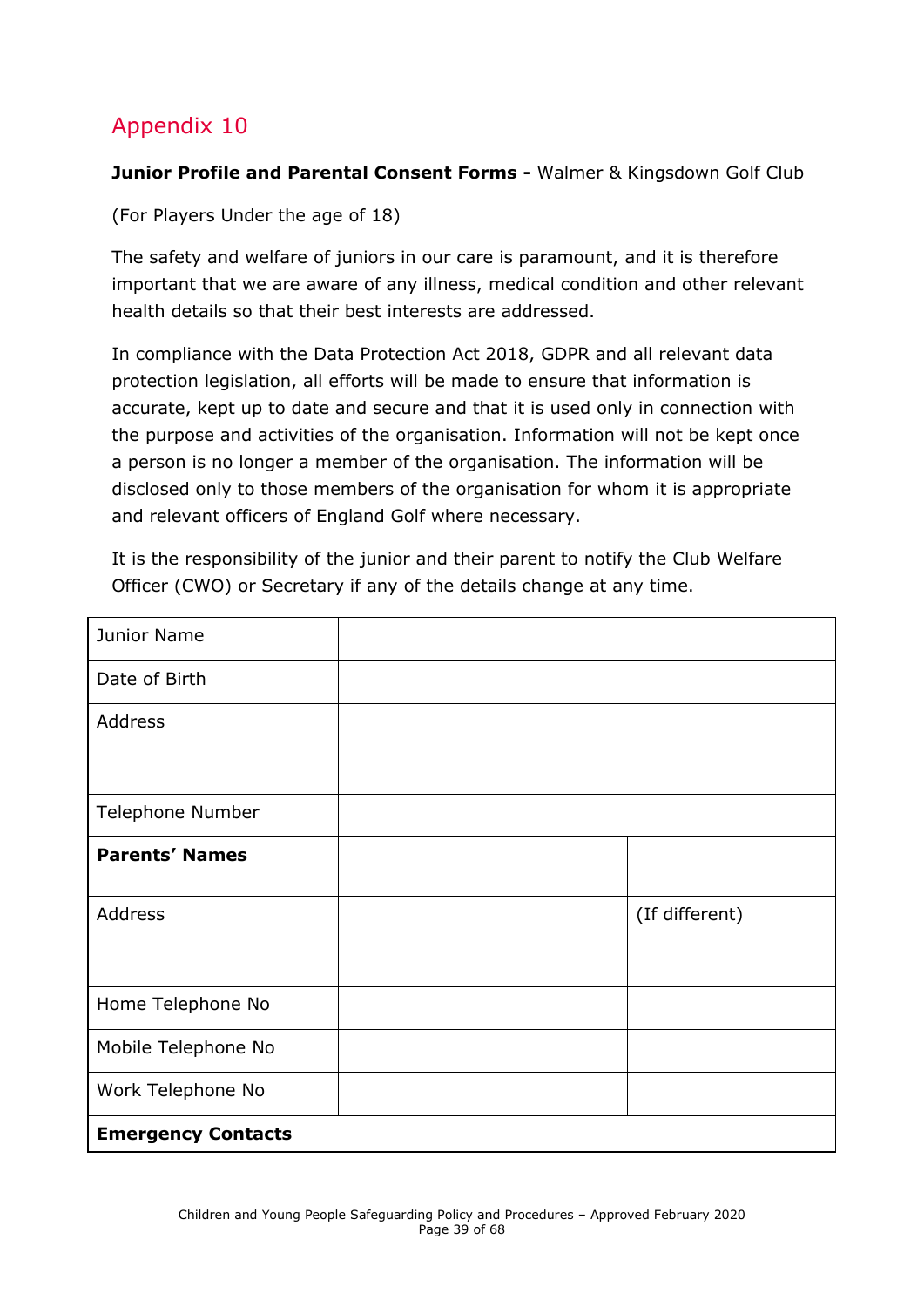| <b>Contact 1 Name</b>   |  |
|-------------------------|--|
| Relationship to child   |  |
| Home Telephone Number   |  |
| Mobile Telephone Number |  |
| Work Telephone Number   |  |
| <b>Contact 2 Name</b>   |  |
| Relationship to child   |  |
| Home Telephone Number   |  |
| Mobile Telephone Number |  |
| Work Telephone Number   |  |

| Please confirm details of all |  |
|-------------------------------|--|
| those with Parental           |  |
| Responsibility for the Child. |  |
|                               |  |

### **Medical Information**

| Child's Doctor's name    |  |
|--------------------------|--|
| Doctor's Surgery Address |  |
| Telephone Number         |  |

Does your child experience any conditions requiring medical treatment and/or medication? **YES □ NO □**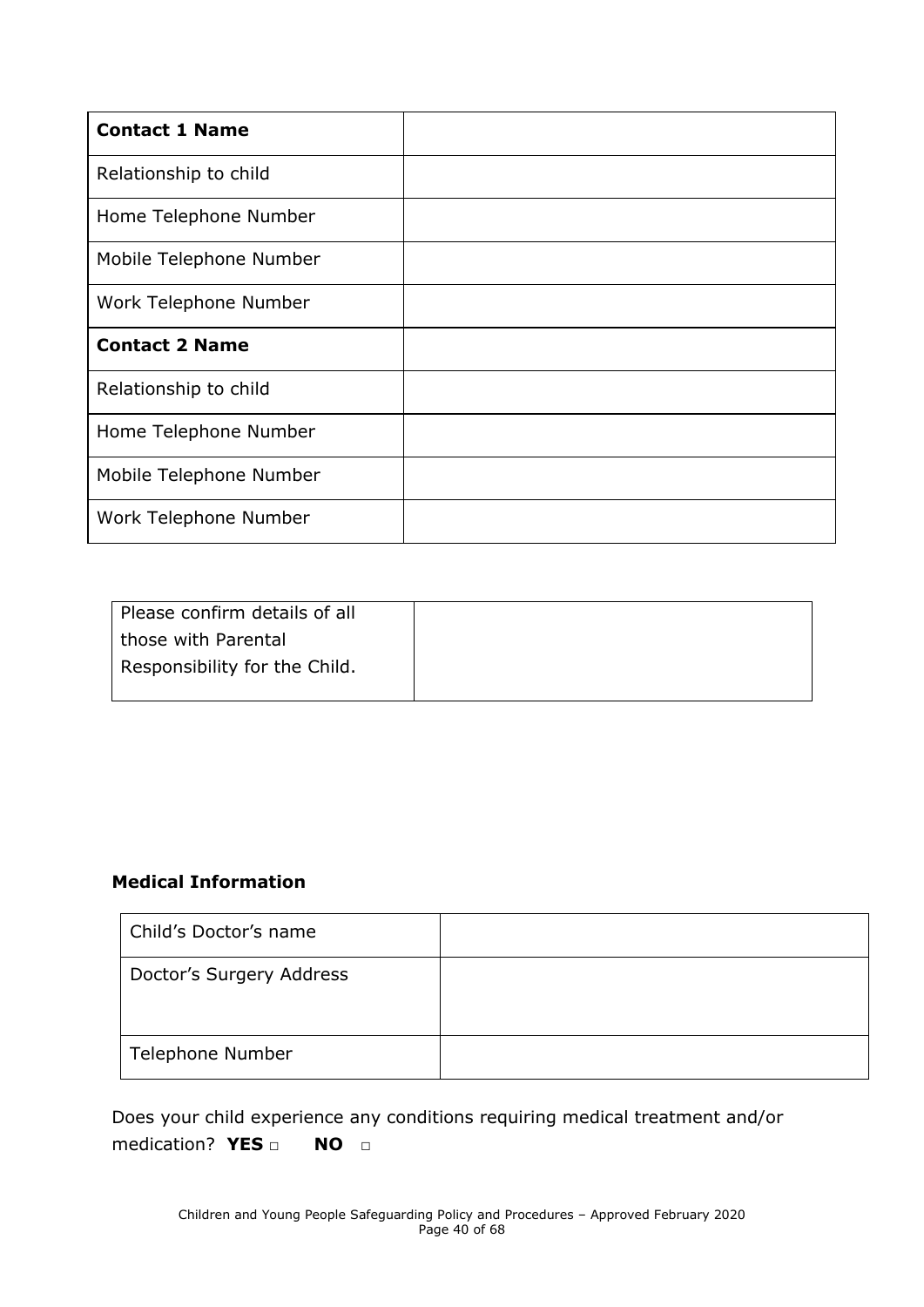\*If yes please give details, including medication, dose and frequency.

Does your child have any allergies? **YES** □ **NO** □

\*If yes please give details.

Does your child have any specific dietary requirements? YES □ NO □

\*If yes please give details.

What additional needs, if any, does your child have e.g. needs help to administer planned medication, assistance with lifting or access, regular snacks?

#### **Disability**

The Equality Act 2010 defines a disabled person as 'anyone with a physical or mental impairment, which has a substantial and long term adverse effect on his or her ability to carry out normal day to day activities'.

Do you consider your child to have a disability? **YES** □ NO □

\*If yes what is the nature of the disability?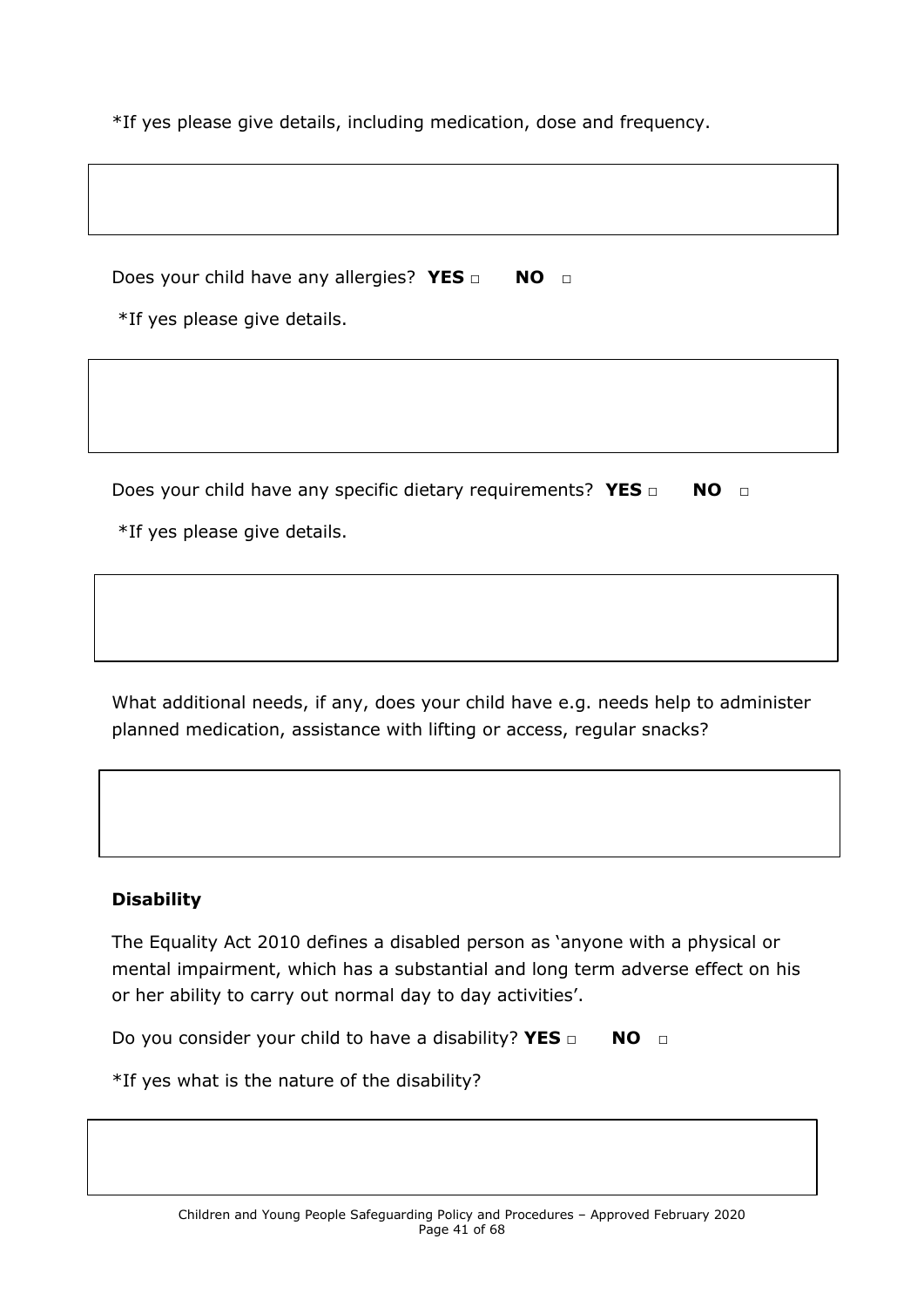Does your child have any communication needs e.g. non-English speaker/ hearing impairment/ sign language user/ dyslexia? If yes, please tell us what we need to do to enable him/her them to communicate with us fully.

#### **Consent from Parent/Legal Carer:**

- I confirm to the best of my knowledge that my child does not suffer from any medical condition other than those detailed above.
- I agree to notify the Club of any changes to this information.
- I give my consent that in an emergency situation, the club may act in my place (loco parentis), if the need arises for the administration of emergency first aid and/or other medical treatment which, in the opinion of a qualified medical practitioner, may be necessary. I also understand that in such an occurrence all reasonable steps will be taken to contact me or the alternative adult named in this form.
- The attached signature will denote that my child has my permission to be on the golf club's premises.
- I acknowledge that the club is not responsible for providing adult supervision for my child, except for formal junior golfing coaching, matches or competition.
- I agree to my child being transported by club representatives to and from venues when he/she is representing the club.

(Please tick the boxes if agreed)

By signing this document I confirm that I have legal responsibility for

……………………………………………………… ; I am entitled to give this consent and I am aware of how the information I have provided may be used.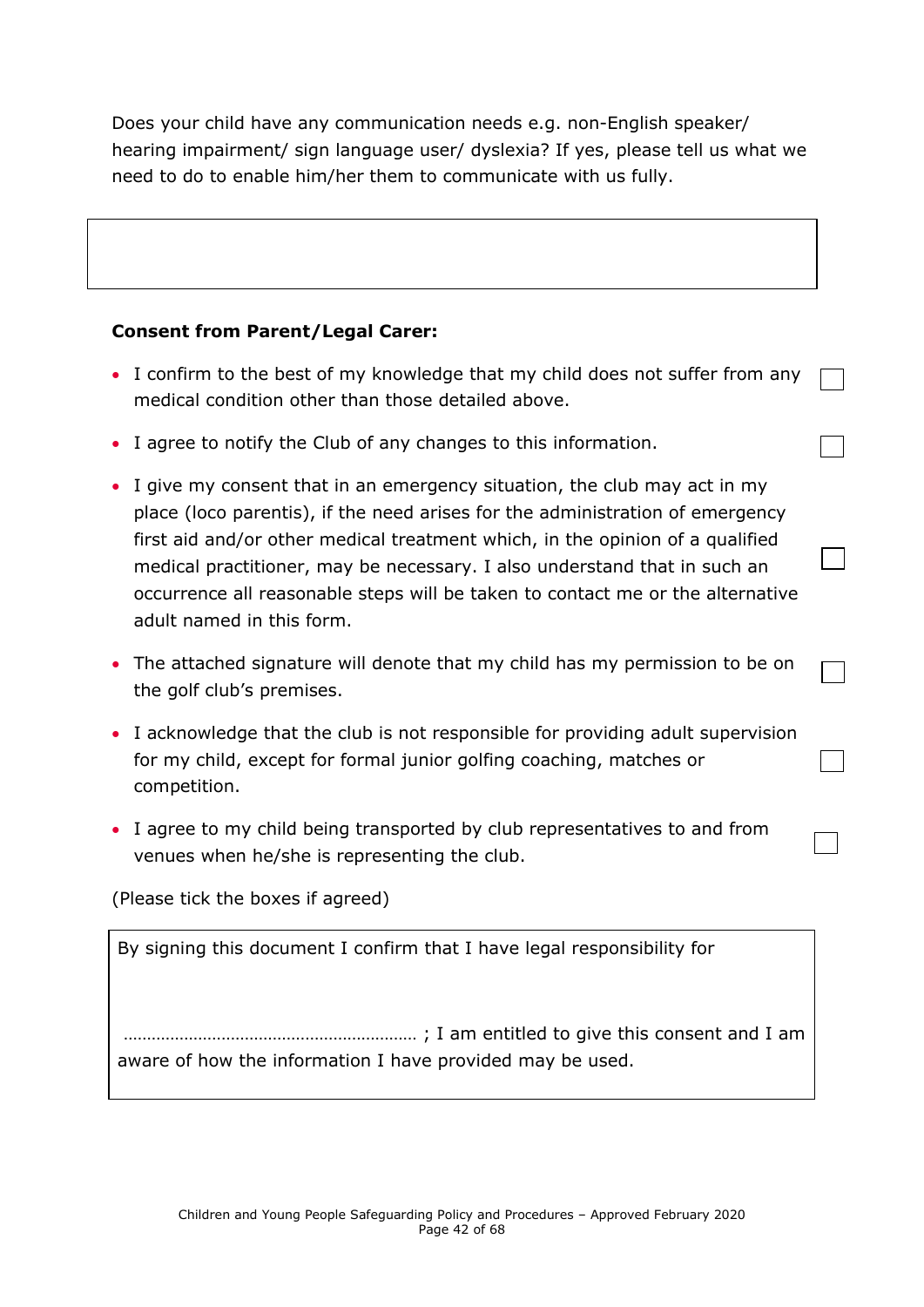| <b>Signed - Parent/Carer</b> |  |
|------------------------------|--|
|                              |  |
|                              |  |
| <b>Print name</b>            |  |
| <b>Date</b>                  |  |
|                              |  |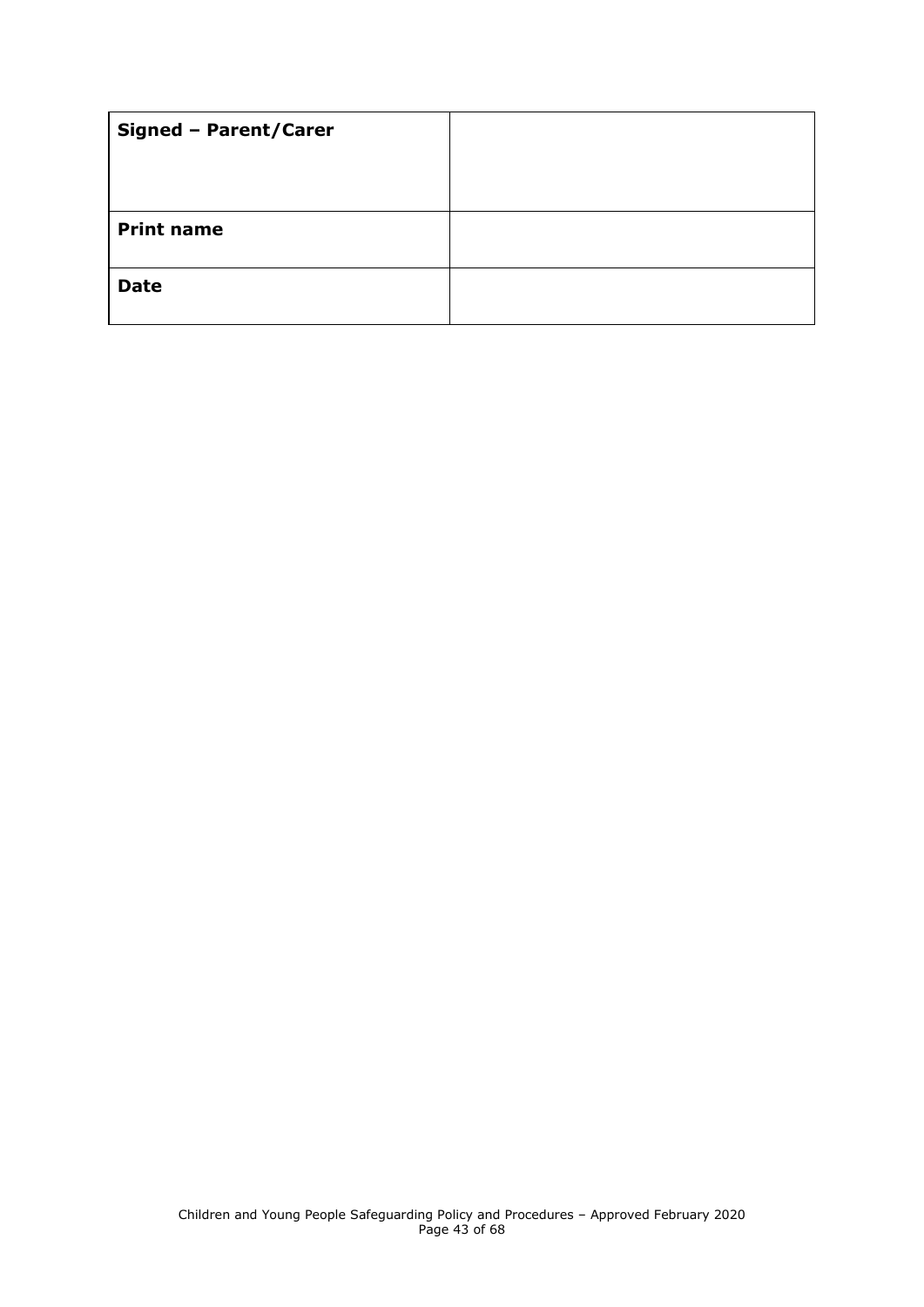#### <span id="page-43-0"></span>**Photography Consent**

This form is to be signed by the legal carer of a child under the age of 18, together with the child. Please note that if you have more than one child registered you will need to complete separate forms for each.

Walmer & Kingsdown Golf Club recognises the need to ensure the welfare and safety of all children in golf. As part of our commitment to ensure their safety we will not permit photographs, video images or other images of your child to be taken (except where some incidental inclusion may not be possible to avoid) or used without your consent.

Walmer & Kingsdown Golf Club will ensure that any image of a child where consent has not been obtained will not be published.

Walmer & Kingsdown Golf Club will follow the guidance for the use of images of children as detailed within the Club's Safeguarding Children and Young People Policy.

Walmer & Kingsdown Golf Club will take steps to ensure these images are used solely for the purposes for which they are intended i.e. the promotion and celebration of the activities of the club.

If you become aware that these images are being used inappropriately you should inform the Club Welfare Officer immediately.

The photographs may be available on the website

http://www.kingsdowngolf.co.uk for the golf season 20xx. If at any time either the parent/ carer or the child wishes the data to be removed from the website, 7 days' notice must be given to the Club Welfare Officer after which the data will be removed.

### **To be completed by parent/carer**

| (Parent full name) consent to                                                        |  |
|--------------------------------------------------------------------------------------|--|
| (name of organisation) photographing or videoing                                     |  |
| (name of child) under the stated rules and conditions,                               |  |
| and I confirm I have legal parental responsibility for this child and am entitled to |  |
| give this consent.                                                                   |  |

Signature **Example 20** Date  $\sim$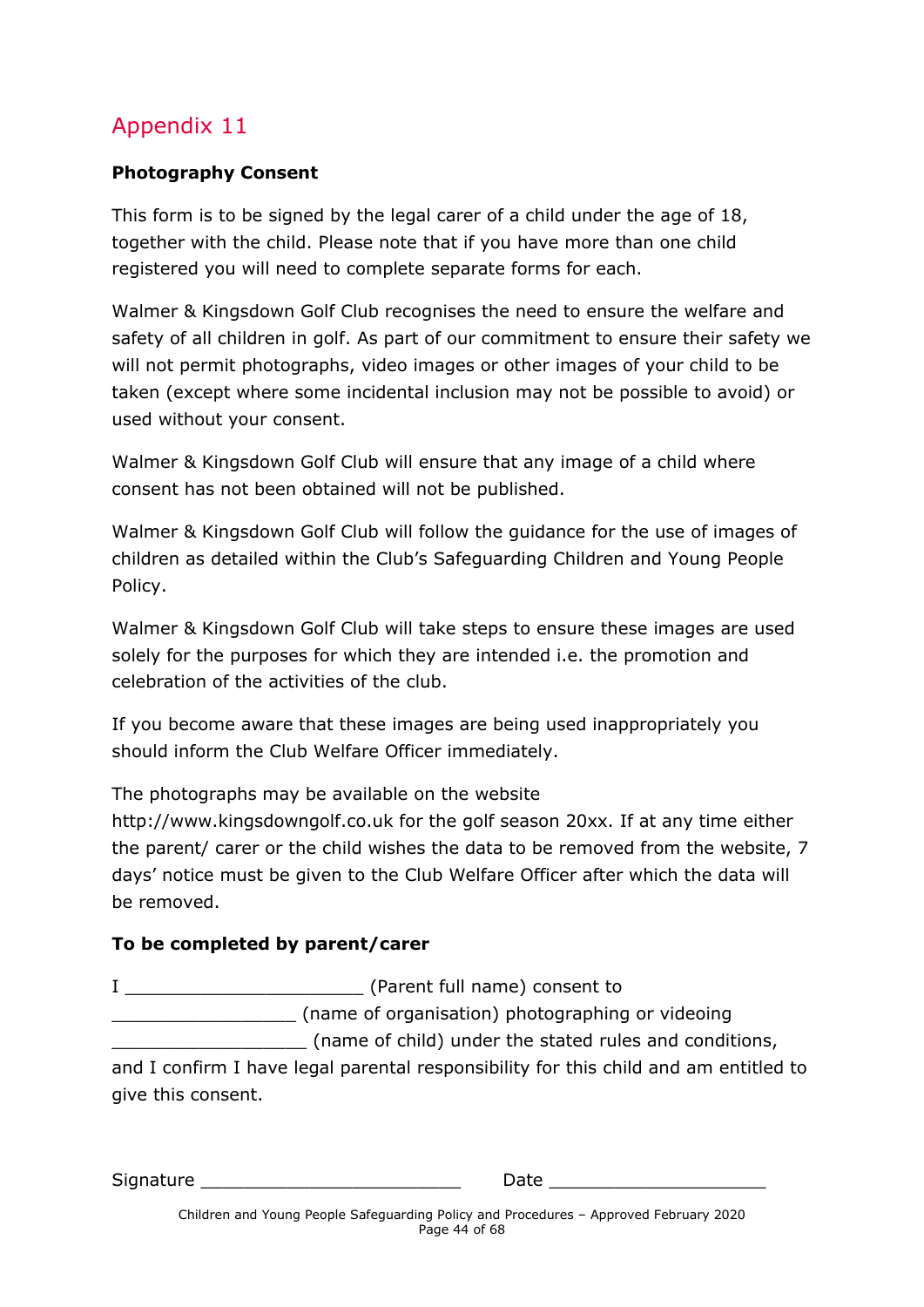#### **To be completed by child**

I \_\_\_\_\_\_\_\_\_\_\_\_\_\_\_\_\_\_\_\_\_\_ (Child full name) consent to \_\_\_\_\_\_\_\_\_\_\_\_\_\_\_\_\_ (name of organisation) photographing or videoing child under the stated rules and conditions.

<span id="page-44-0"></span>

| $\sim$ $\sim$<br>- - - -<br>Sic<br>. | --- |
|--------------------------------------|-----|
|                                      |     |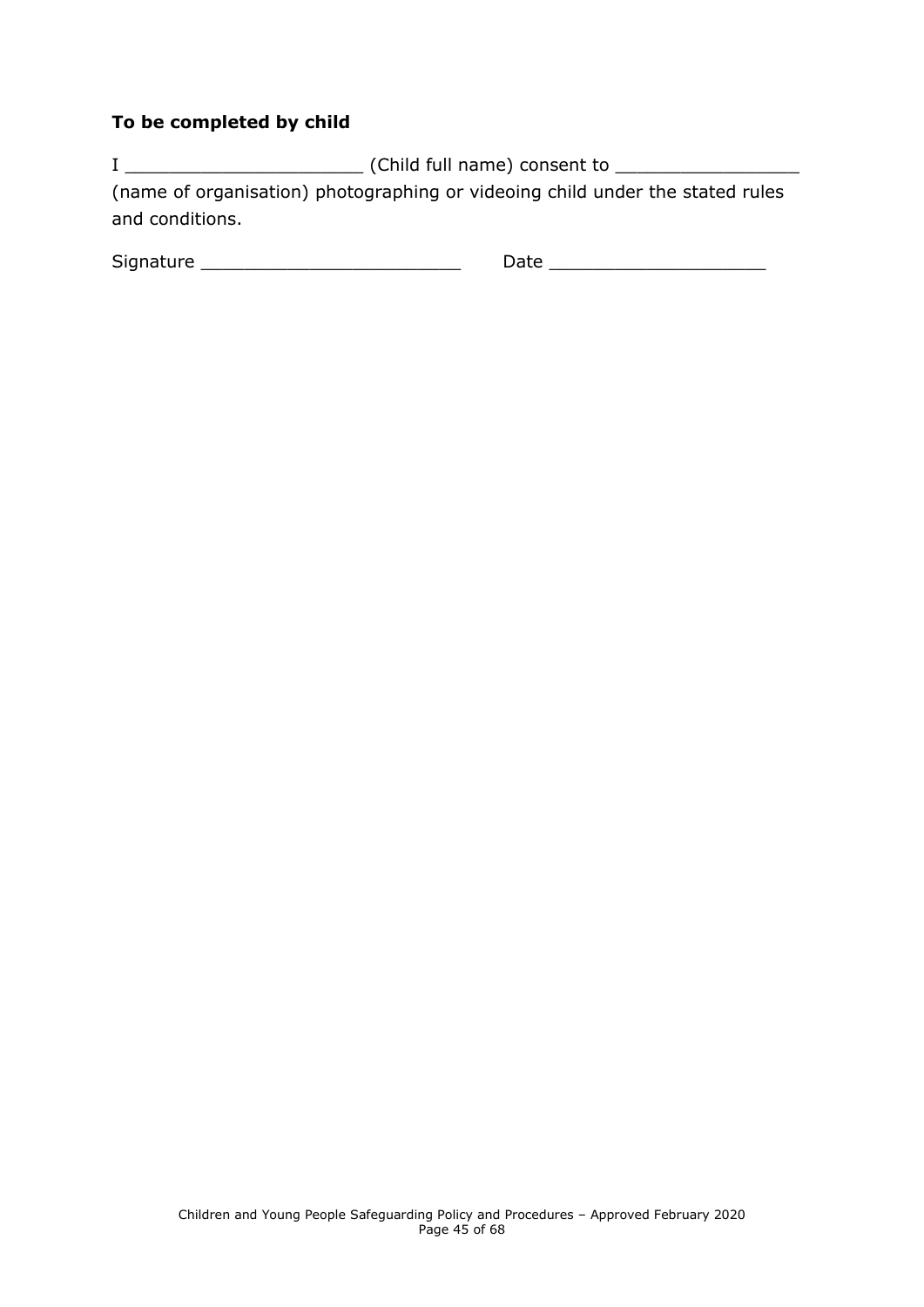### **Guidance for parents**

The Walmer & Kingsdown Golf Club is delighted to welcome you and your child to what we hope is the first of many events that you will be taking part in.

The positive effect of your support, as a parent, can't be overstated. Your behaviour has a real influence on the way your child experiences golf.

First things first – why is your child showing an interest in the sport? Is it to learn a new game? To hang out with their friends? Because they did it in school and liked it? Or because you play?

Make sure they're playing for their own reasons, not yours.

To enable us to provide the best possible experience for you and your child, we kindly request that you read through the following guidance and complete the attached forms.

- Take an interest in your child's activity and progress and be supportive.
- Familiarise yourself with the Walmer & Kingsdown Golf Club Safeguarding Policy (attached).
- Familiarise yourself with
	- A. Codes of Conduct for parents, coaches, children and young people.
	- B. Transport Policy.
	- C. Changing Room Policy.

D. Photography, Videoing and the use of Social Media Policies.

- Complete the attached Parental Consent Form which will enable event organisers to cater for any particular needs that your child may have (e.g. medical conditions and medications, allergies, learning difficulties etc.), as well as contact you in the unlikely event of an emergency.
- Go through the attached Code of Conduct **with** your child and return a signed copy to the club/event organiser.
- Be punctual when dropping off and picking up your child from coaching/ events. It is important to communicate with the club if collecting your child after an event/coaching session may cause a problem.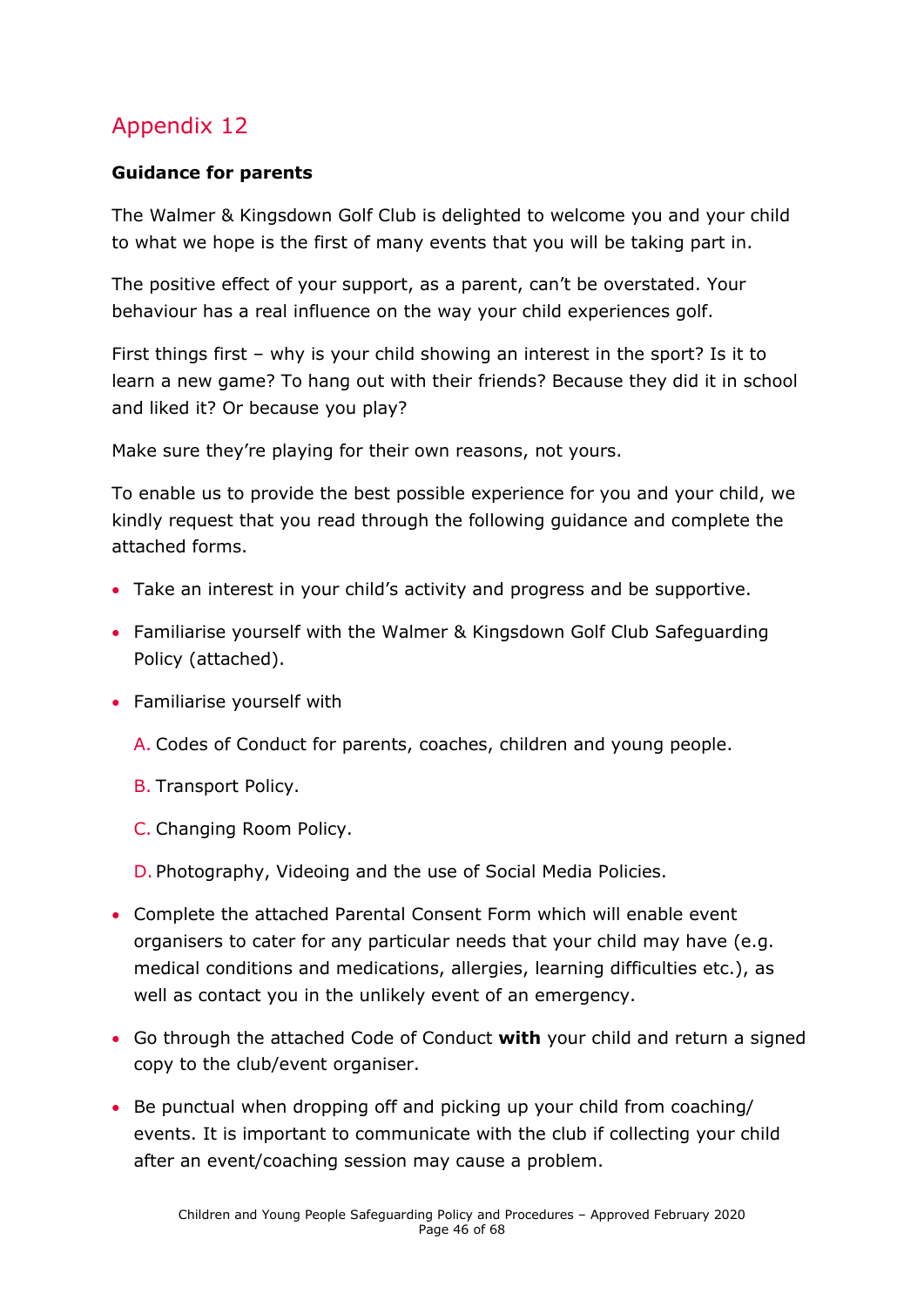- Introduce yourself to the adults involved in the supervision of your child.
- When leaving your child, make sure they have the necessary provisions for the day, including the ability to meet the requirements of changing weather conditions. Please ensure that your mobile is switched on when you are away from the club, so that you can be contacted in an emergency.
- Encourage your child to take part and support club activities such as coaching & competitions.
- Help your child to arrange golf with other juniors away from club organised activities so they have someone to play golf with.

As a parent/carer you are encouraged to:

- Discuss any concerns regarding the organisation of activities or the behaviour of adults towards your child with the Club Welfare Officer, who will treat any concerns you or your child may have in the strictest confidence
- England Golf Lead Safeguarding Officer is also available for advice: 01526 351824

#### **Club Welfare Officer**

Kevin Arman

[kevin@kingsdowngolf.co.uk](mailto:jonathan@kingsdowngolf.co.uk)

<span id="page-46-0"></span>07717 097352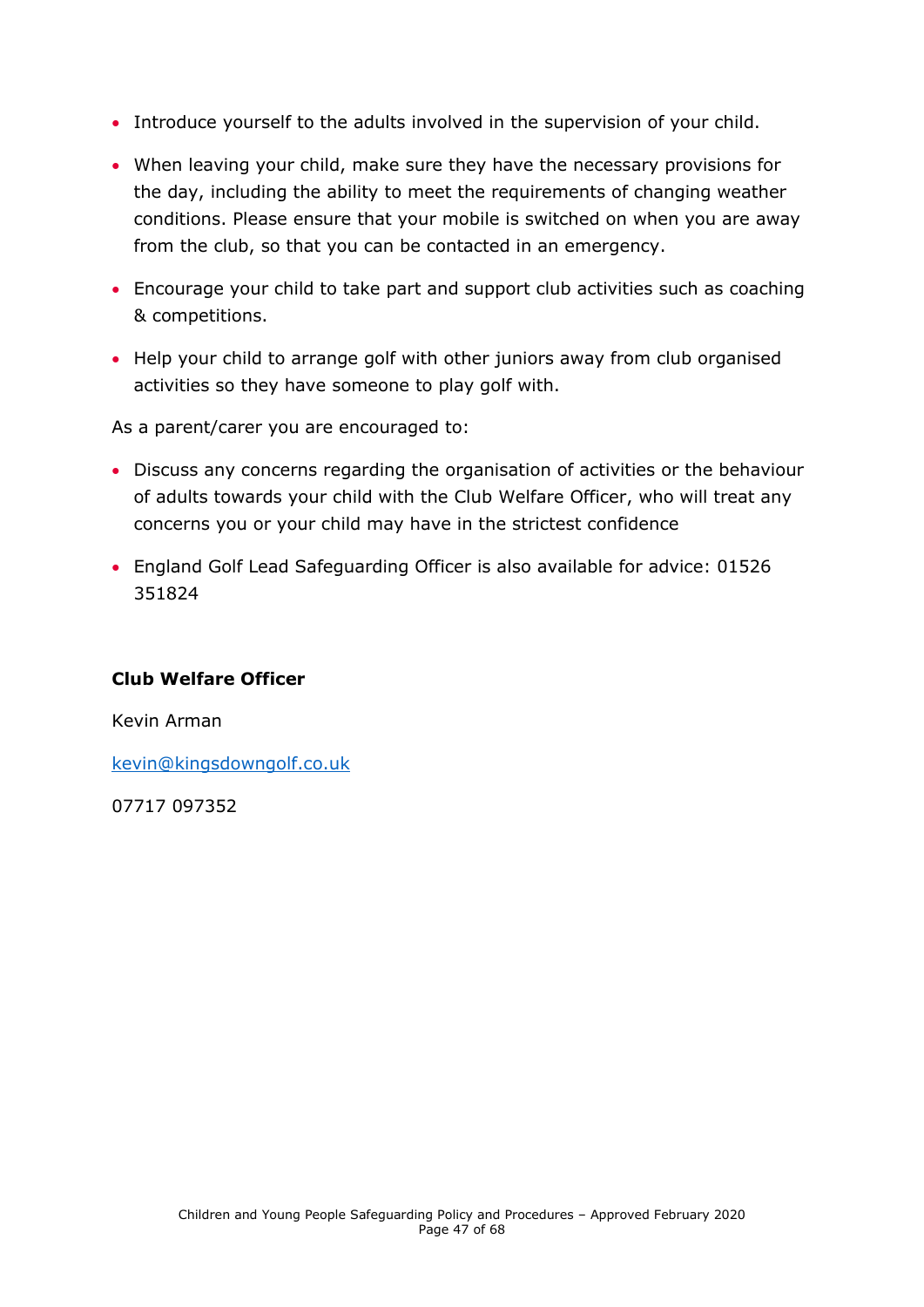**Managing Young People on Away Trips –** Walmer & Kingsdown Golf Club

The following provides good practice guidance for taking teams on an away fixture for a day (not overnight)

- appoint a team manager with clear roles and responsibilities
- appoint a designated safeguarding lead contact (not the team manager) who is appropriately trained and competent for the role and responsibilities
- establish well in advance where the fixture is
- ensure you have sufficient staff to manage and look after the young people
- obtain written permission from the parents/carers or carers for participation, transporting and supervising. An up to date photograph of each child must be attached to the child's consent form (for use in the event of any child going missing)
- ensure that a welfare plan has been written and communicated to staff, participants and carers
- ensure all staff responsible for the young people have been DBS checked to the appropriate level and staff have had appropriate safeguarding training
- ensure that a risk assessment has been conducted
- ensure that there is a contact available e.g a staff member who is not travelling away, who will act as the key contact point if required.

### **Accommodation**

Whatever the accommodation, the team manager should ensure that the children are safe. Discuss your code of conduct and discipline policy with the staff at the accommodation. All children must know which rooms staff are in and how to contact them if required.

If rooms are equipped with satellite TV, inappropriate programmes may be available. It may be possible to have these programmes disconnected.

If rooms have fridges, all alcohol must be removed.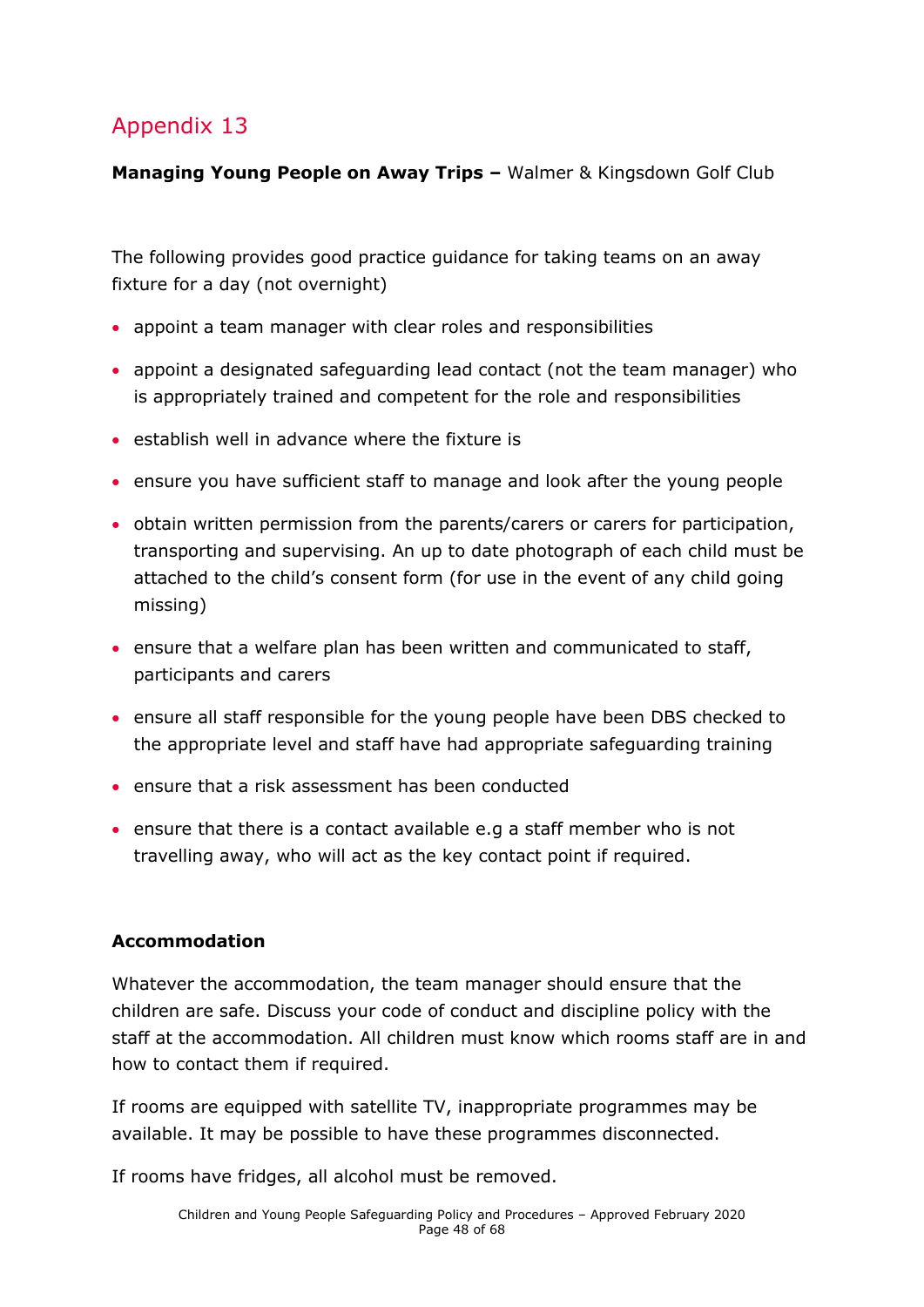Check the accommodation policy for extras on bills, breakages and lost keys. All accommodation must be clean and with access to sufficient toilet and bathing facilities.

It is not acceptable:

- For children to share a bed
- For male and female children to share a room
- For staff to share a room with children

Checks must be made to ensure that the needs of children with disabilities are met. For wheelchair users, it is important to check access to the building, room and bathroom facilities

#### **Overnight Stays**

Those responsible for organising overnight stays should establish the purpose of the trip, confirm the dates, location, and duration. You should also conduct a risk assessment, identify suitable venues and facilities for both fixtures and accommodation and consider the following:

- Purpose of the trip.
- Who will be going, children? Staff?
- How much will it cost? How much spending money is required?
- What insurance cover is required?
- Supervision of children, both playing and non-playing time.
- Catering for all food requirements.
- Communication with parents (see above)
- Ensure a list of the team and staff is left, with contact number and address of the accommodation
- Ensure that there are emergency contact numbers for all the team and staff.
- An itinerary giving as much detail as possible.
- Emergency procedures and telephone contacts.
- Codes of contact for both staff and children.
- <span id="page-48-0"></span>• Welfare and child protection procedures.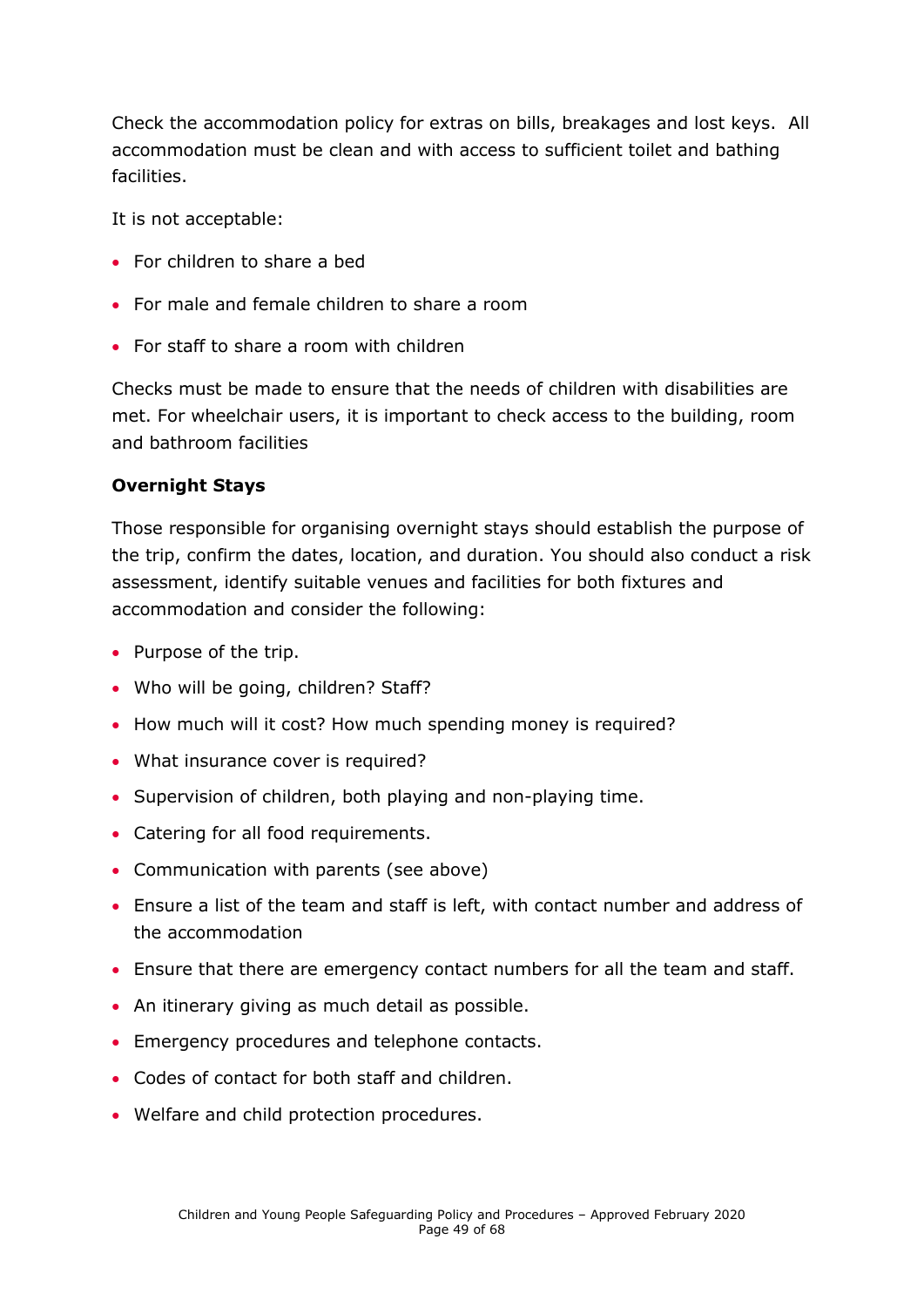#### **Social Media Guidance -** Walmer & Kingsdown Golf Club

This guidance gives procedures that will support and underpin the use of social networking and other online services within Walmer & Kingsdown Golf Club. It is important that all members, staff, volunteers, coaches, officials/referees, board members, or anyone working on behalf of Walmer & Kingsdown Golf Club are aware of this policy and agree to the following terms.

#### **Advice for Individual**

- Do not accept children as contacts on social networking sites if you hold a position of trust with children/young people.
- Where contact through social networking sites is used for professional reasons, restrict the communication to professional content and obtain written consent from parents prior to establishing contact.
- Include a third party in any communications to children, e.g. copy parents into communications.
- Use the privacy settings on the various sites to ensure that your content will only be viewed by appropriate people.
- Ensure that any content you place on a social networking site is ageappropriate. Do not use the site to criticise or abuse others.
- Know where to direct junior members and their parents for information.
- Know how to report concerns.
- Know how to keep data safe and secure. This should include the personal contact data of individuals, such as mobile numbers, email addresses and social networking profiles.

#### **Advice for Children**

• Consider carefully who you invite to be your friend online and make sure they are who you actually think they are.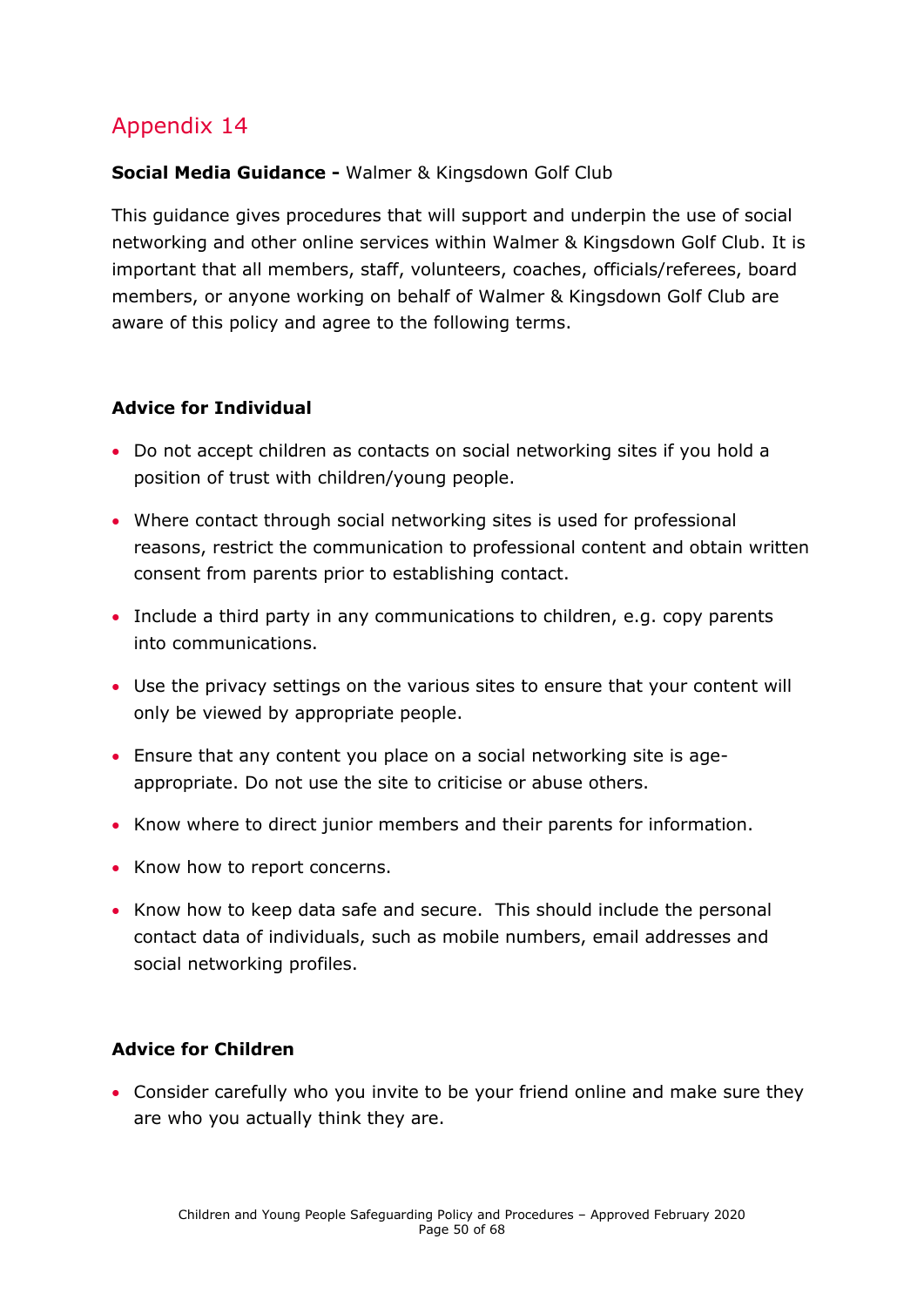- There are websites that offer advice about protecting yourself online, such as [www.ceop.gov.uk](http://www.ceop.gov.uk/) and [www.childnet.com](http://www.childnet.com/)
- Make sure you use privacy settings so that only friends can view your profile.
- Remember that anything you post on websites may be shared with people you don't know.
- Never post comments, photos, videos, etc., that may upset someone, that are untrue or that are hurtful. Think about whether you may regret posting the content at a later date.
- If you are worried or upset about something that's been posted about you, or by texts you receive from other juniors or adults involved with the club, raise this with your Club Welfare Officer. Alternatively contact your National Governing Body Lead Safeguarding Officer (England Golf 01526 351824). Do not suffer alone. You will be listened to and your concerns will be taken seriously.
- If you want to talk to someone anonymously, call Childline on 0800 1111, or contact them on the web at [www.childline.org.uk.](http://www.childline.org.uk/) You can also call the NSPCC on 0808 800 5000.

#### **Advice for Parents**

- Make yourself knowledgeable about social networking platforms and how they work.
- Go on the internet with your child and agree what sites are acceptable to visit. Regularly check that they are staying within the agreed limits.
- Encourage your child to talk to you about what they have been doing on the internet.
- Make sure they feel able to speak to you if they ever feel uncomfortable, upset or threatened by anything they see online.
- Encourage children to look out for each other when they're online. Explain that it's all part of staying safe and having fun together.
- Explain to children that it's not safe to reveal personal information, such as their name, address or phone number on the internet. Encourage them to use a cool nickname rather than their own name.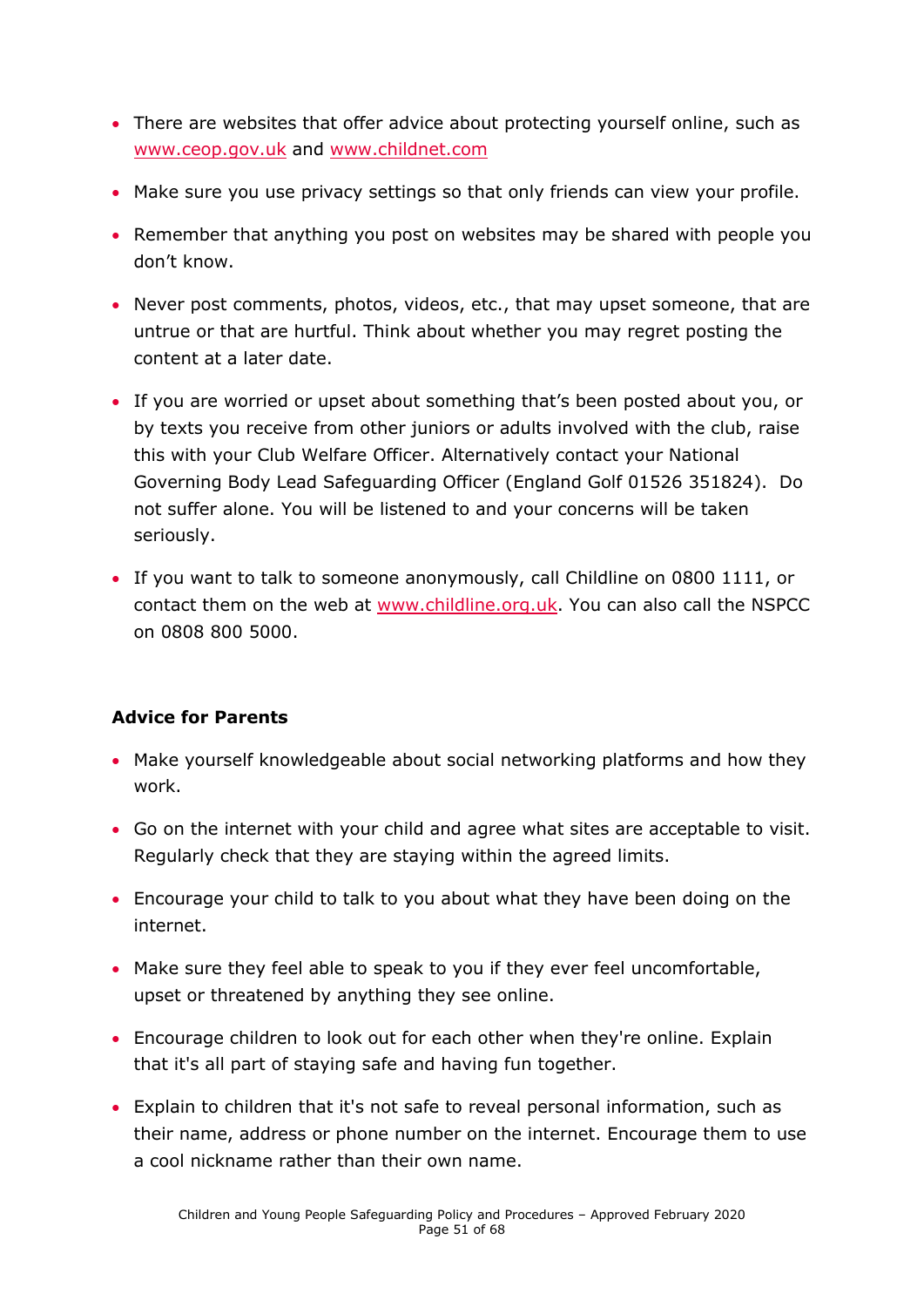• Attachments and links in emails can contain viruses and may expose children and young people to inappropriate material. Teach children to only open attachments or click on links from people they know.

#### **Further Advice for Parents of Young Golfers**

- If you are concerned about any texts, social networking posts or any other use of communication technology by members of the golf club, volunteers or members of staff, raise this with the Club Welfare Officer. They will look into the matter and take appropriate action. Alternatively contact England Golf Lead Safeguarding Officer Tel 01526 351824.
- In addition to reporting concerns to England Golf (National Governing Body), you should immediately report possible online abuse to the Child Exploitation and Online Protection Centre (CEOP) or the police. Law enforcement agencies and the internet service provider may need to take urgent steps to locate a child and/or remove the content from the internet. Where a young person may be in immediate danger, dial 999.
- Do not post/send negative or critical comments or messages about other children in the club, staff or volunteers. If you have concerns about a person, these should be raised using appropriate channels within the club and not using social media.
- <span id="page-51-0"></span>• If you wish to speak to an external organisation for advice, you can contact the NSPCC helpline on 0808 800 5000.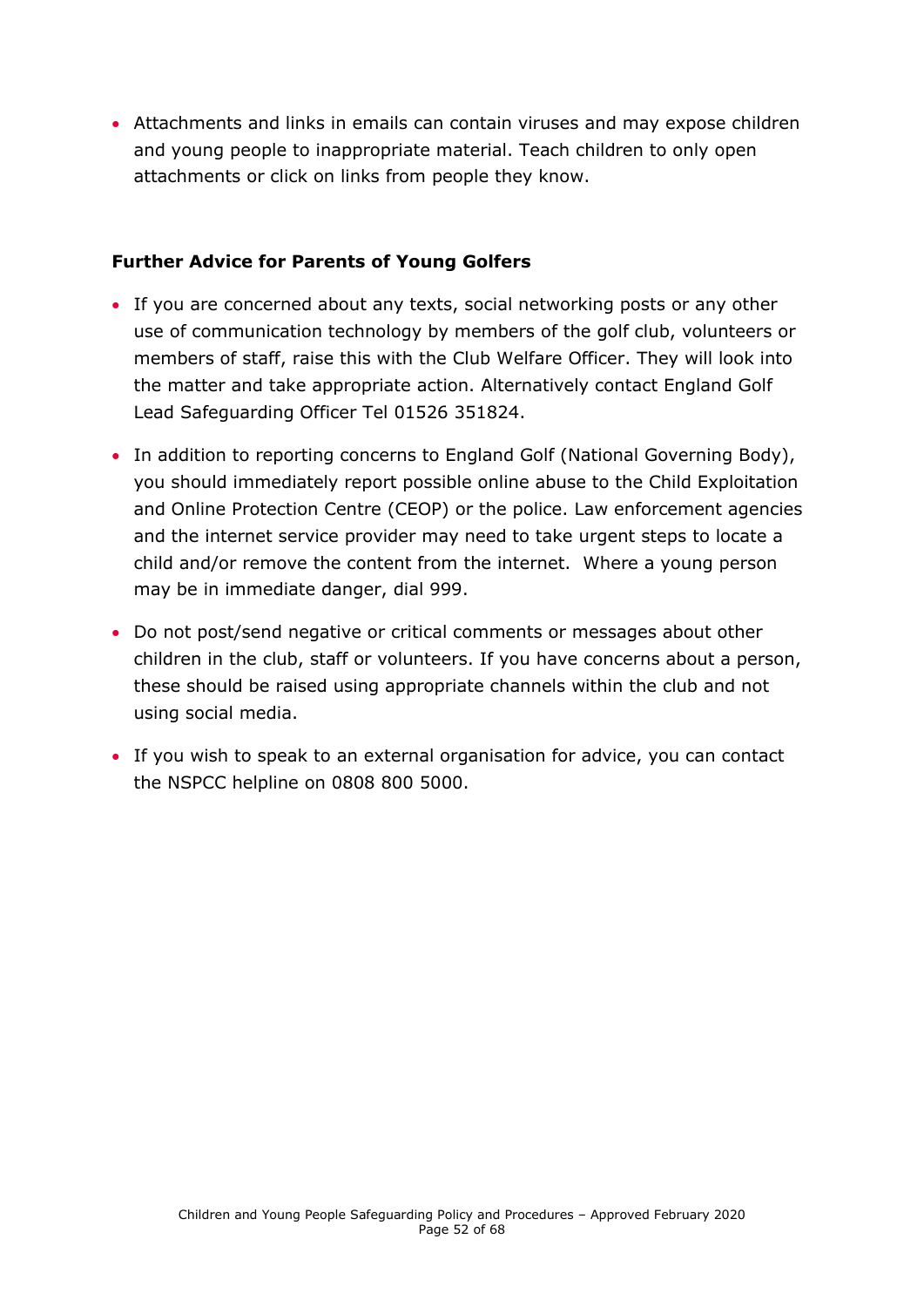#### **Whistleblowing Policy -** Walmer & Kingsdown Golf Club

Safeguarding children, young people and adults at risk requires everyone to be committed to the highest possible standards of openness, integrity and accountability.

As a club, we are committed to encouraging and maintaining a culture where people feel able to raise a genuine safeguarding concern and are confident that it will be taken seriously.

You may be the first to recognise that something is wrong but feel that you cannot express your concerns as this may be disloyal to your colleagues or you may that you will be the victim of harassment or victimisation as a result.

Children, Young People and Adults at risk need someone like you to safeguard their welfare.

#### **What is whistle blowing?**

In the context of safeguarding, "whistle blowing" is when someone raises a concern about the well-being of a child or an adult at risk.

A whistle blower may be:

- a player;
- a volunteer;
- a coach;
- other member of staff;
- an official;
- a parent;
- a member of the public.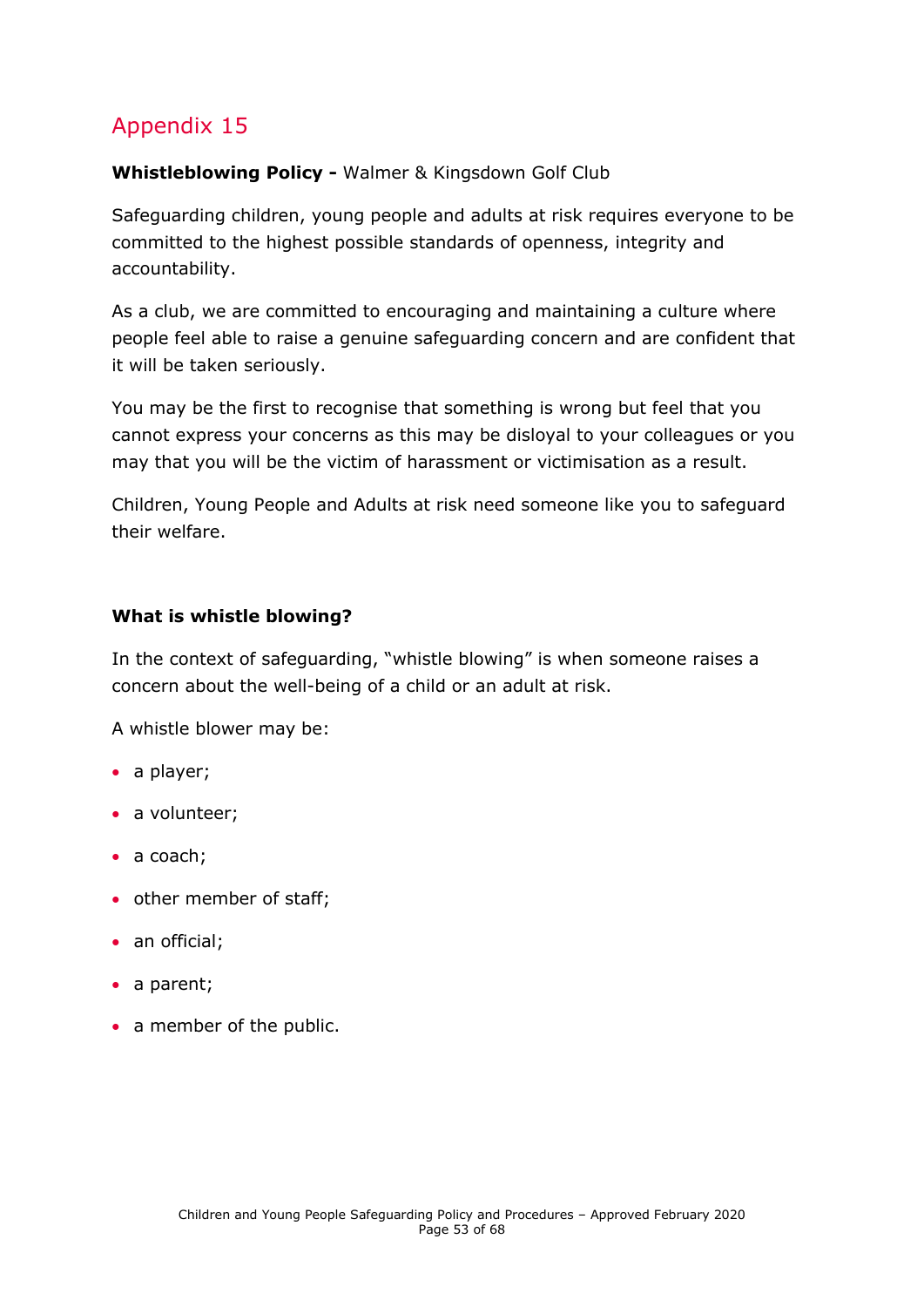#### **Reasons for whistle blowing:**

Those involved in sport must acknowledge their individual responsibilities and bring matters of concern to the attention of the relevant people and/or agencies. Although this can be difficult it is particularly important where the welfare of children may be at risk.

Each individual has a responsibility for raising concerns about unacceptable practice or behaviour:

- To protect or reduce risk to others
- To prevent a problem from becoming worse or more widespread
- To prevent becoming implicated yourself

#### **What prevents those individuals from whistle blowing:**

- Starting a chain of events that they have no control of
- Disrupting work or training
- Fear of getting it wrong or making a mistake
- Fear of repercussions
- Fear of damaging careers
- Fear of not being believed.

If a child or an adult at risk is in immediate danger or risk of harm, the police should be contacted by calling 999.

Where a child or an adult at risk is not in immediate danger the first person you should report your suspicion or allegation to is your Club Welfare Officer. If for any reason you cannot, or do not wish to report the matter to your Club Welfare Officer please contact Ash Wilson England Golf Lead Safeguarding Officer on 01526 351824 or email [safeguarding@englandgolf.org](mailto:safeguarding@englandgolf.org)

Alternatively you can contact the Local Authority Designated Officer (LADO) or the NSPCC on 0808 800 5000.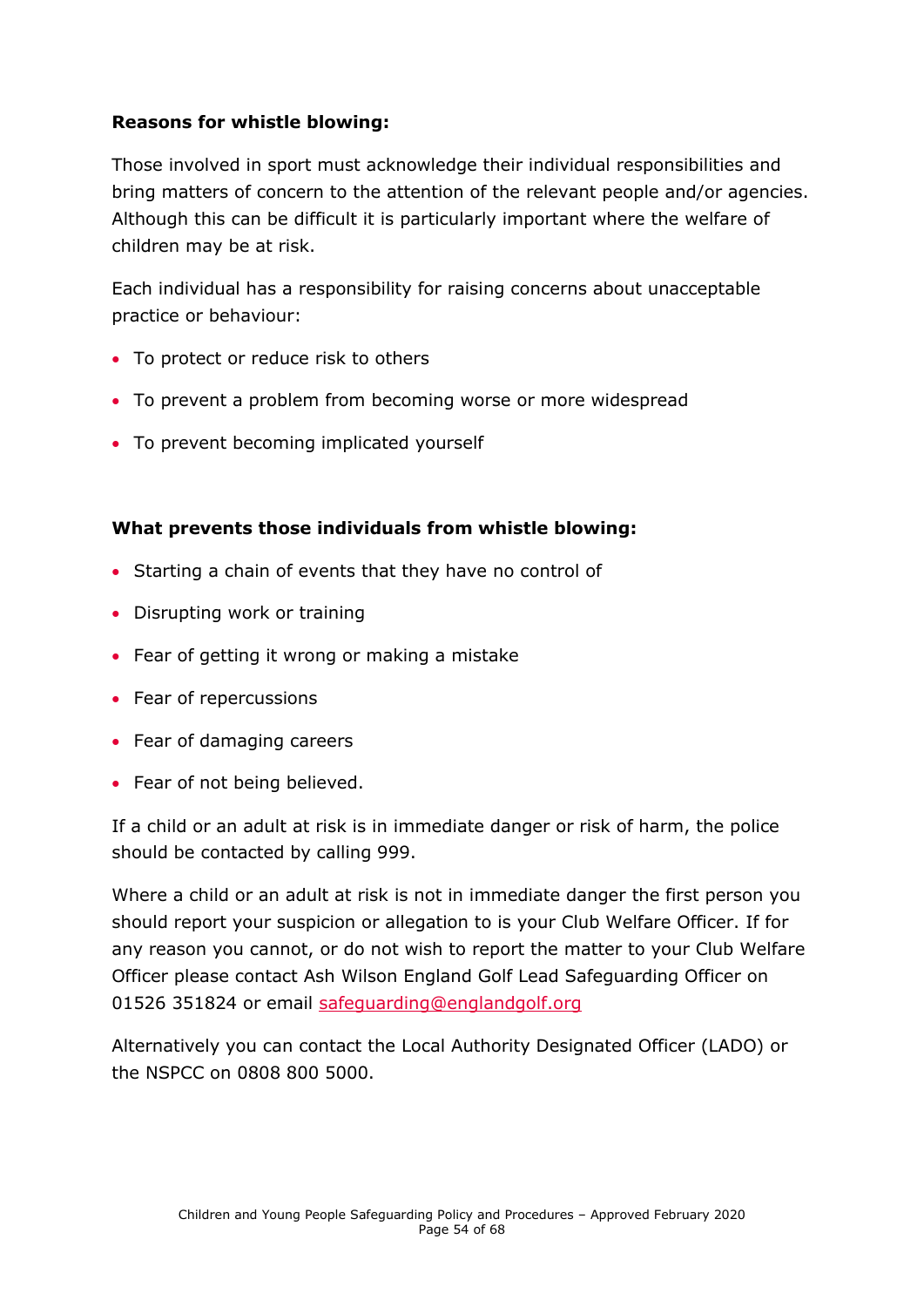#### **Information to include when raising a concern**

The whistle blower should provide as much information as possible regarding the incident or circumstance which has given rise to the concern, including:

- their name and contact details (unless they wish to remain anonymous);
- names of individuals involved;
- date, time and location of incident/circumstance; and
- whether any witnesses were present.

Walmer & Kingsdown Golf Club assures that all involved will be treated fairly and that all concerns will be properly considered. In cases where suspicions prove to be unfounded, no action will be taken against those who report their concerns, provided they acted in good faith and without malicious intent.

#### **What happens next?**

- You should be given information on the nature and progress of any enquiries – this may vary depending on the nature and result of the investigations.
- All concerns will be treated in confidence. During the process of investigating the matter, every effort will be made to keep the identity of those raising the concern to the minimum number of individuals practicable.
- Your Club has a responsibility to protect you from harassment or victimisation
- No action will be taken against you if the concern proves to be unfounded and was raised in good faith
- Malicious allegations may be considered a disciplinary offence

The Public Interest Disclosure Act 1998 protects whistle blowers from victimisation, discipline or dismissal where they raise genuine concerns of misconduct or malpractice.

If the whistle blower does not believe that the concern has been dealt with appropriately and wishes to speak to someone outside the club or the England Golf Governance Department the NSPCC Whistleblowing advice line should be contacted on 0800 028 0285 or by emailing [help@nspcc.org.uk.](mailto:help@nspcc.org.uk)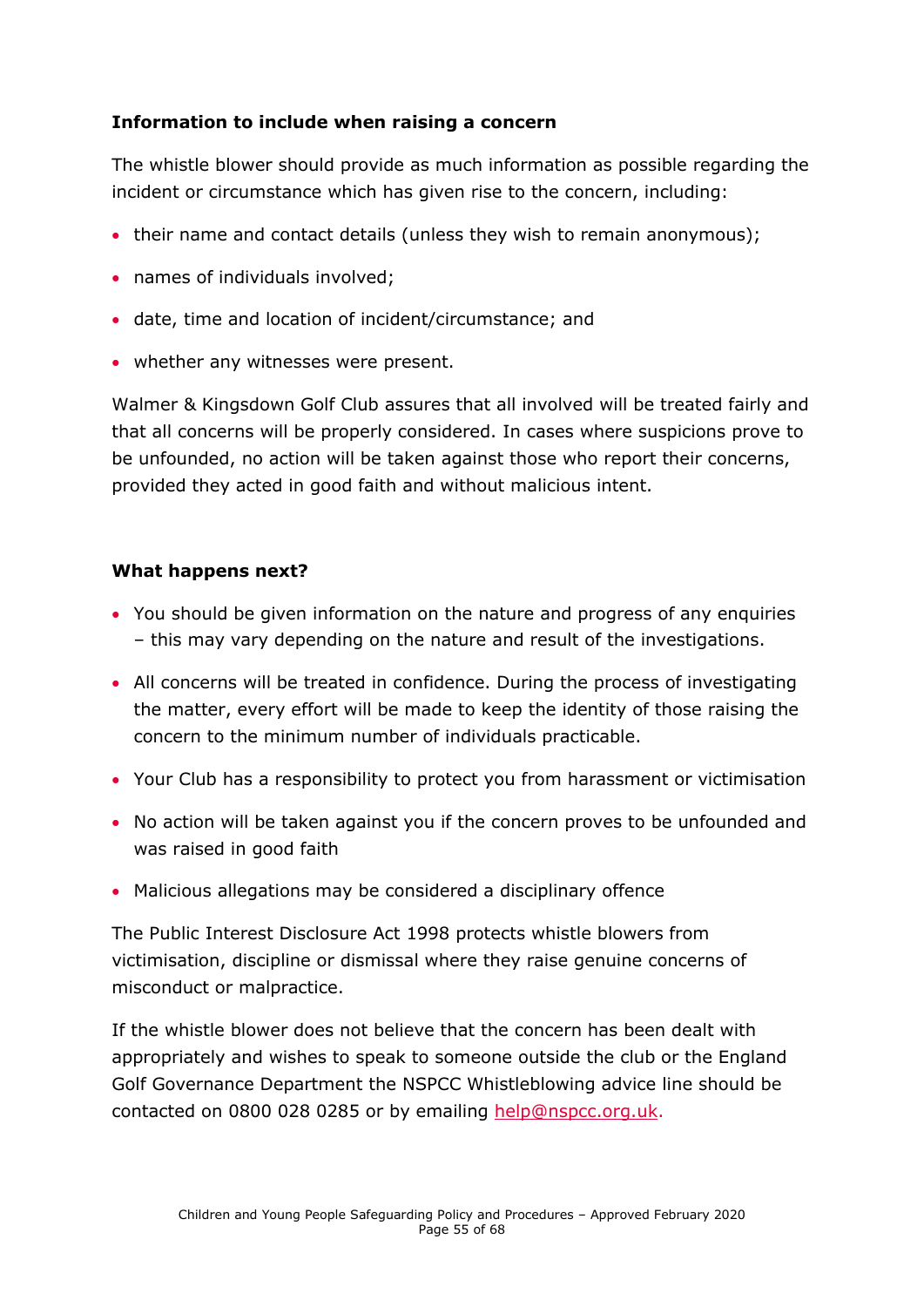# <span id="page-55-0"></span>England Golf DBS Flowchart



\* Regular is open to definition - it is suggested that annually would be insufficient but an argument for eligibility could be made if the individual does an acitivity once a month or a number of times over the summer period, for example.

\*\*Supervision must be 'reasonable in all the circumstances to ensure the protection of children'. It must be 'regular and day to day' (supervision must not be concentrated in first few weeks and then tail off). Supervision must be undertaken by someone who is in Regulated Activity themselves.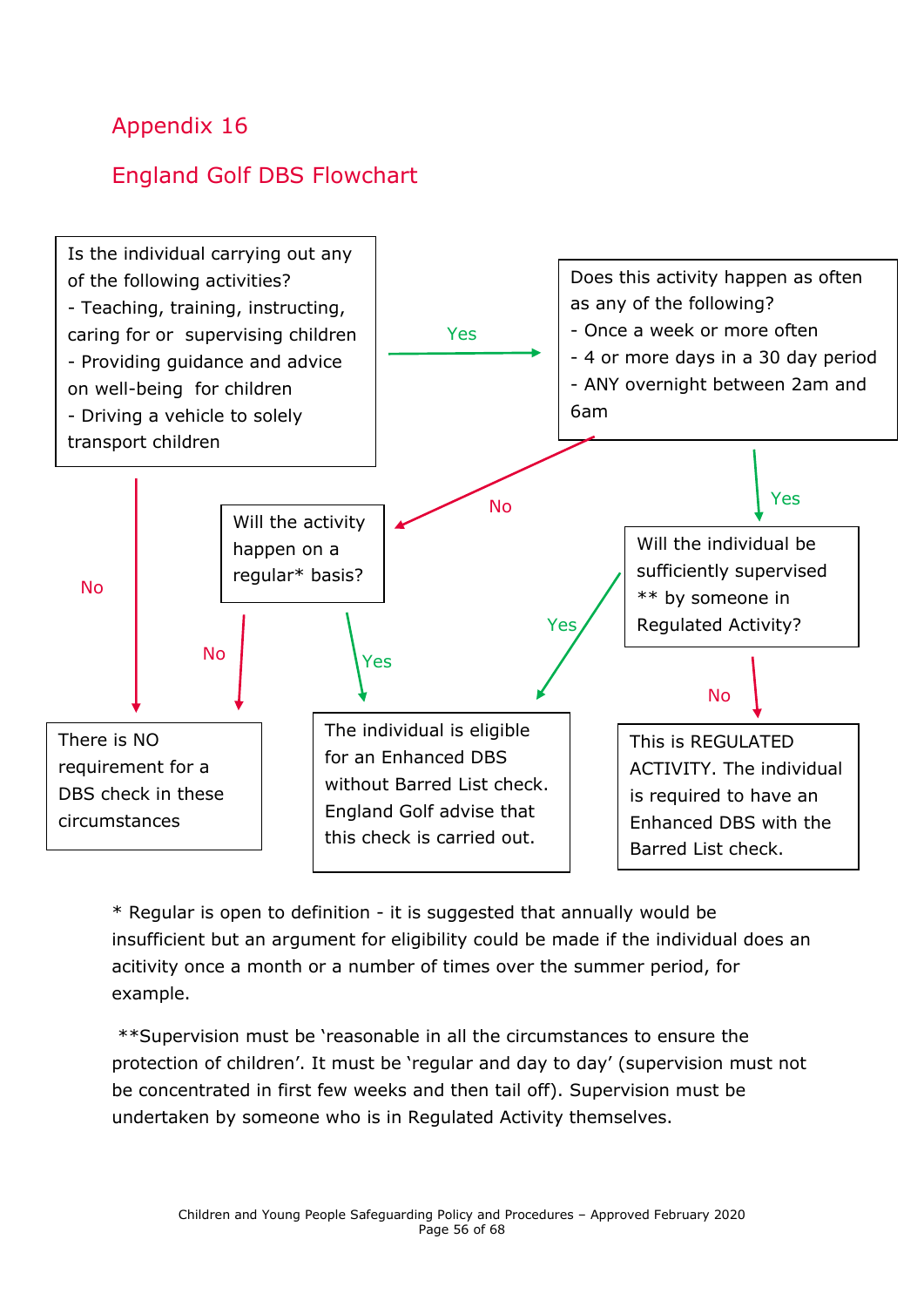#### <span id="page-56-0"></span>**Categories of child abuse**

### **Abuse can happen on any occasion or in any place where children and young people are present.**

Child abuse is any form of physical, emotional or sexual mistreatment or lack of care that leads to injury or harm. Children may be abused in a family or in an institutional or community setting by those known to them or, more rarely, by a stranger. Children can be abused by adults, either male or female, or by other children.

Safeguarding is defined as:

- Protecting children from maltreatment;
- Preventing impairment of children's health or development;
- Ensuring that children are growing up in circumstances consistent with the provision of safe and effective care; and
- Taking action to enable all children to have the best life chances.

Child Protection is the activity that is undertaken to protect specific children who are suffering or are likely to suffer significant harm.

There are 4 main types of abuse: neglect, physical abuse, sexual abuse and emotional abuse. Children and young people can also be harmed through poor practice and bullying within a sport setting.

**Neglect** is when adults consistently or repeatedly fail to meet a child's basic physical and/or psychological needs which could result in the serious impairment of the child's health or development e.g. failure to provide adequate food, shelter and clothing; failing to protect a child from physical harm or danger; or the failure to ensure access to appropriate medical care or treatment. It may also include refusal to give love, affection and attention.

Examples in sport could include a coach or supervisor repeatedly failing to ensure children are safe, exposing them to undue cold, heat or extreme weather conditions without ensuring adequate clothing or hydration; exposing them to unnecessary risk of injury e.g. by ignoring safe practice guidelines, failing to ensure the use of safety equipment, or by requiring young people to participate when injured or unwell.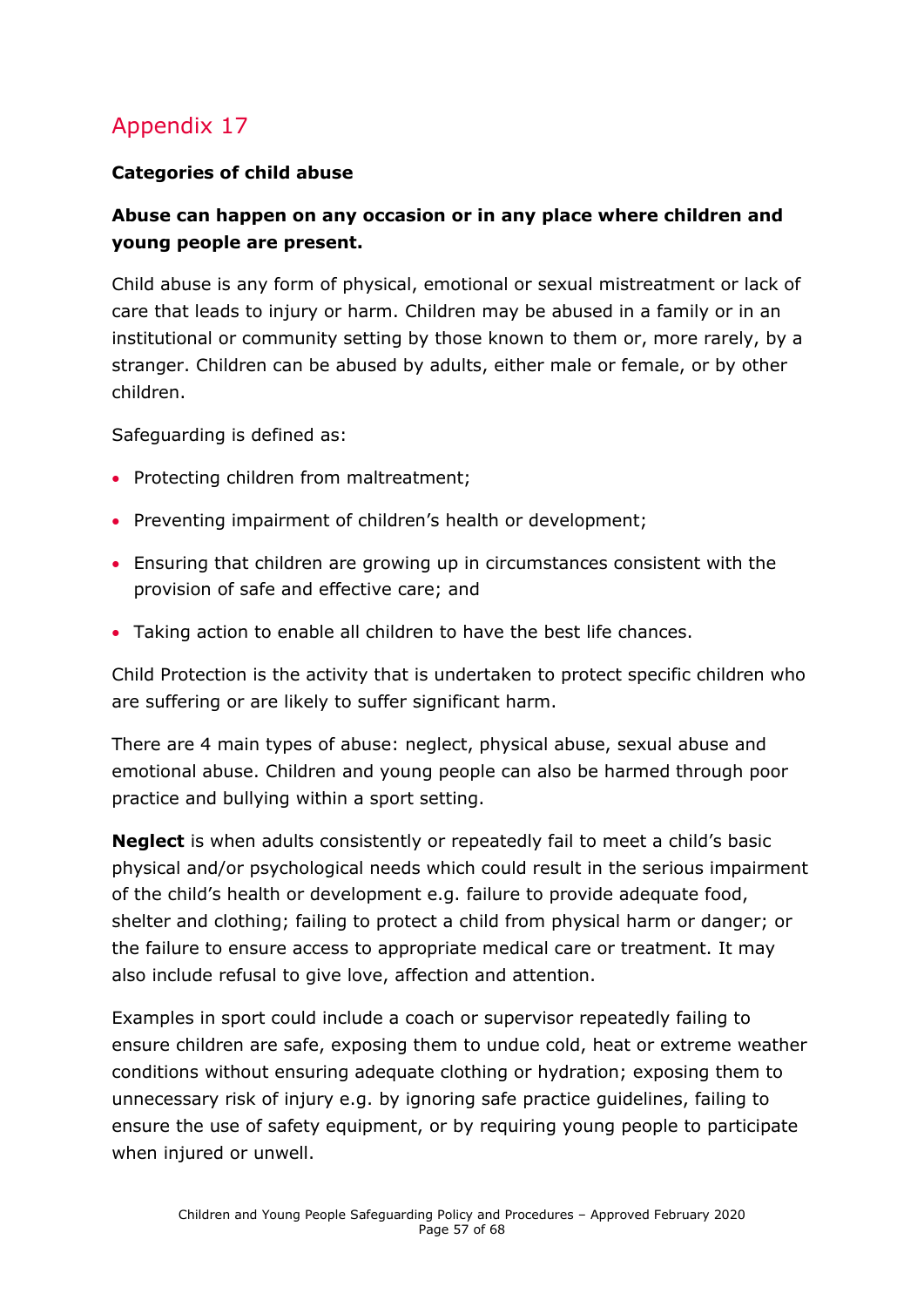**Physical abuse** is when someone physically hurts or injures children by hitting, shaking, throwing, poisoning, burning, biting, scalding, suffocating, drowning or otherwise causing harm. Physical harm may also be caused when a parent or carer feigns the symptoms of, or deliberately causes, ill health to a child whom they are looking after.

Examples in sport may be when the nature and intensity of training or competition exceeds the capacity of the child's immature and growing body; where coaches encourage the use of drugs or harmful substances to enhance performance or delay puberty; if athletes are required to participate when injured; or when sanctions used by coaches imposed involve inflicting pain.

**Sexual abuse** is where children and young people are abused by adults (both male and female) or other children who use them to meet their own sexual needs. This could include full sexual intercourse, masturbation, oral sex, anal intercourse, kissing and sexual fondling. Showing children pornographic material (books, videos, pictures) or taking pornographic images of them are also forms of sexual abuse.

Sexual abusers groom children, protective adults and clubs/organisations in order to create opportunities to abuse and reduce the likelihood of being reported.

Examples in sport may include coaching techniques involving physical contact with children creating situations where sexual abuse can be disguised and may therefore go unnoticed. The power and authority of, or dependence on, the coach if misused, may also lead to abusive situations developing. Contacts made within sport and pursued e.g. through texts, Facebook or Twitter have been used to groom children for abuse.

**Child Sexual Exploitation** is a form of child sexual abuse. It occurs where an individual or group takes advantage of an imbalance of power to coerce, manipulate or deceive a child or young person under the age of 18 into sexual activity

(a) in exchange for something the victim needs or wants, and/or

(b) for the financial advantage or increased status of the perpetrator or facilitator.

The victim may have been sexually exploited even if the sexual activity appears consensual. Child sexual exploitation does not always involve physical contact; it can also occur through the use of technology.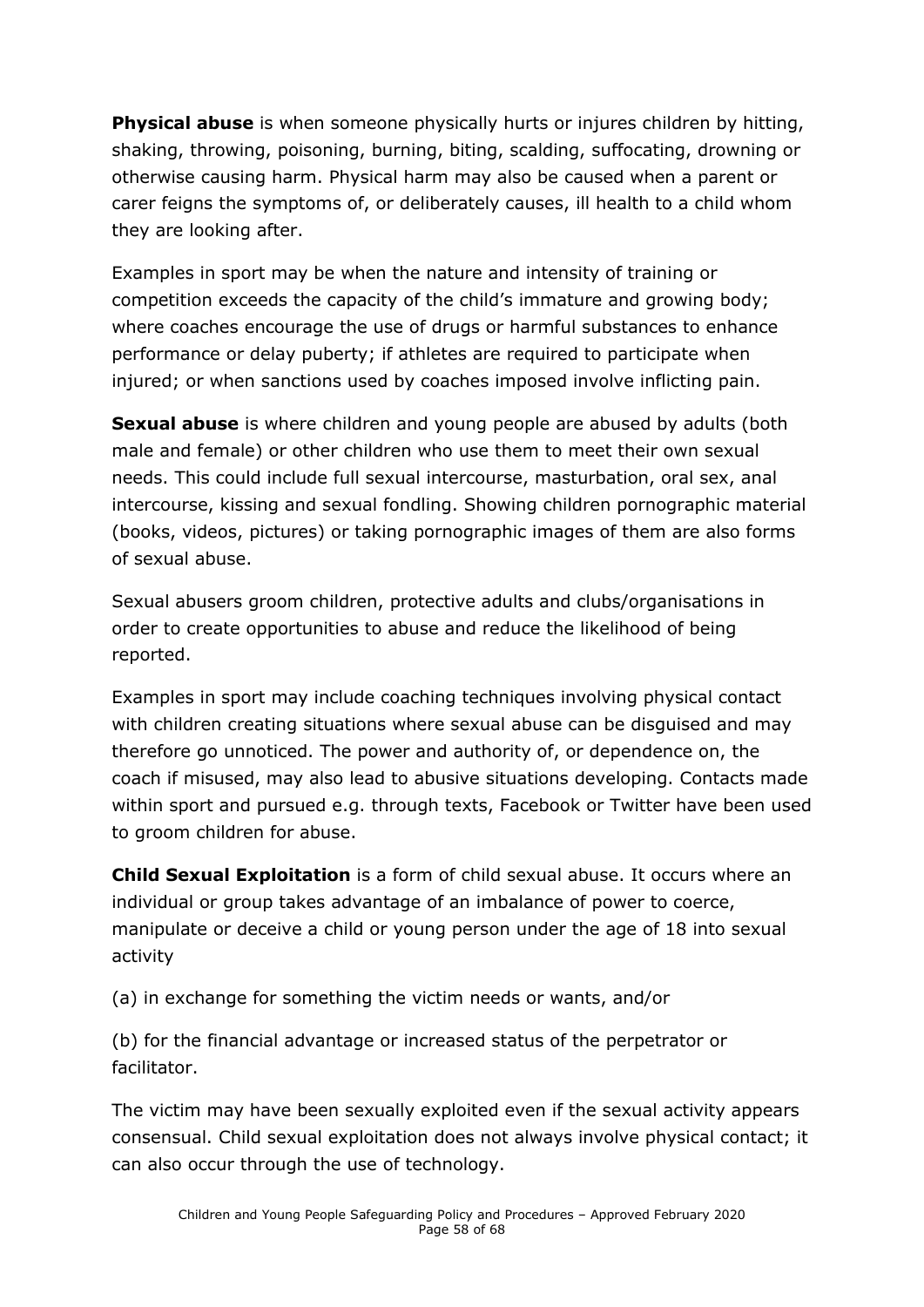**Emotional abuse** is the persistent emotional ill-treatment of a child so as to cause severe and persistent adverse effects on the child's emotional development. It may involve conveying to children that they are worthless or unloved, inadequate, or valued only insofar as they meet the needs of another person.

It may feature age or developmentally inappropriate expectations being imposed on children or even the over protection of a child. It may involve causing children to feel frightened or in danger by being constantly shouted at, threatened or taunted which may make the child very nervous and withdrawn. Some level of emotional abuse is involved in all types of ill-treatment of a child.

Examples in sport may include children who are subjected to constant criticism, name-calling, sarcasm, bullying, racism or pressure to perform to unrealistically high expectations; or when their value or worth is dependent on sporting success or achievement.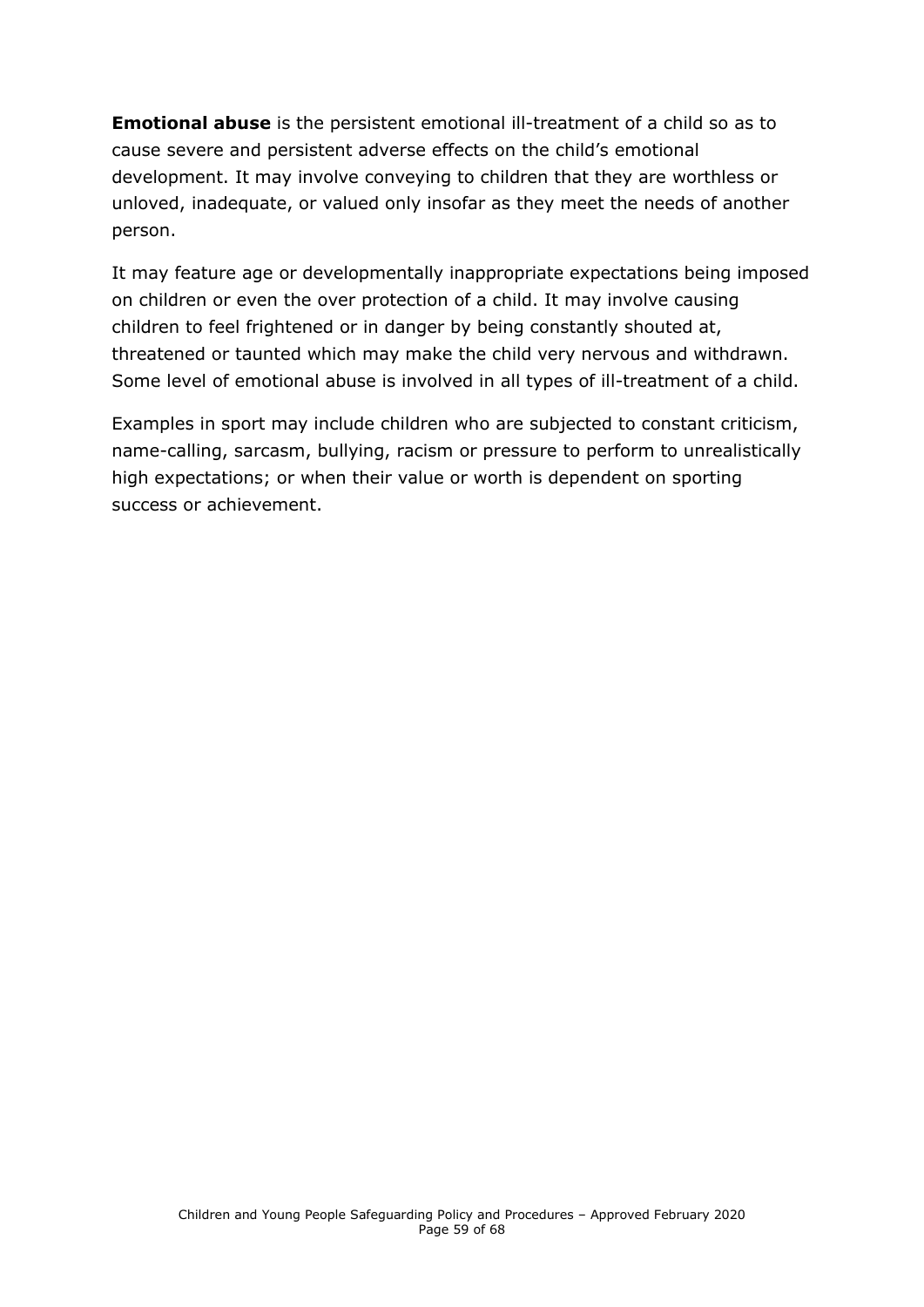

**SafeGolf** 

# **Committed to** delivering a safe environment for golf

Is something worrying you? Do you need someone to talk to?

Speak to your club welfare officer



Alternatively, you can speak to someone at

<span id="page-59-0"></span>ChildLine 0800 1111 NSPCC 0808 800 5000 England Golf 01526 351851 Kevin Arman

07717 097352

kevin@kingsdowngolf.co.uk

#### ABOUT ME

Appointed as Office and Clubhouse Manager in November 2021. I have a background in golf operations and customer focusing businesses.

**Club** 

**WELFARE** 

**officer** 

I am keen to engage with any member having a concern in a confidential environment by phone or email so please feel free to contact me at any time.

www.safegolf.org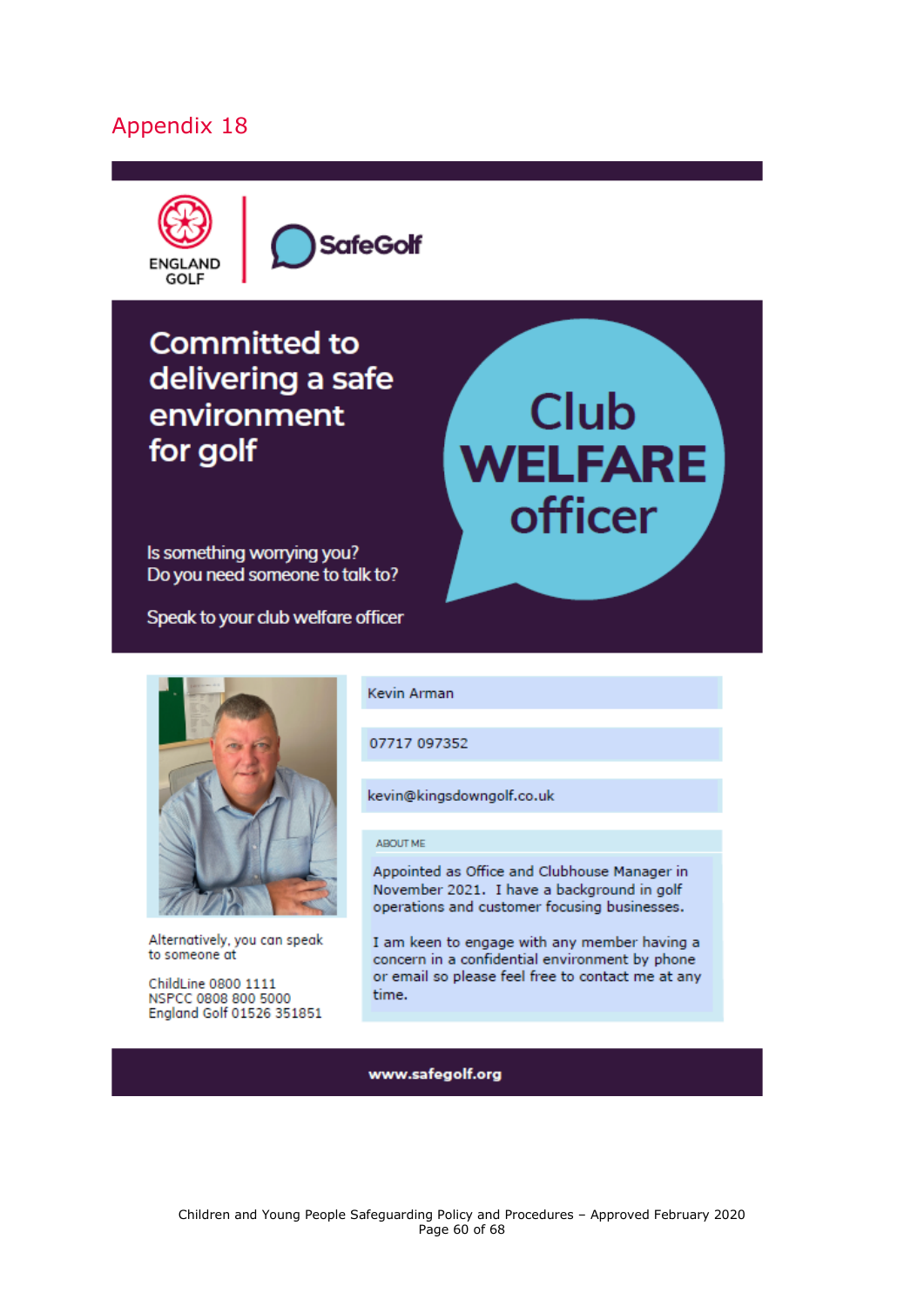#### **Walmer & Kingsdown Golf Club**

### **Safeguarding Children and Young People – A Short Guide for Club Members**

Walmer & Kingsdown Golf Club is committed to ensure that the sport of golf is one within which children and young people involved can thrive and flourish in a safe environment and that all children, young people and adults at risk have a fun, safe and positive experience when playing golf.

Walmer & Kingsdown Golf Club is an affiliated member of England Golf and follows the England Golf Safeguarding Children and Young People Policy and procedures.

You might be thinking "**What has safeguarding got to do with me?"**

Government guidance makes it clear that 'Safeguarding is everyone's responsibility'.

Anyone who has a negative experience of sport at a young age is less likely to become a regular long-term participant. It's important for the future of your club and the sport as a whole that children and young people have an enjoyable experience.

#### **All club members have a part to play in making that happen.**

All adults should contribute to the club meeting its overall duty of care, be aware of our club's safeguarding policy, and know what to do if they are concerned about a young person.

Walmer & Kingsdown Golf Club asks our members to

• **Familiarise yourself with the** Walmer & Kingsdown Golf Club **Safeguarding Policy.** 

*The full copy of the* Walmer & Kingsdown Golf Club *Safeguarding Children and Young People Policy is available on our website: www.kingsdowngolf.co.uk*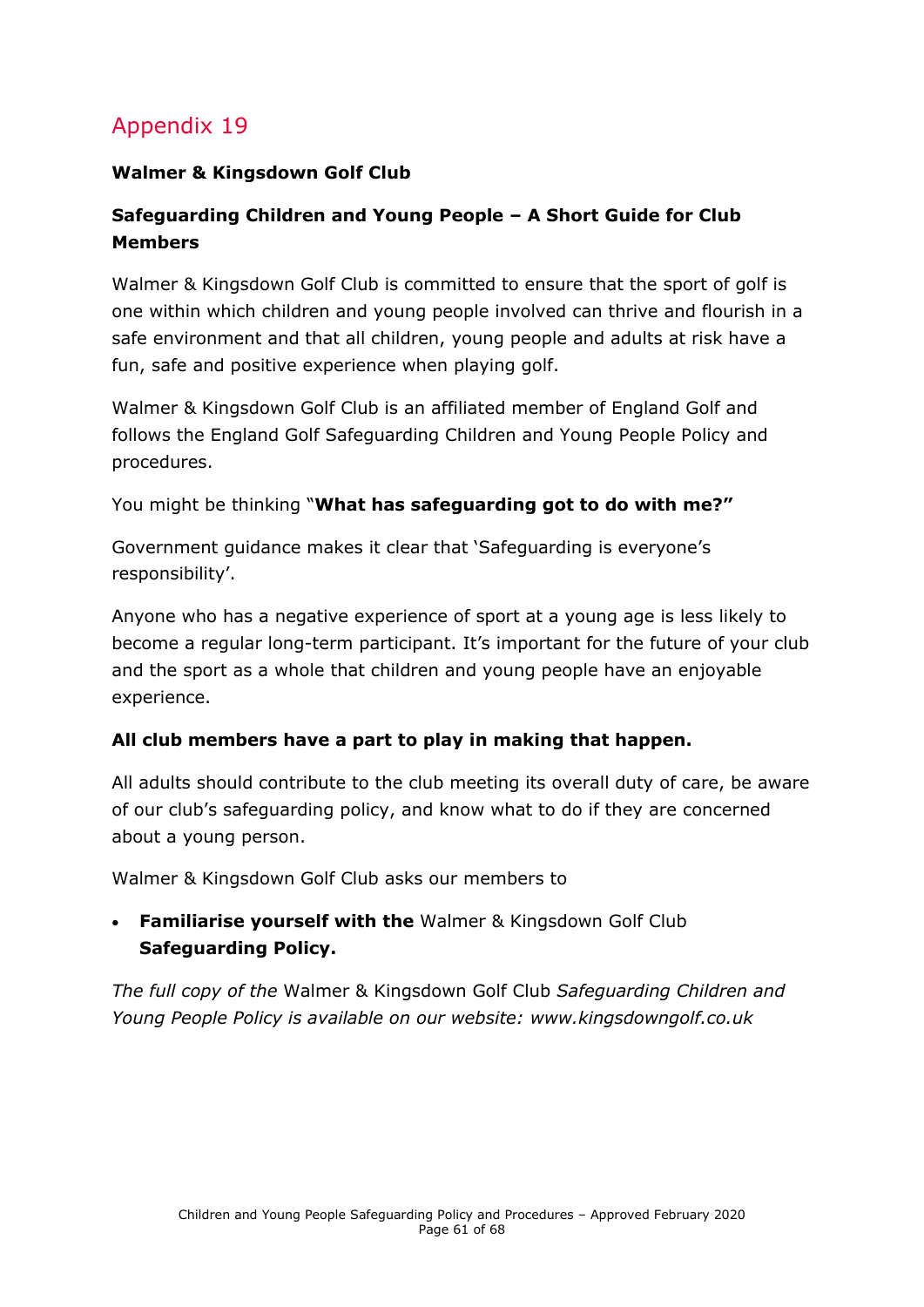- In particular familiarise yourself with:
	- **1.** Walmer & Kingsdown Golf Club **Codes of Conduct**

Adults should always be aware that age related differences exist and conduct themselves in a manner that both recognises this and prioritises the welfare of children and young people.

### **2. Anti-Bullying Policy**

Walmer & Kingsdown Golf Club believe that every effort must be made to eradicate bullying in all its forms. The Club will not tolerate bullying in any of its forms during club matches, competitions, coaching or at any other time while at the club.

### **3. Transport Policy**

The club believes it is primarily the responsibility of parents/carers to transport their child/children to and from events.

### **4. Changing Room Policy**

The changing rooms are used by all members & visitors. Wherever possible adults will avoid changing or showering at the same time as children but parents will be made aware that with limited changing room space there will be occasions when adults and children may need to share the facilities. Where a parent/carer does not consent to their child accessing the changing rooms, it is their responsibility to either supervise the child while in the changing rooms or ensure that they do not use them.

### **5. Photography, Videoing and the use of Social Media Policies**

Think very carefully before contacting a young person via mobile phone, e-mail or social media.

Do not accept children as contacts on social networking sites if you hold a position of trust with children/young people.

In general stick to group communications, copy the communication to a parent and only communicate about organisational matters.

### **What should I do if I'm concerned about a child or young person?**

A concern may involve the behaviour of an adult towards a child at the club, or something that has happened to the child outside the club.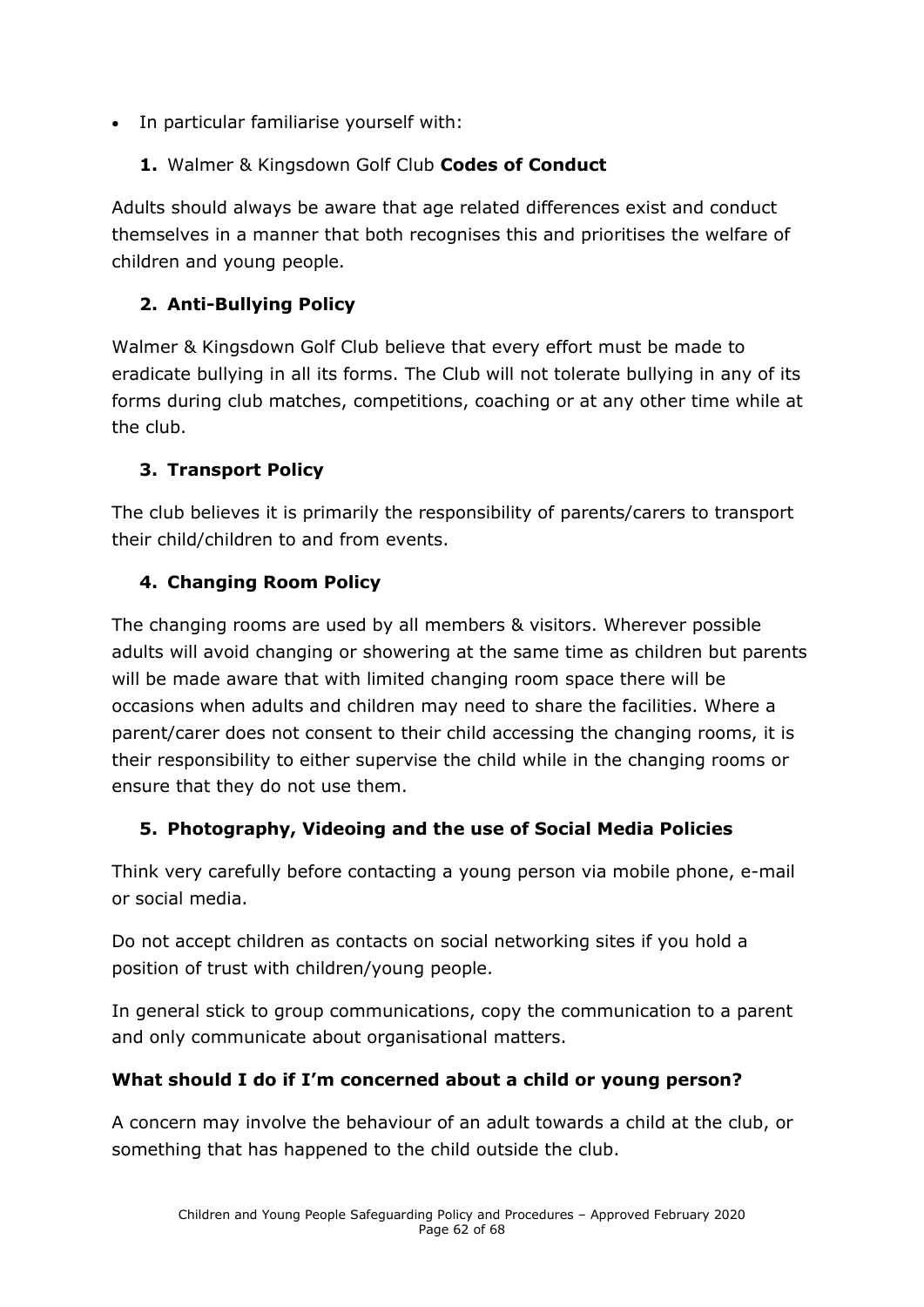Children and young people may confide in adults they trust, in a place where they feel comfortable.

An allegation may range from verbal bullying, to inappropriate contact online, to neglect or emotional abuse, to physical or sexual abuse.

If you are concerned about a child, it is not your responsibility to investigate further, but it is your responsibility to act on your concerns and share them.

Pass the information to Walmer & Kingsdown Golf Club Welfare Officer who will follow the club's Safeguarding procedures.

| Name:                                                                   | Kevin Arman               |  |
|-------------------------------------------------------------------------|---------------------------|--|
| Email Address:                                                          | kevin@kingsdowngolf.co.uk |  |
| Telephone Number: 07717 097352                                          |                           |  |
| If you believe the child is at immediate risk of harm, call the Police. |                           |  |

Other useful contacts:

NSPCC 24-hour helpline Tel: 0808 800 5000 | England Golf Lead Safeguarding Officer 01526 351824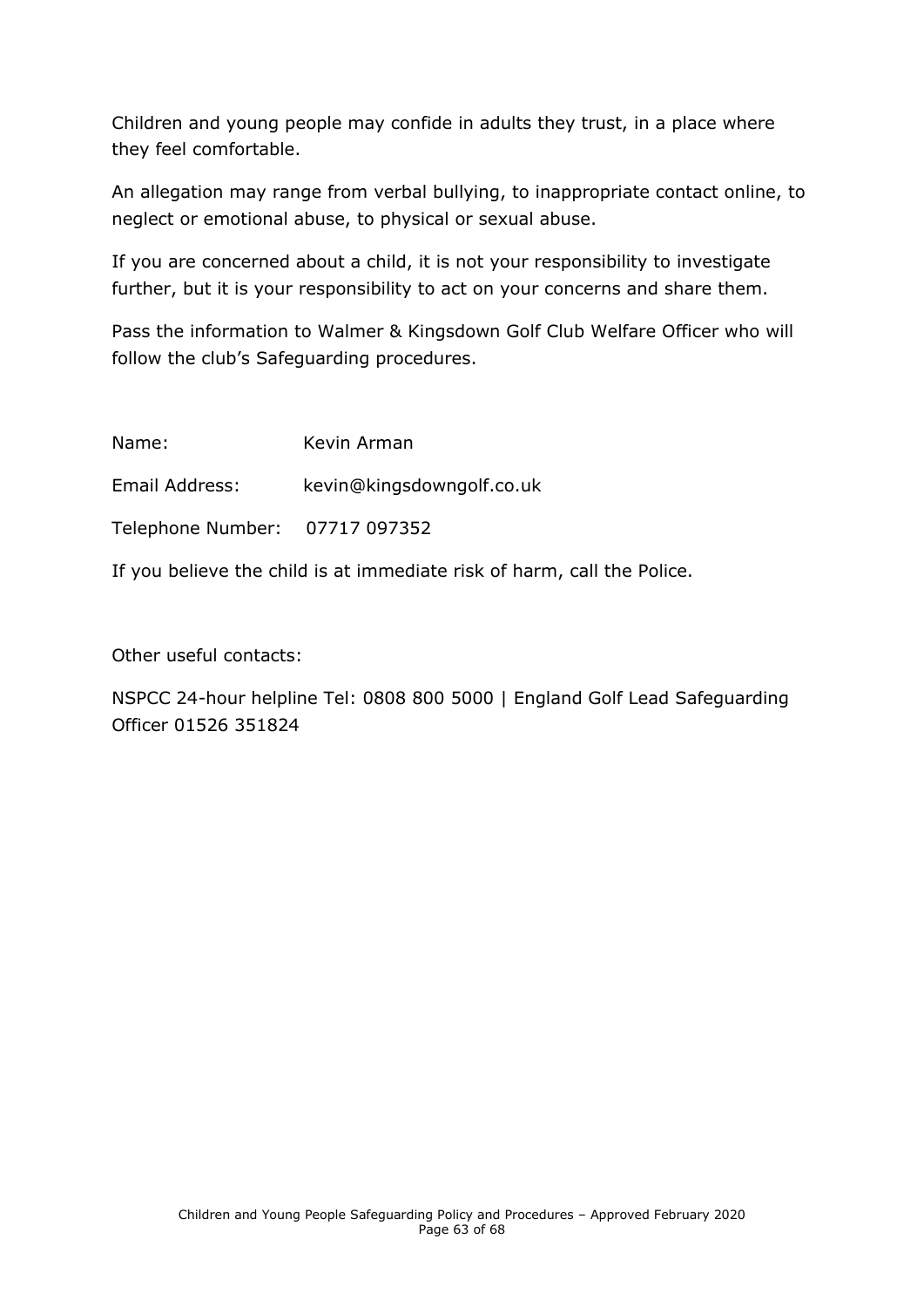### <span id="page-63-0"></span>**Photography Policy –** Walmer & Kingsdown Golf Club

Whilst the Walmer & Kingsdown Golf Club does not seek to prohibit those with a legitimate interest in filming or photographing children participating in sporting activities it recognises that such activity should take place within an appropriate policy framework.

This policy applies at any Walmer & Kingsdown Golf Club event at which children under the age of 18 are participating.

#### **Policy**

The Walmer & Kingsdown Golf Club policy is as follows;

The welfare of children taking part in golf is paramount.

Children and their parents/carers and/or the Walmer & Kingsdown Golf Club should have control over the images taken of children at Walmer & Kingsdown Golf Club events.

The golfing activity should not be misused purely for the purpose of obtaining images of children.

Images should not be sexual or exploitative in nature or open to misinterpretation and misuse.

The identity of children in a published image should be protected so as not to make the children vulnerable. (If the name of an individual golfer is published with their photograph to celebrate an achievement other personal contact details should never accompany the picture).

#### **Procedure**

### **Official/professional photographers and those using 'professional' equipment**

The Walmer & Kingsdown Golf Club requires that anyone wishing to take photographic or video images, at any Walmer & Kingsdown Golf Club event at which children under the age of 18 are participating, in an official or professional capacity or using 'professional' camera or video equipment registers their details with the Walmer & Kingsdown Golf Club Championship Office. This must be done before carrying out any such activity on the golf course (including the practice ground) or surrounding area or in the clubhouse.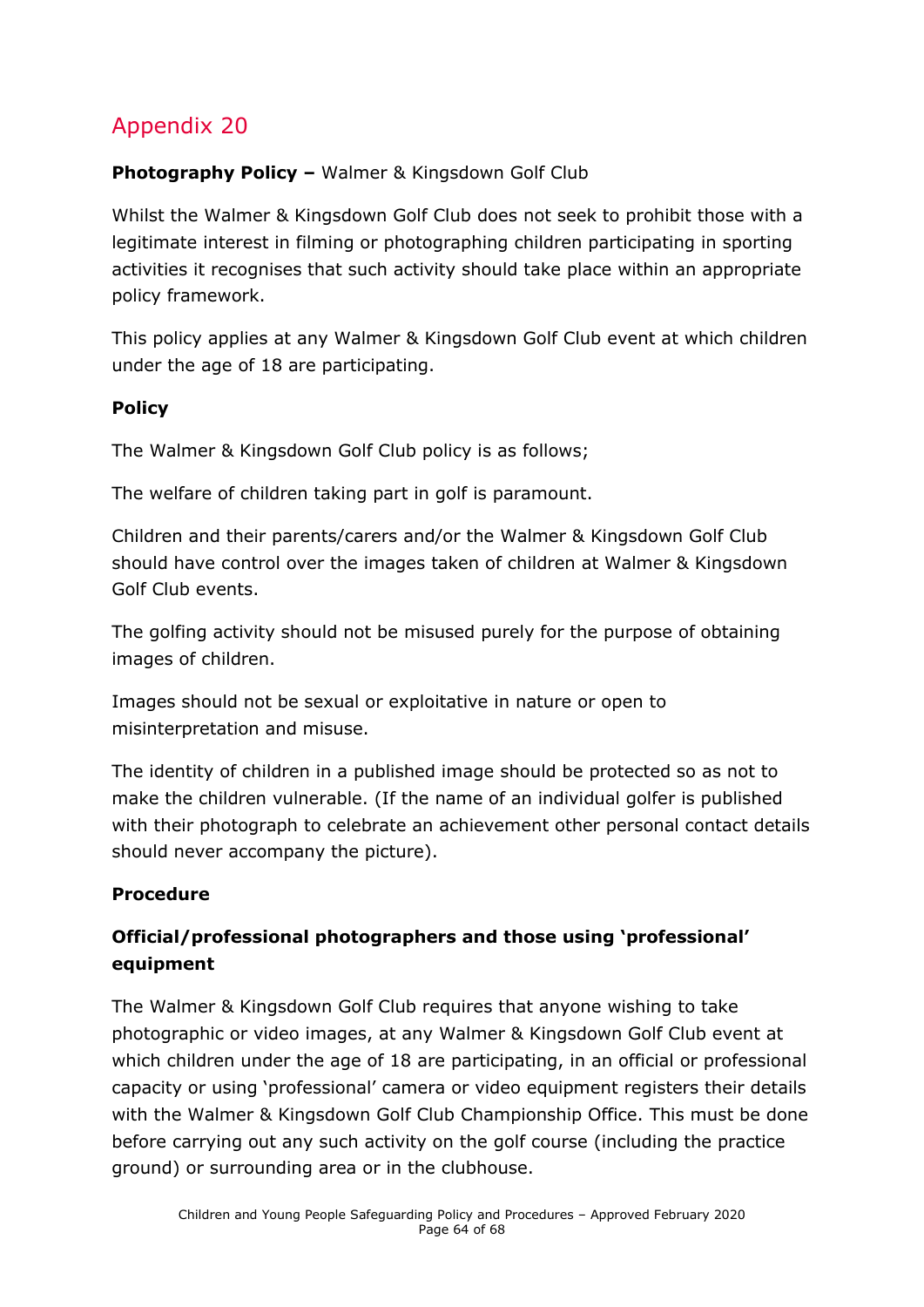Once registered an identification label will be issued as confirmation of registration. Anyone found using photographic or video equipment without an appropriate identification label will be questioned.

The Walmer & Kingsdown Golf Club reserves the right to refuse to grant permission to take photographic or video images if it sees fit.

Photographers must obtain consent from parents to take and use their child's image.

### **Parents/carers/family members of competitors**

Parents, carers and family members taking occasional informal photographs with mobile devices of their own child, ward or family member at a Walmer & Kingsdown Golf Club event do not need to register their details with the Walmer & Kingsdown Golf Club.

If such photographs include other children (eg at a prize presentation) they should not be publicly displayed or published on social media unless the prior permission of the parents/carers of all the children in the photographs has been obtained.

#### **Concerns**

If competitors or parents have any concerns, they should raise them by contacting the Walmer & Kingsdown Golf Club Championship Office immediately.

The Walmer & Kingsdown Golf Club will notify the relevant authorities should it have any doubts as to the authenticity of any individual taking photographs.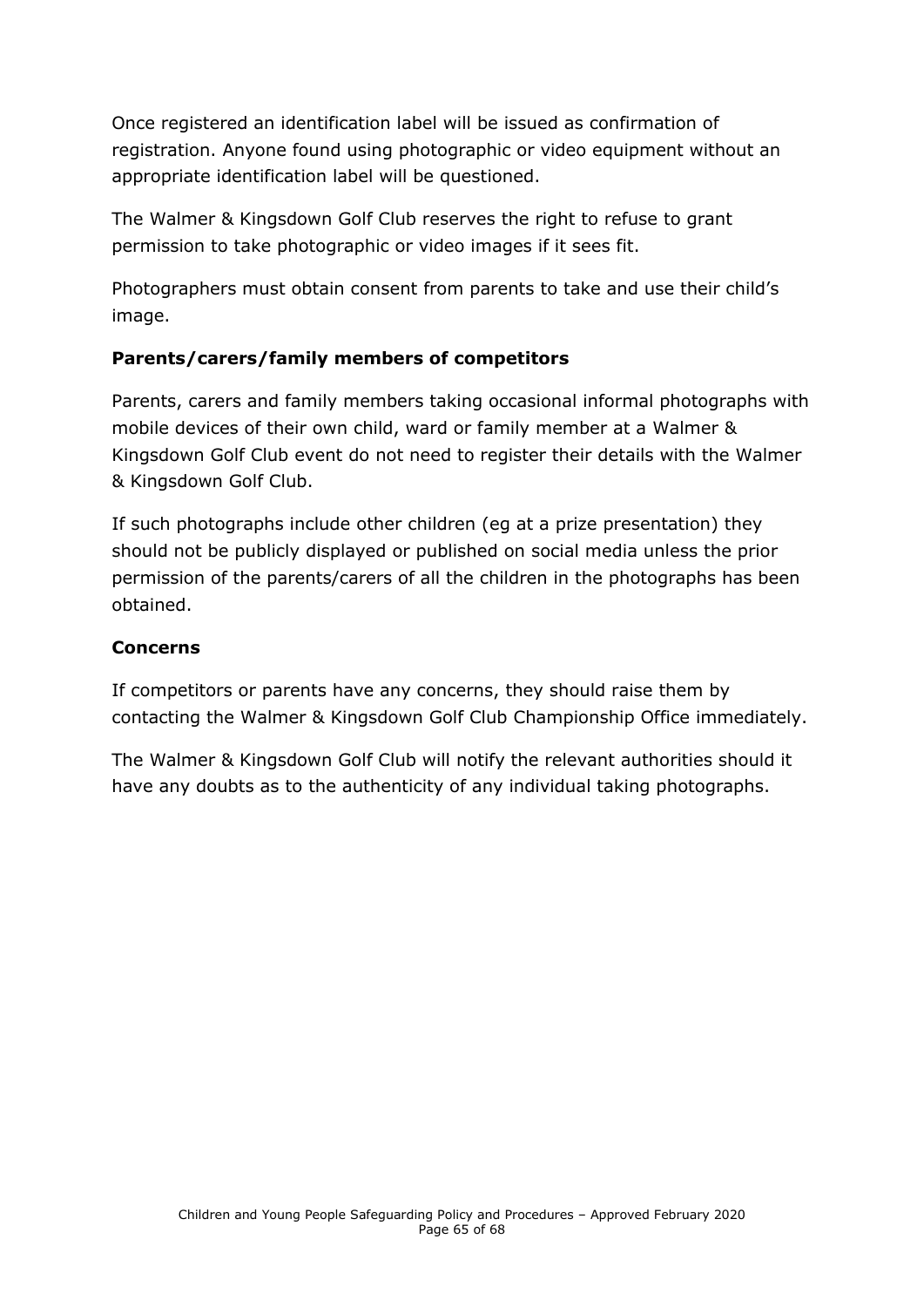#### <span id="page-65-0"></span>**Anti-bullying policy –** Walmer & Kingsdown Golf Club

**The** Walmer & Kingsdown Golf Club **will:** 

- recognise its duty of care and responsibility to safeguard all participants from harm
- promote and implement this anti-bullying policy in addition to our safeguarding policy and procedures
- seek to ensure that bullying behaviour is not accepted or condoned
- require all members of the Walmer & Kingsdown Golf Club to be given information about, and sign up to, this policy
- take action to investigate and respond to any alleged incidents of bullying
- encourage and facilitate children and young people to play an active part in developing and adopting a code of conduct to address bullying
- ensure that staff, volunteers and coaches are given access to information, guidance and/or training on bullying.

#### **Each participant, coach, volunteer or official will:**

- respect every child's need for, and rights to, a play environment where safety, security, praise, recognition and opportunity for taking responsibility are available
- respect the feelings and views of others
- recognise that everyone is important and that our differences make each of us special and should be valued
- show appreciation of others by acknowledging individual qualities, contributions and progress
- be committed to the early identification of bullying, and prompt and collective action to deal with it
- ensure safety by having rules and practices carefully explained and displayed for all to see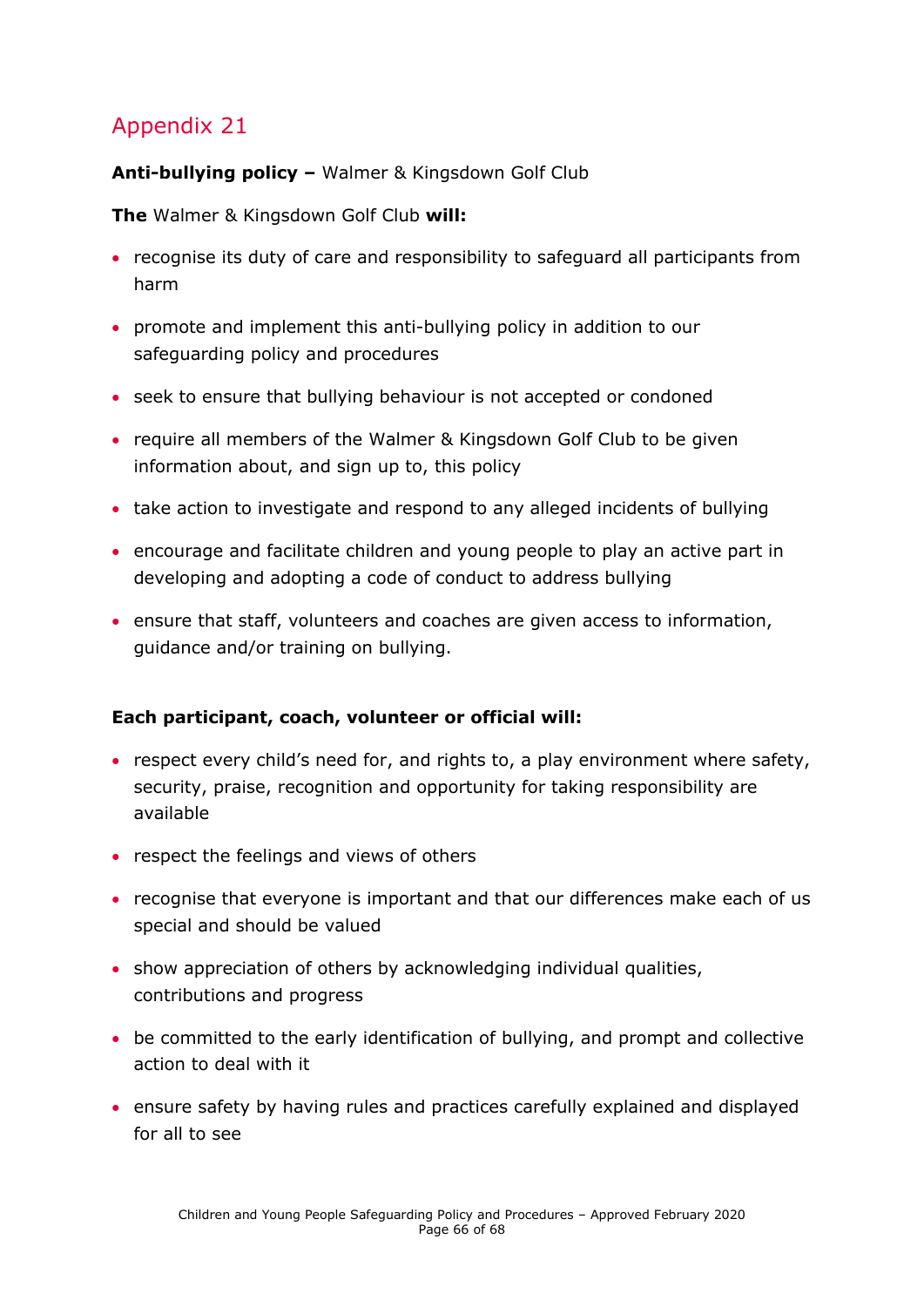• report incidents of bullying they see – by doing nothing you are condoning bullying.

#### **Bullying**

- all forms of bullying will be addressed
- everybody in the Walmer & Kingsdown Golf Club has a responsibility to work together to stop bullying
- bullying can include online as well as offline behaviour
- bullying can include:
	- physical pushing, kicking, hitting, pinching etc.
	- name calling, sarcasm, spreading rumours, persistent teasing and emotional torment through ridicule, humiliation or the continual ignoring of individuals
	- posting of derogatory or abusive comments, videos or images on social network sites
	- racial taunts, graffiti, gestures, sectarianism sexual comments, suggestions or behaviour
	- unwanted physical contact
- children with a disability, from ethnic minorities, young people who are gay or lesbian, or those with learning difficulties are more vulnerable to this form of abuse and are more likely to be targeted.

#### **Support to the child**

- children should know who will listen to and support them
- systems should be established to open the door to children wishing to talk about bullying or any other issue that affects them
- potential barriers to talking (including those associated with a child's disability or impairment) need to be identified and addressed at the outset to enable children to approach adults for help
- children should have access to helpline numbers